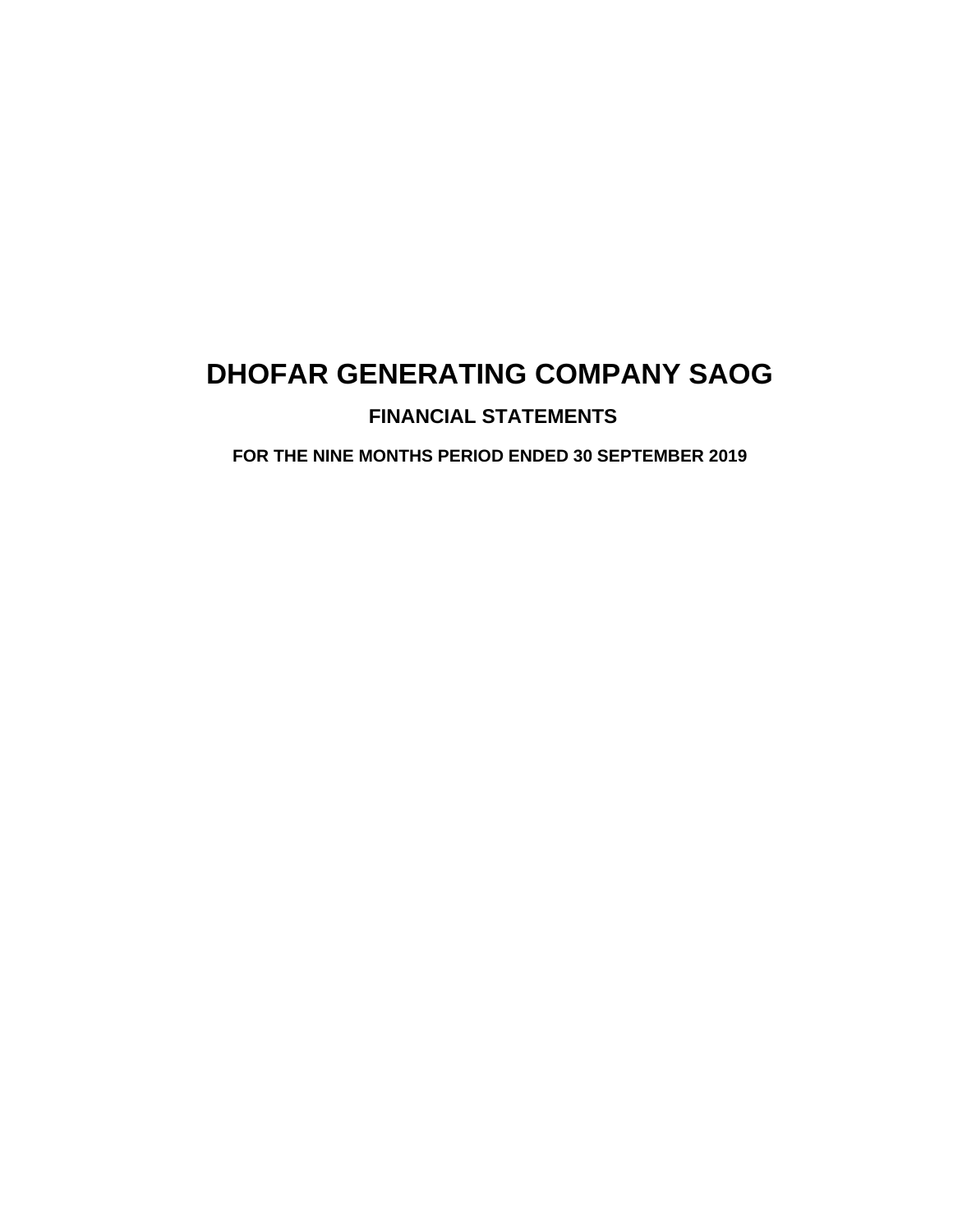# FINANCIAL STATEMENTS

For the period ended 30 September 2019

| <b>Contents</b>                   | Page     |
|-----------------------------------|----------|
| Statement of comprehensive income | 1        |
| Statement of financial position   | 2        |
| Statement of cash flows           | 3        |
| Statement of changes in equity    | 4        |
| Notes to the financial statements | $5 - 36$ |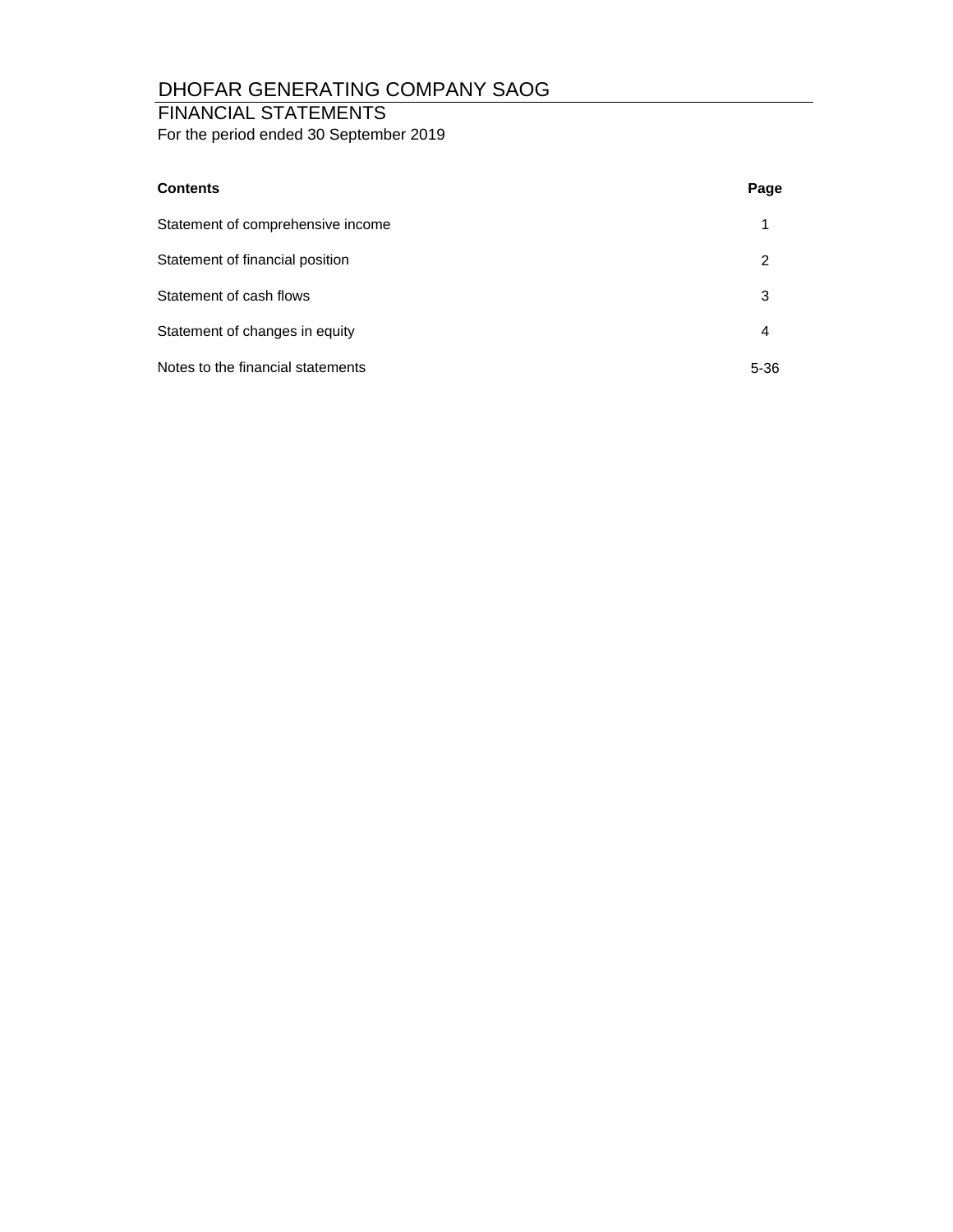# STATEMENT OF COMPREHENSIVE INCOME

For the period ended 30 September 2019

|                                                                                                                                                   |              | Quarter<br>ended | 9 Months<br>ended | Quarter<br>ended | 9 Months<br>ended |
|---------------------------------------------------------------------------------------------------------------------------------------------------|--------------|------------------|-------------------|------------------|-------------------|
|                                                                                                                                                   |              | 30-Sep-19        | 30-Sep-19         | 30-Sep-18        | 30-Sep-18         |
|                                                                                                                                                   | <b>Notes</b> | <b>RO</b>        | <b>RO</b>         | <b>RO</b>        | <b>RO</b>         |
| Revenue                                                                                                                                           | 20           | 9,890,922        | 30,500,188        | 9,535,017        | 30,228,711        |
| Operating costs                                                                                                                                   | 21           | (7, 114, 588)    | (21, 445, 432)    | (6,861,636)      | (21, 146, 757)    |
| <b>GROSS PROFIT</b>                                                                                                                               |              | 2,776,334        | 9,054,756         | 2,673,381        | 9,081,954         |
| General and administrative expenses                                                                                                               | 22           | (139, 531)       | (533,073)         | (115, 774)       | (551, 257)        |
| Finance costs                                                                                                                                     | 24           | (1,837,172)      | (5,495,854)       | (1,872,901)      | (5,587,194)       |
| <b>PROFIT BEFORE TAX</b>                                                                                                                          |              | 799,631          | 3,025,829         | 684,706          | 2,943,503         |
| Income tax expense                                                                                                                                | 19           | (524, 544)       | (1,644,833)       | (701, 129)       | (2, 145, 838)     |
| Net profit / (loss) for the period                                                                                                                |              | 275,087          | 1,380,996         | (16, 423)        | 797,665           |
| Other comprehensive (loss) / income                                                                                                               |              |                  |                   |                  |                   |
| Items that may be reclassified subsequently to profit or loss<br>Fair value gain/(loss) arising during the period on cash flow hedge - net of tax | 12           | (1,400,632)      | (5,291,090)       | 788,977          | 5,220,151         |
| TOTAL COMPREHENSIVE (EXPENSE) / INCOME FOR THE PERIOD                                                                                             |              | (1, 125, 545)    | (3,910,094)       | 772,554          | 6,017,816         |
| Basic and diluted earnings per share                                                                                                              | 25           | 0.001            | 0.006             | 0.009            | 0.009             |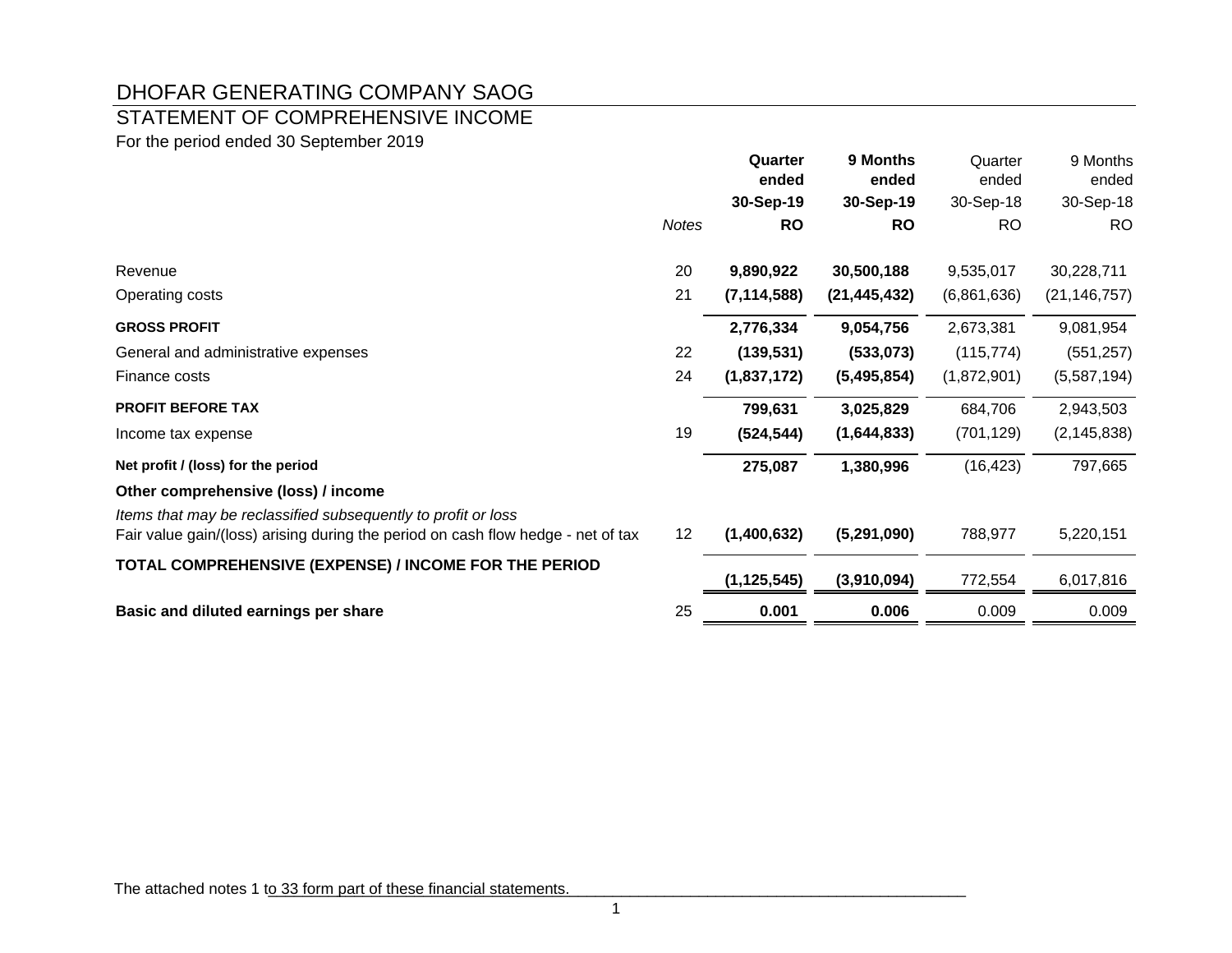# STATEMENT OF FINANCIAL POSITION

AS AT 30 September 2019

|                                                |              | 30-Sep-19     | 31-Dec-18   |
|------------------------------------------------|--------------|---------------|-------------|
|                                                | <b>Notes</b> | <b>RO</b>     | RO.         |
| <b>ASSETS</b>                                  |              |               |             |
| <b>Non-current assets</b>                      |              |               |             |
| Plant and equipment                            | 4            | 154,339,589   | 157,140,507 |
| Finance lease receivable                       | 5            | 52,689,876    | 54,514,265  |
| Right to use assets                            | 18           | 4,364,384     |             |
|                                                |              | 211,393,849   | 211,654,772 |
| <b>Current assets</b>                          |              |               |             |
| Inventories                                    | 6            | 5,678,527     | 5,629,348   |
| Finance lease receivable                       | 5            | 2,408,186     | 2,265,579   |
| Trade and other receivables                    | 7            | 10,723,875    | 3,226,837   |
| Advances and prepayments                       | 8            | 289,910       | 173,251     |
| Cash and cash equivalents                      | 9            | 4,999,881     | 10,106,712  |
|                                                |              | 24,100,379    | 21,401,727  |
| <b>TOTAL ASSETS</b>                            |              | 235,494,228   | 233,056,499 |
|                                                |              |               |             |
| <b>EQUITY AND LIABILITIES</b><br><b>EQUITY</b> |              |               |             |
| Share capital                                  | 10           | 22,224,000    | 22,224,000  |
| Legal reserve                                  | 11           | 202,595       | 202,595     |
| Retained earnings                              |              | 27,375,578    | 30,250,353  |
| Cash flow hedge reserve                        | 12           | (6, 514, 045) | (1,222,955) |
| <b>Total equity</b>                            |              | 43,288,128    | 51,453,993  |
| <b>Non-current liabilities</b>                 |              |               |             |
| Long term loan                                 | 16           | 145,446,509   | 152,625,279 |
| Fair value of the cash flow hedge              | 13           | 7,663,581     | 1,438,771   |
| Provision for decommissioning cost             | 14           | 4,175,541     | 4,067,655   |
| Provision for major maintenance                | 15           | 3,833,337     | 3,917,732   |
| End of service benefits payable                |              | 55,659        | 42,862      |
| Lease liabilities                              | 18           | 4,295,525     |             |
| Deferred tax liability - net                   | 19           | 6,721,949     | 5,977,517   |
|                                                |              | 172,192,101   | 168,069,816 |
| <b>Current liabilities</b>                     |              |               |             |
| Long term loan                                 | 16           | 7,210,143     | 6,979,251   |
| Short term borrowing                           | 16           | 3,000,000     |             |
| Lease liabilities                              | 18           | 405,095       |             |
| Trade and other payables                       | 17           | 9,398,761     | 6,553,439   |
|                                                |              | 20,013,999    | 13,532,690  |
| <b>Total liabilities</b>                       |              | 192,206,100   | 181,602,506 |
| <b>TOTAL EQUITY AND LIABILITIES</b>            |              | 235,494,228   | 233,056,499 |
| Net assets per share                           | 31           | 0.195         | 0.232       |

The financial statements were approved by a resolution of the Board of Directors on 20th Oct 2019.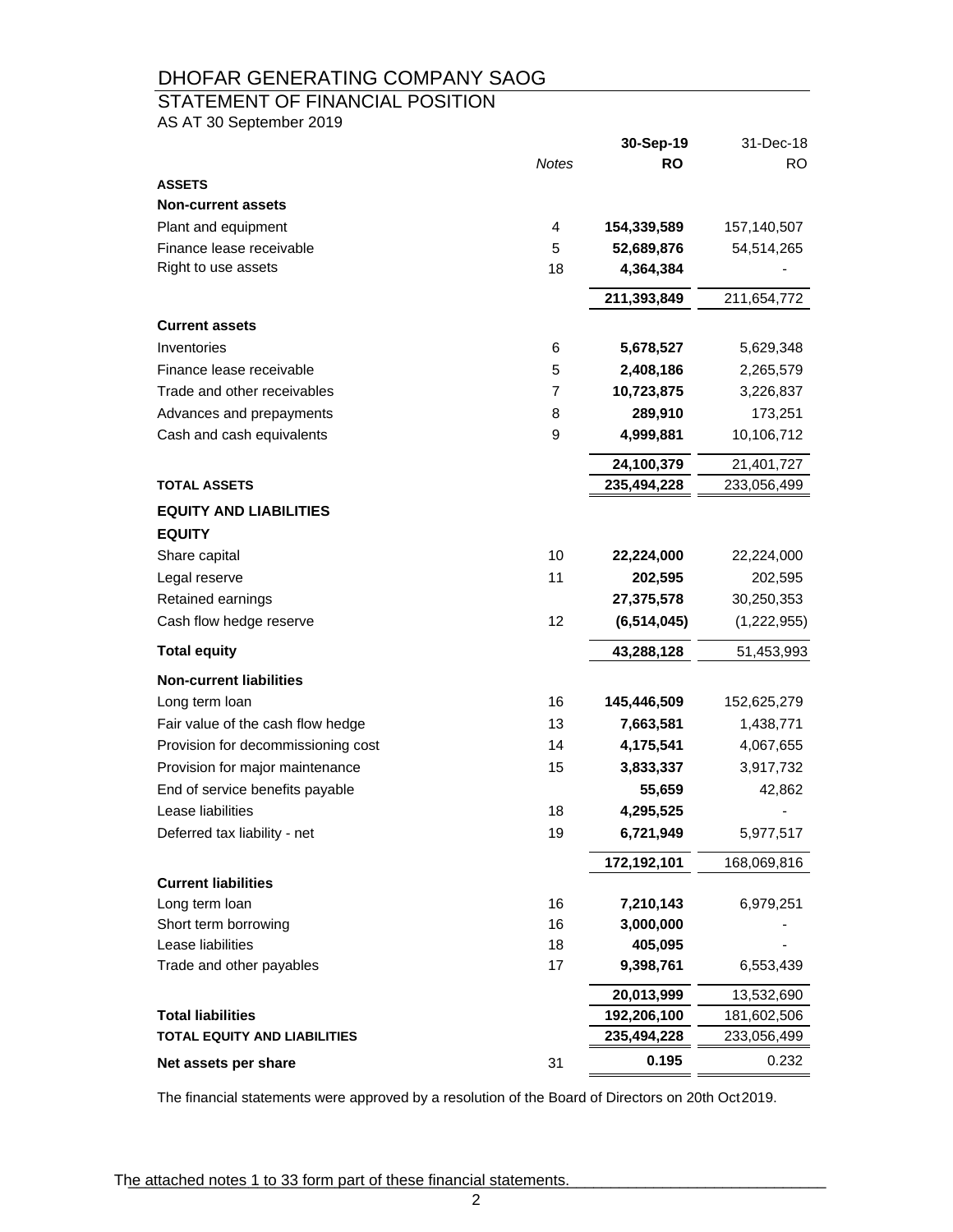# STATEMENT OF CASH FLOWS

For the period ended 30 September 2019

|                                                              |       | 9 Months<br>ended      | 9 Months         |
|--------------------------------------------------------------|-------|------------------------|------------------|
|                                                              |       |                        | ended            |
|                                                              | Notes | 30-Sep-19<br><b>RO</b> | 30-Sep-18<br>RO. |
|                                                              |       |                        |                  |
| <b>OPERATING ACTIVITIES</b>                                  |       |                        |                  |
| Profit before tax for the period                             |       | 3,025,829              | 2,943,503        |
| Adjustments for:                                             |       |                        |                  |
| Depreciation                                                 | 4     | 2,967,273              | 2,986,450        |
| Amortization of right-to-use asset                           | 21    | 221,922                |                  |
| Finance costs                                                | 24    | 5,495,854              | 5,587,194        |
| Interest income on finance lease                             | 20    | (3, 432, 552)          | (3,564,012)      |
| Net charge of end of service benefit                         |       | 12,797                 | (6, 265)         |
|                                                              |       | 8,291,123              | 7,946,870        |
| Working capital changes:                                     |       |                        |                  |
| Inventories                                                  |       | (49, 179)              | (1,594,410)      |
| Trade and other receivables                                  |       | (7, 497, 038)          | (4, 183, 869)    |
| Trade and other payables                                     |       | 2,971,033              | 2,445,350        |
| Advances and prepayments                                     |       | (19,998)               | 153,141          |
| Cash (used in) generated from operations                     |       | 3,695,941              | 4,767,082        |
| Finance lease instalments (power capacity payments) received |       | 5,114,334              | 5,114,334        |
| Net cash from operating activities                           |       | 8,810,275              | 9,881,416        |
| <b>INVESTING ACTIVITIES</b>                                  |       |                        |                  |
| Major maintenance - payment                                  | 15    | (171, 863)             | (517, 516)       |
| Additions to equipment and capital work-in-progress          | 4     | (166, 355)             | (12,086,656)     |
| Net cash used in investing activities                        |       | (338, 218)             | (12,604,172)     |
|                                                              |       |                        |                  |
| <b>FINANCING ACTIVITIES</b>                                  |       |                        |                  |
| Finance cost paid                                            |       | (5,091,240)            | (4,063,606)      |
| Payment of lease liabilities                                 | 18    | (397, 342)             |                  |
| Proceeds from long term loan                                 | 16    |                        | 8,830,278        |
| Repayment of long term loan                                  | 16    | (7,089,986)            |                  |
| Short term borrowing - net                                   | 16    | 3,000,000              |                  |
| Dividend payment                                             | 33    | (4,000,320)            |                  |
| Net cash (used in) / from financing activities               |       | (13, 578, 888)         | 4,766,672        |
| (DECREASE) / INCREASE IN CASH AND CASH EQUIVALENTS           |       | (5, 106, 831)          | 2,043,916        |
| Cash and cash equivalents at beginning of the period         | 9     | 10,106,712             | 2,562,308        |
| CASH AND CASH EQUIVALENTS AT END OF THE PERIOD               |       | 4,999,881              | 4,606,224        |

The attached notes 1 to 33 form part of these financial statements.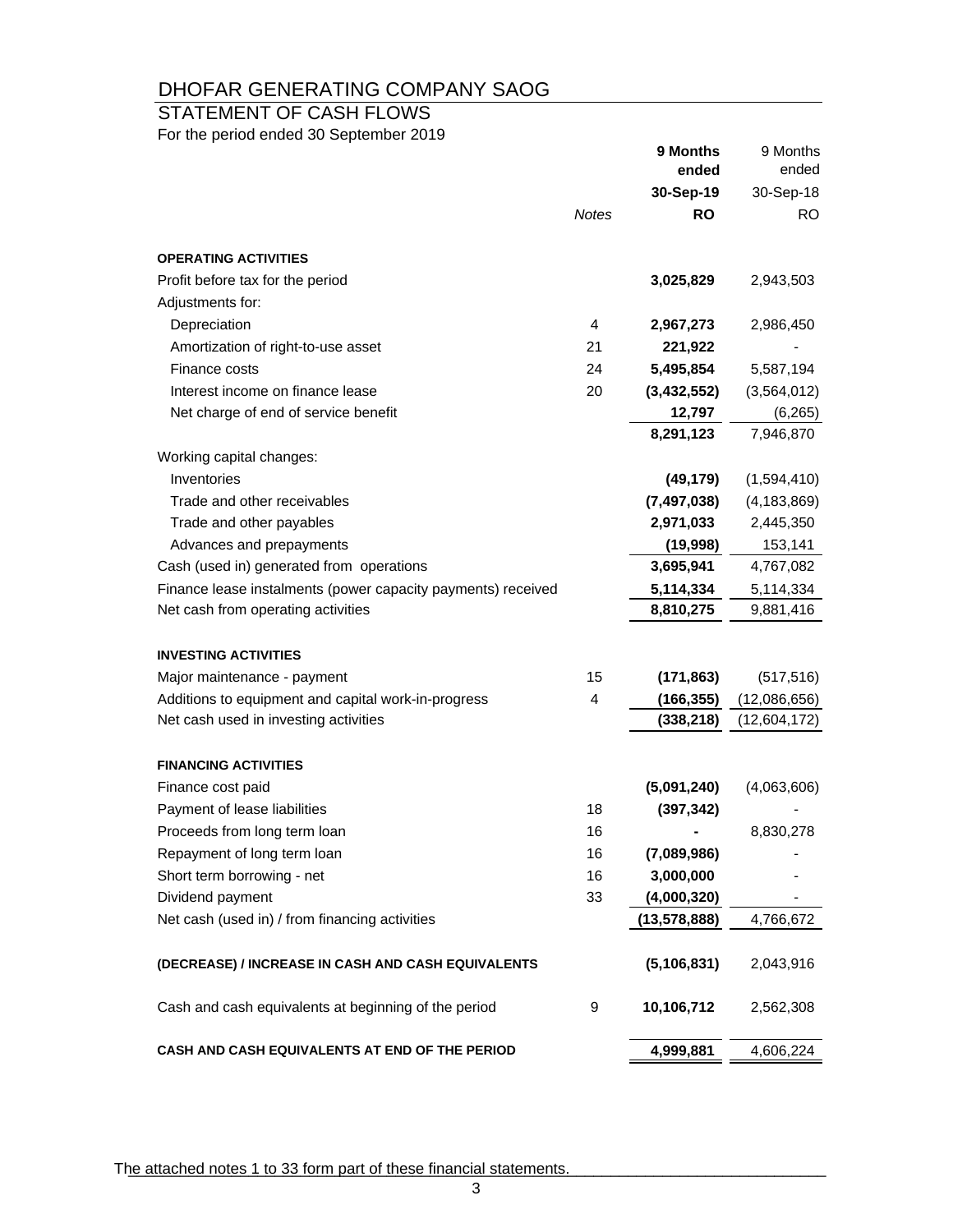# STATEMENT OF CHANGES IN EQUITY

For the period ended 30 September 2019

|                                                  | <b>Share</b><br>capital | Proposed<br>share<br>capital | Legal<br>reserve | <b>Retained</b><br>earnings | <b>Cash flow</b><br>hedge<br>reserve | <b>Total</b> |
|--------------------------------------------------|-------------------------|------------------------------|------------------|-----------------------------|--------------------------------------|--------------|
|                                                  | <b>RO</b>               | <b>RO</b>                    | <b>RO</b>        | <b>RO</b>                   | <b>RO</b>                            | <b>RO</b>    |
| Balance at 1 January 2018                        | 500,000                 | 21,724,000                   | 166,667          | 29,927,001                  | (4,444,370)                          | 47,873,298   |
| Proposed increase in share capital (note 10)     | 21,724,000              | (21, 724, 000)               |                  |                             |                                      |              |
| Loss for the year                                |                         |                              |                  | 359,280                     |                                      | 359,280      |
| Other comprehensive loss for the year            |                         |                              |                  |                             | 3,221,415                            | 3,221,415    |
| Total comprehensive income for the year          |                         |                              |                  | 359,280                     | 3,221,415                            | 3,580,695    |
| Transfer to legal reserve                        |                         | $\blacksquare$               | 35,928           | (35, 928)                   |                                      |              |
| Balance at 1 January 2019                        | 22,224,000              |                              | 202,595          | 30,250,353                  | (1,222,955)                          | 51,453,993   |
| Profit for the period                            |                         |                              |                  | 1,380,996                   |                                      | 1,380,996    |
| Other comprehensive income for the period        |                         |                              |                  |                             | (5,291,090)                          | (5,291,090)  |
| Total comprehensive income for the period        |                         |                              |                  | 1,380,996                   | (5,291,090)                          | (3,910,094)  |
| Dividend paid (Note 33)                          |                         |                              |                  | (4,000,320)                 |                                      | (4,000,320)  |
| Recognition of finance lease liability (note 18) |                         |                              |                  | (255, 451)                  |                                      | (255, 451)   |
| <b>Balance at 30 September 2019</b>              | 22,224,000              | ۰                            | 202,595          | 27,375,578                  | (6, 514, 045)                        | 43,288,128   |

The attached notes 1 to 33 form part of these financial statements.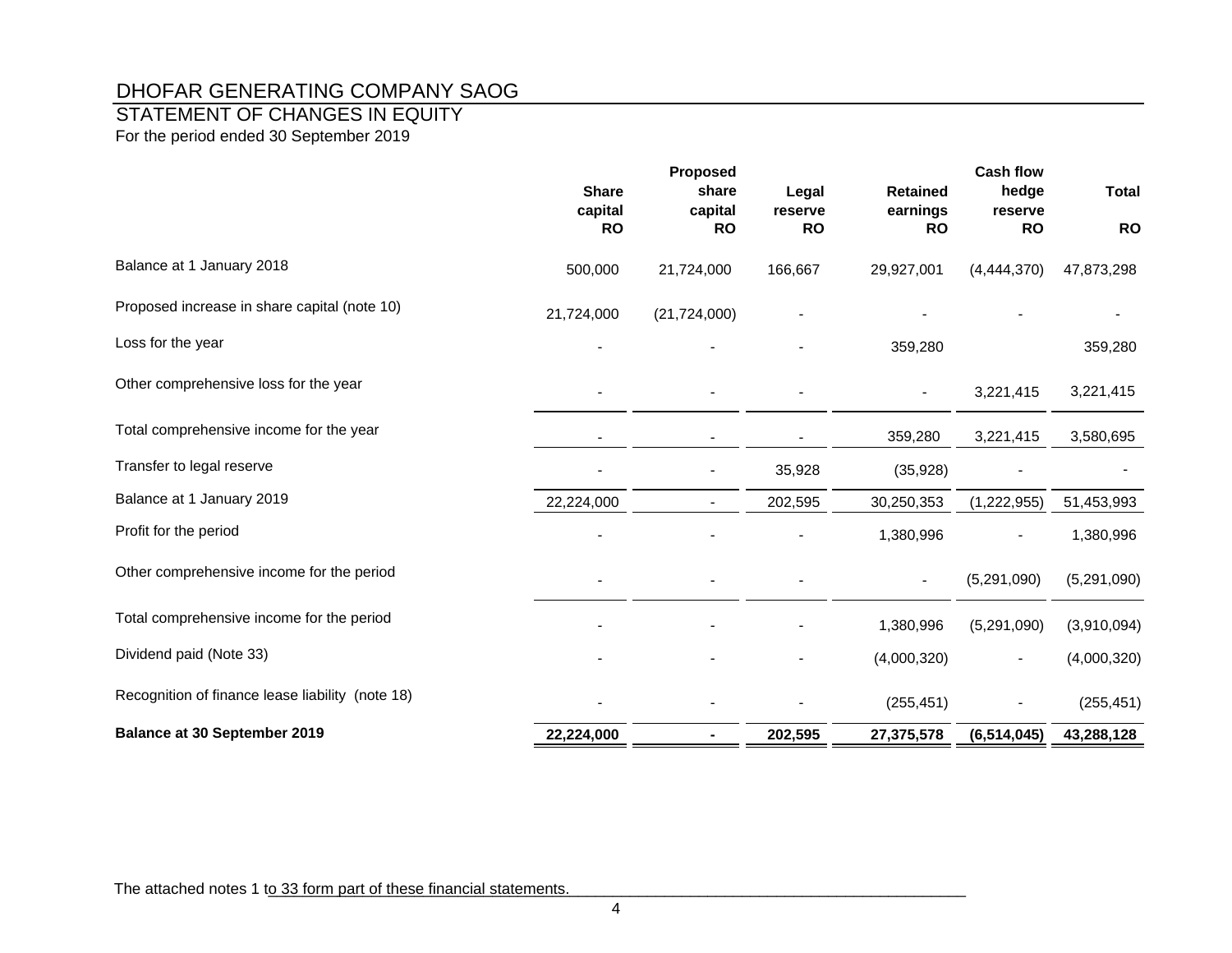NOTES TO THE FINANCIAL STATEMENTS

For the period ended 30 September 2019

#### **1 ACTIVITIES**

Dhofar Generating Company (the "Company" or "DGC") was registered as a closely held joint stock company ('SAOC') in the Sultanate of Oman on 28 February 2001 under the Commercial Companies Law in Oman. Subsequently, the Company was converted to a Public Joint Stock Company ("SAOG") and was listed on the Muscat Securities Market on 5 September 2018.

The ultimate investors include International Company for Water and Power Projects ("ACWA Power"), Mitsui & Co., Ltd., and Dhofar International Development & Investment Holding Company S.A.O.G ("DIDIC"). The registered address of ACWA Power is 22616, King Abdul Aziz Road, Riyadh, Kingdom of Saudi Arabia. The registered address of Mitsui & Co., Ltd. Marunouchi l-chime, Chiyoda—ku, Tokyo 100- 8631, Japan Nippon Life Marunouchi Garden Tower. The registered address of DIDIC is P.O.Box: 2163 Salalah, Postal Code: 211, Sultanate of Oman.

The operations of the Company are governed by the provisions of "the Law for the Regulation and Privatization of the Electricity and Related Water Sector" (the Sector Law) promulgated by Royal Decree 78/2004. The principal activity of the Company is electricity generation under a license issued by the Authority for Electricity Regulation, Oman (AER).

#### **Agreements**

The Concession Agreement, to which DGC was a party, was terminated effective 1 January 2014. Accordingly, from 1 January 2014, the Company has been granted a generation license by the AER for the electricity generation business. The Company has entered into a Power Purchase Agreement ('PPA') on 31 December 2013 with Oman Power and Water Procurement Company SAOC ('OPWP') to sell the available capacity of Electricity. The PPA was subsequently amended on 1 January 2014.

A second amendment agreement to the PPA was signed on 19 April 2015 which became effective on 22 June 2015 after completion of all requirements under the terms of the agreement. This amendment agreement envisions the construction of a new 445MW power plant and sets the PPA term of the existing 273MW power plant and new plant for a period of 15 years from the scheduled commercial operation date ('SCOD') of the new plant. The SCOD was achieved on 1 January 2018 as per the plan.

The Company entered into an Engineering, Procurement and Construction ('EPC') contract with SEPCO III Electric Power Construction Corporation for the construction of a new 445MW facility. The Company also entered into a long term loan agreement on 8 July 2015 with a consortium of local and international banks including Bank Muscat SAOG, Bank Dhofar SAOG, Mizuho Bank LTD, Standard Chartered Bank, KfW IPEX-Bank GmbH, Sumitomo Mitsui Trust Bank Limited and Sumitomo Mitsui Bank Corporation.

The Company has signed an Operations and Maintenance Agreement with Dhofar O&M Company LLC effective 4 June 2015 for all operations and maintenance of the plants.

### **2 SIGNIFICANT ACCOUNTING POLICIES**

#### **2.1 Basis of preparation**

These interim financial statements of the Company have been prepared in accordance with International Financial Reporting Standards (IFRS) as issued by the International Accounting Standards Board (IASB).

These interim statements have been prepared on a historical cost basis, except for derivative financial instruments carried at fair value.

These interim statements have been presented in Rial Omani which is the functional and reporting currency for these financial statements.

#### **2.2 Changes in accounting policies**

The accounting policies are consistent with those in the previous years except as following;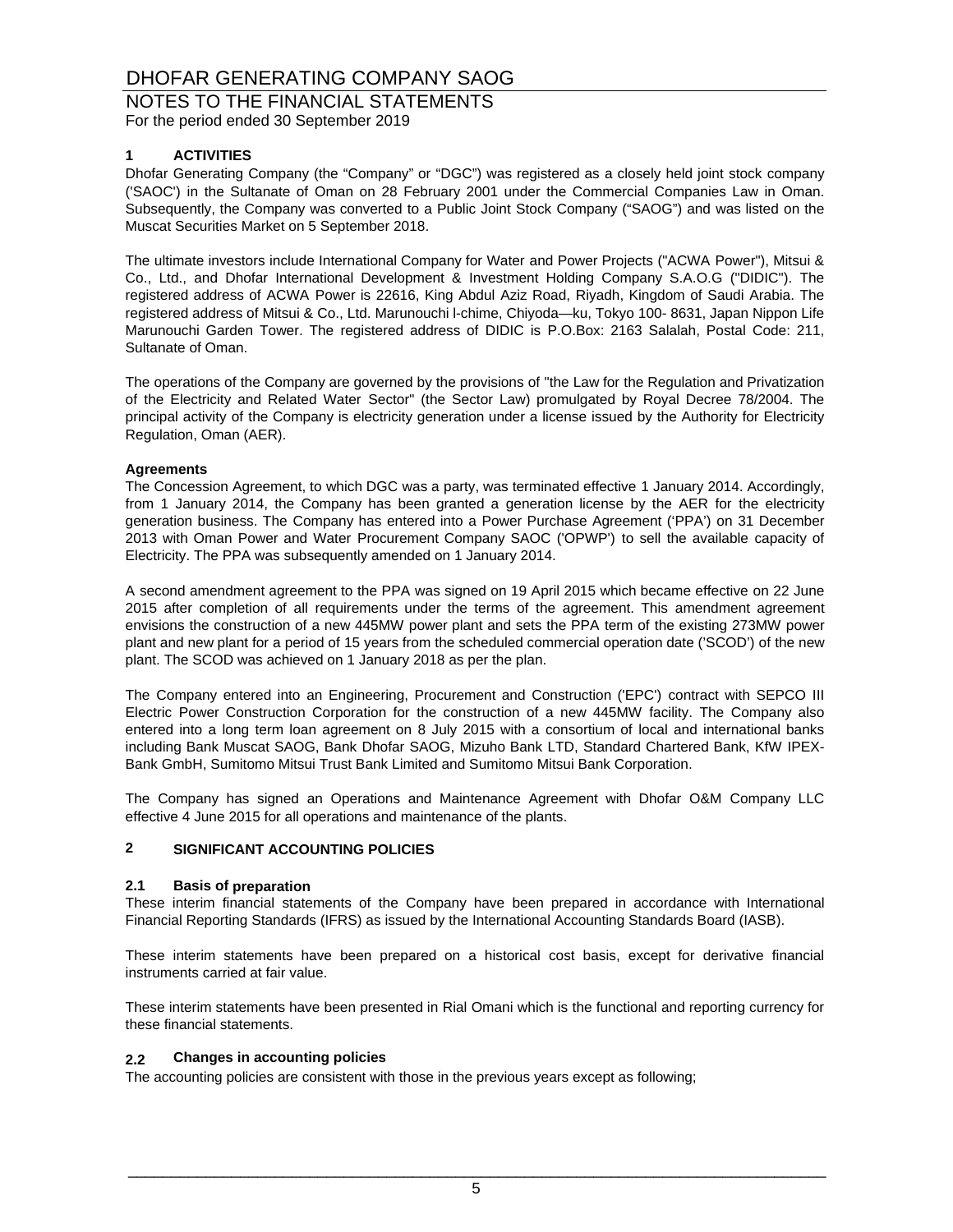For the period ended 30 September 2019

#### **2 SIGNIFICANT ACCOUNTING POLICIES (continued)**

#### **2.2 Changes in accounting policies (continued)**

#### **2.2.1 Adoption of new and revised international financial reporting standards (IFRSs)**

For the period ended 30 September 2019, the Company has adopted all of the new and revised standards and interpretations issued by the International Accounting Standards Board (IASB) and the International Financial Reporting Interpretations Committee (IFRIC) of the IASB that are relevant to its operations and effective for periods beginning on or after 1 January 2019.

### **2.2.1 Adoption of new and revised international financial reporting standards (IFRSs) (continued**

- IFRS 16 Leases
- IFRS 17 Insurance Contracts
- IFRIC Interpretation 23 Uncertainty over Income Tax Treatment
- Amendments to IFRS 9: Prepayment Features with Negative Compensation
- Amendments to IAS 19: Plan Amendment, Curtailment or Settlement

The adoption of above standards and interpretations has not resulted in changes to the Company's accounting policies and has not affected the amounts reported for the current period.

#### **2.2.2 IFRS 16**

IFRS 16 was issued in January 2016 and it replaces IAS 17 *Leases* , IFRIC 4 *Determining whether an Arrangement contains a Lease* , SIC-15 *Operating Leases-Incentives* and SIC-27 *Evaluating the Substance of Transactions Involving the Legal Form of a Lease* . IFRS 16 sets out the principles for the recognition, measurement, presentation and disclosure of leases and requires lessees to account for all leases under a single on-balance sheet model similar to the accounting for finance leases under IAS 17.

The standard includes two recognition exemptions for lessees – leases of 'low-value' assets (e.g., personal computers) and short-term leases (i.e., leases with a lease term of 12 months or less). At the commencement date of a lease, a lessee will recognise a liability to make lease payments (i.e., the lease liability) and an asset representing the right to use the underlying asset during the lease term (i.e., the right-of-use asset). Lessees will be required to separately recognise the interest expense on the lease liability and the depreciation expense on the right-of-use asset.

Lessees will also be required to remeasure the lease liability upon the occurrence of certain events (e.g., a change in the lease term, a change in future lease payments resulting from a change in an index or rate used to determine those payments). The lessee will generally recognise the amount of the remeasurement of the lease liability as an adjustment to the right-of-use asset.

Lessor accounting under IFRS 16 is substantially unchanged from today's accounting under IAS 17. Lessors will continue to classify all leases using the same classification principle as in IAS 17 and distinguish between two types of leases: operating and finance leases.

IFRS 16, which is effective for annual periods beginning on or after 1 January 2019, requires lessees and lessors to make more extensive disclosures than under IAS 17.

#### *Transition to IFRS 16*

The Company adopted IFRS 16 retrospectively to each prior reporting period presented. The Company elected to apply the standard to contracts that were previously identified as leases applying IAS 17 and IFRIC 4. The Company therefore did not apply the standard to contracts that were not previously identified as containing a lease applying IAS 17 and IFRIC 4 (note 18).

The Company elected to use the exemptions proposed by the standard on lease contracts for which the lease terms ends within 12 months as of the date of initial application, and lease contracts for which the underlying asset is of low value. The Company has a lease of office premise that is considered of low value.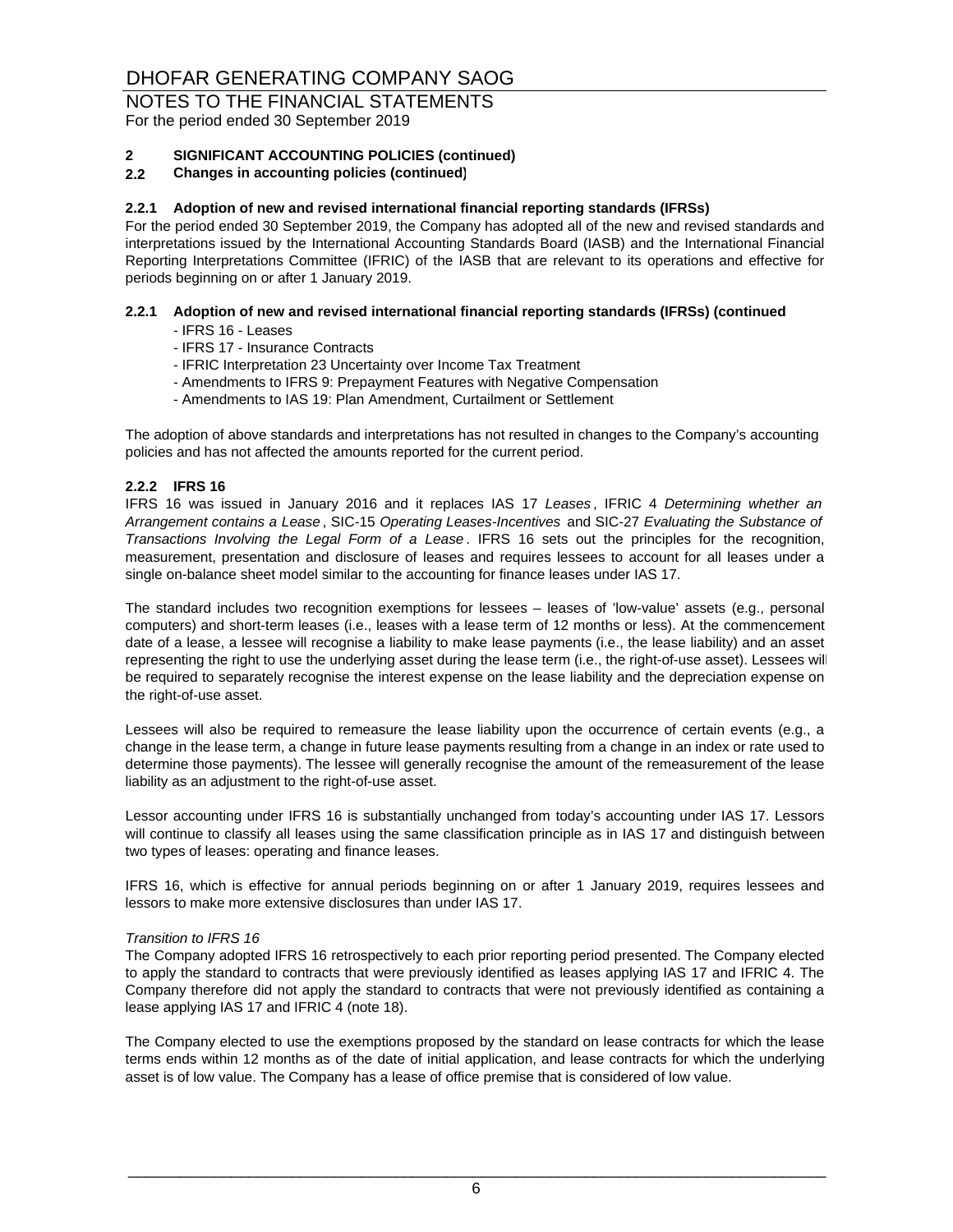# NOTES TO THE FINANCIAL STATEMENTS

For the period ended 30 September 2019

### **2 SIGNIFICANT ACCOUNTING POLICIES (continued)**

**2.2 Changes in accounting policies (continued)**

#### **2.2.3 IFRS 17 Insurance Contracts**

In May 2017, the IASB issued IFRS 17 Insurance Contracts (IFRS 17), a comprehensive new accounting standard for insurance contracts covering recognition and measurement, presentation and disclosure. Once effective, IFRS 17 will replace IFRS 4 Insurance Contracts (IFRS 4) that was issued in 2005. IFRS 17 applies to all types of insurance contracts (i.e., life, non-life, direct insurance and re-insurance), regardless of the type of entities that issue them, as well as to certain guarantees and financial instruments with discretionary participation features. A few scope exceptions will apply. The overall objective of IFRS 17 is to provide an accounting model for insurance contracts that is more useful and consistent for insurers.

In contrast to the requirements in IFRS 4, which are largely based on grandfathering previous local accounting policies, IFRS 17 provides a comprehensive model for insurance contracts, covering all relevant accounting aspects. The core of IFRS 17 is the general model, supplemented by:

- A specific adaptation for contracts with direct participation features (the variable fee approach)

- A simplified approach (the premium allocation approach) mainly for short-duration contracts

IFRS 17 is effective for reporting periods beginning on or after 1 January 2021, with comparative figures required. Early application is permitted, provided the entity also applies IFRS 9 and IFRS 15 on or before the date it first applies IFRS 17. However,this standard is not applicable to the Company.

#### **2.2.4 IFRIC Interpretation 23** *Uncertainty over Income Tax Treatment*

The Interpretation addresses the accounting for income taxes when tax treatments involve uncertainty that affects the application of IAS 12 and does not apply to taxes or levies outside the scope of IAS 12, nor does it specifically include requirements relating to interest and penalties associated with uncertain tax treatments. The Interpretation specifically addresses the following:

- whether an entity considers uncertain tax treatments separately
- the assumptions an entity makes about the examination of tax treatments by taxation authorities
- how an entity determines taxable profit (tax loss), tax bases, unused tax losses, unused tax credits and
- how an entity considers changes in facts and circumstances

An entity has to determine whether to consider each uncertain tax treatment separately or together with one or more other uncertain tax treatments. The approach that better predicts the resolution of the uncertainty should be followed. The interpretation is effective for annual reporting periods beginning on or after 1 January 2019, but certain transition reliefs are available.

#### **2.2.5 Amendments to IFRS 9:** *Prepayment Features with Negative Compensation*

Under IFRS 9, a debt instrument can be measured at amortised cost or at fair value through other comprehensive income, provided that the contractual cash flows are 'solely payments of principal and interest on the principal amount outstanding' (the SPPI criterion) and the instrument is held within the appropriate business model for that classification. The amendments to IFRS 9 clarify that a financial asset passes the SPPI criterion regardless of the event or circumstance that causes the early termination of the contract and irrespective of which party pays or receives reasonable compensation for the early termination of the contract.

The amendments should be applied retrospectively and are effective from 1 January 2019, with earlier application permitted. These amendments have no impact on the financial statements of the Company.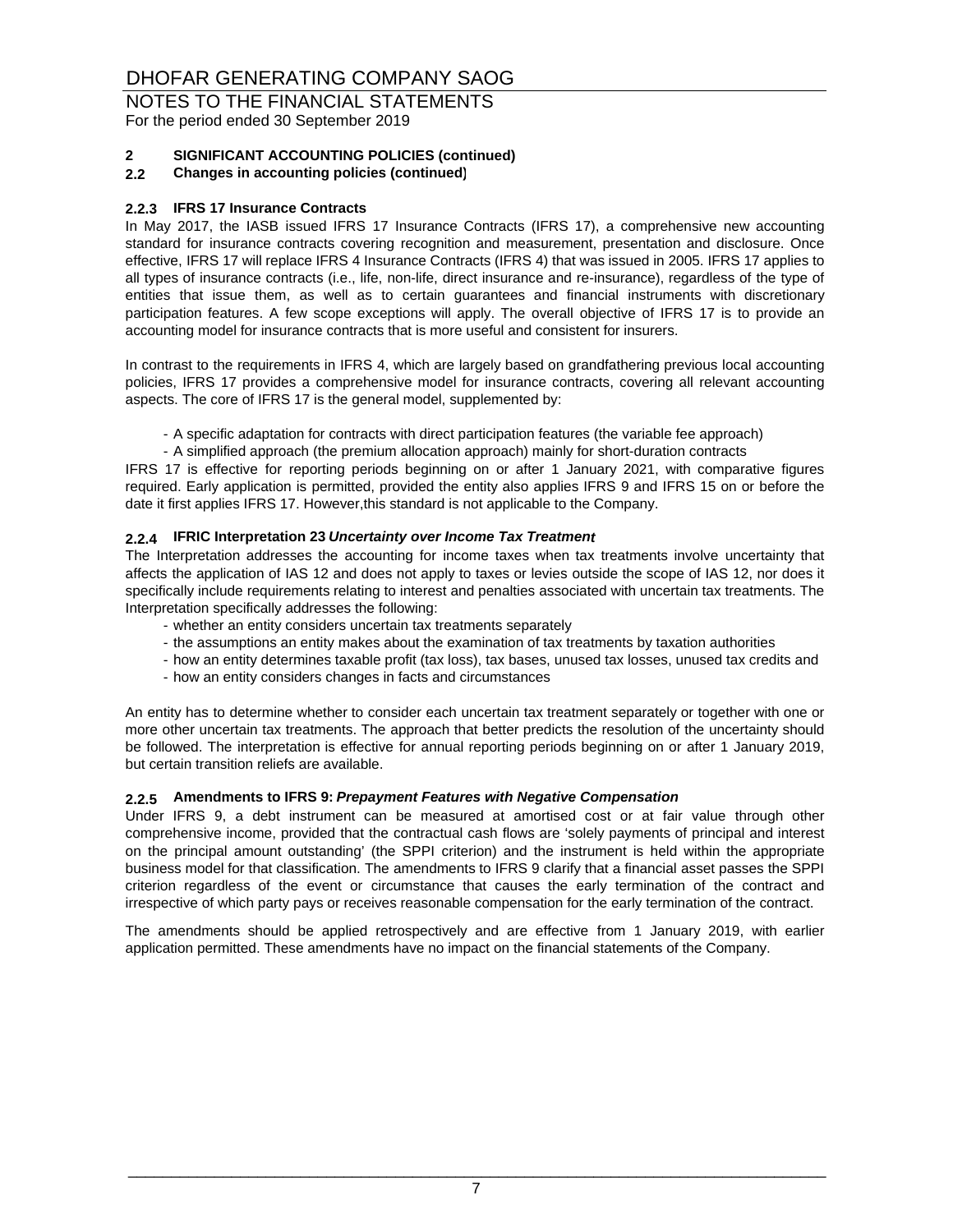For the period ended 30 September 2019

#### **2 SIGNIFICANT ACCOUNTING POLICIES (continued)**

#### **2.2 Changes in accounting policies (continued)**

#### **2.2.6 Amendments to IAS 19:** *Plan Amendment, Curtailment or Settlement*

The amendments to IAS 19 address the accounting when a plan amendment, curtailment or settlement occurs during a reporting period. The amendments specify that when a plan amendment, curtailment or settlement occurs during the annual reporting period, an entity is required to:

- Determine current service cost for the remainder of the period after the plan amendment, curtailment or settlement, using the actuarial assumptions used to remeasure the net defined benefit liability (asset) reflecting the benefits offered under the plan and the plan assets after that event.
- Determine net interest for the remainder of the period after the plan amendment, curtailment or settlement using: the net defined benefit liability (asset) reflecting the benefits offered under the plan and the plan assets after that event; and the discount rate used to remeasure that net defined benefit liability (asset).

The amendments also clarify that an entity first determines any past service cost, or a gain or loss on settlement, without considering the effect of the asset ceiling. This amount is recognised in profit or loss. An entity then determines the effect of the asset ceiling after the plan amendment, curtailment or settlement. Any change in that effect, excluding amounts included in the net interest, is recognised in other comprehensive income.

#### **2.3 Summary of significant accounting policies**

Following are the significant accounting policies adopted by the Company;

#### **2.3.1 Current versus non-current classification**

The Company presents assets and liabilities in the statement of financial position based on current/non-current classification. An asset is current when it is:

- Expected to be realised or intended to be sold or consumed in the normal operating cycle
- Expected to be realised within twelve months after the reporting period, or
- Cash or cash equivalent unless restricted from being exchanged or used to settle a liability for at least twelve months after the reporting period

All other assets are classified as non-current.

A liability is current when:

- It is expected to be settled in the normal operating cycle
- It is held primarily for the purpose of trading
- It is due to be settled within twelve months after the reporting period, or
- There is no unconditional right to defer the settlement of the liability for at least twelve months after the reporting period

The Company classifies all other liabilities as non-current.

Deferred tax assets and liabilities are classified as non-current assets and liabilities.

#### **2.3.2 Fair value measurement**

The Company measures financial instruments such as derivatives at fair value at each reporting date.

Fair value is the price that would be received to sell an asset or paid to transfer a liability in an orderly transaction between market participants at the measurement date. The fair value measurement is based on the presumption that the transaction to sell the asset or transfer the liability takes place either:

- In the principal market for the asset or liability, or
- In the absence of a principal market, in the most advantageous market for the asset or liability.

The fair value of an asset or a liability is measured using the assumptions that market participants would use when pricing the asset or liability, assuming that market participants act in their economic best interest.

A fair value measurement of a non-financial asset takes into account a market participant's ability to generate economic benefits by using the asset in its highest and best use or by selling it to another market participant that would use the asset in its highest and best use.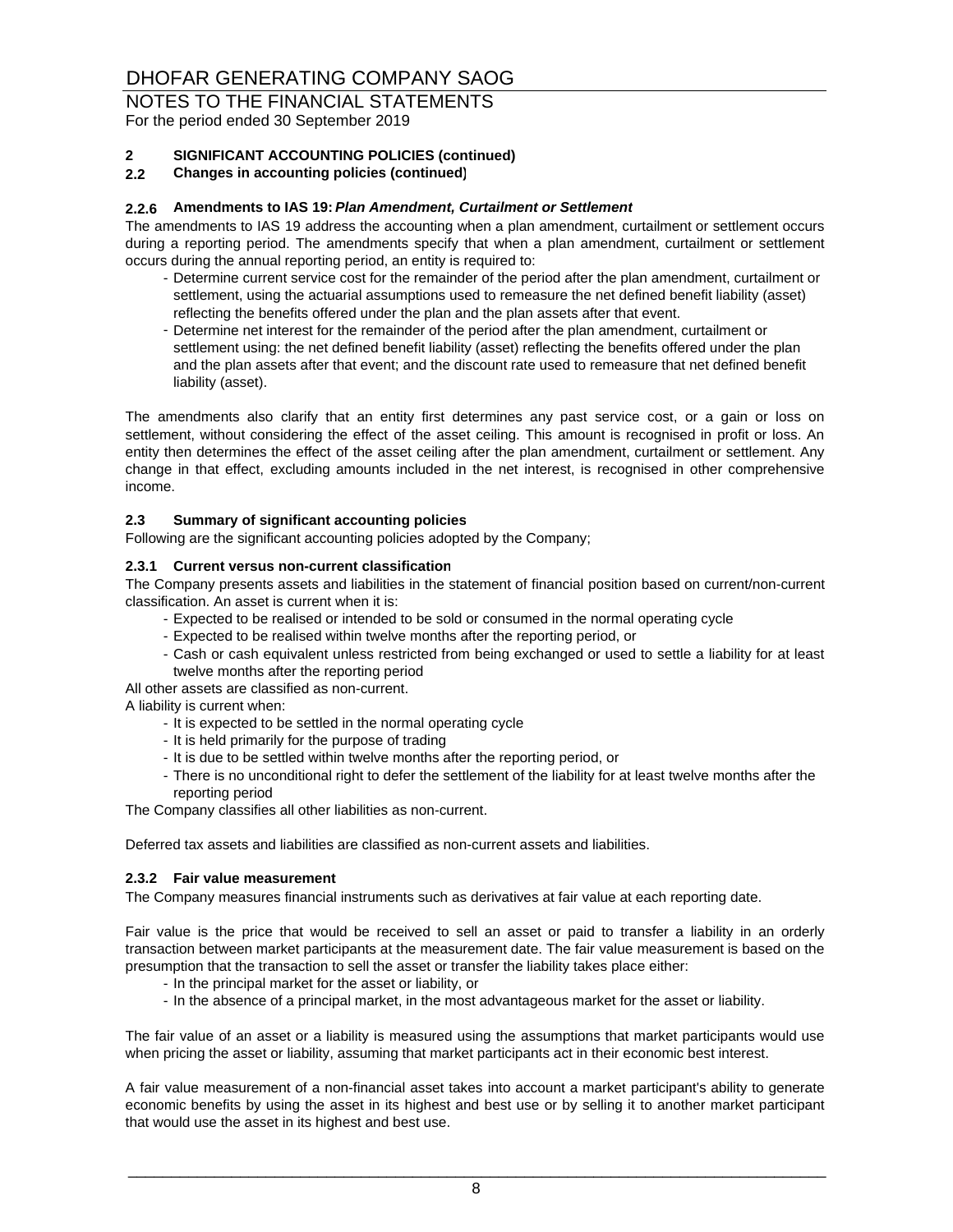For the period ended 30 September 2019

#### **2 SIGNIFICANT ACCOUNTING POLICIES (continued)**

#### **2.3 Summary of significant accounting policies (continued)**

#### **2.3.2 Fair value measurement (continued)**

The Company uses valuation techniques that are appropriate in the circumstances and for which sufficient data are available to measure fair value, maximising the use of relevant observable inputs and minimising the use of unobservable inputs.

All assets and liabilities for which fair value is measured or disclosed in the financial statements are categorised within the fair value hierarchy, described as follows, based on the lowest level input that is significant to the fair

- Level 1 Quoted (unadjusted) market prices in active markets for identical assets or liabilities
- Level 2 Valuation techniques for which the lowest level input that is significant to the fair value measurement is directly or indirectly observable
- Level 3 Valuation techniques for which the lowest level input that is significant to the fair value measurement is unobservable

For assets and liabilities that are recognised in the financial statements at fair value on a recurring basis, the Company determines whether transfers have occurred between levels in the hierarchy by re-assessing categorisation (based on the lowest level input that is significant to the fair value measurement as a whole) at the end of each reporting period.

#### **2.3.3 Revenue from contracts with customers**

The Company's business is to supply power to its sole customer OPWP under long term PPA. Revenue from OPWP comprises of the following:

- Capacity charge covering the investment charge and fixed operation and maintenance charge; and
- Output charge covering the fuel charge and variable operation and maintenance charge.

#### (a) Capacity charges

The PPA of the Company is finance lease arrangement for the existing 273 MW power plant and operating lease arrangement for the new 445MW power plant. The treatment for 273 MW plant is a finance lease arrangement and lease interest income is recognised in the statement of comprehensive income. Capacity charge covering the investment charge received under the PPA, are finance lease payments. Amounts received in relation to electricity energy charges (covering the fuel charge and variable operating and maintenance charge) are contingent rental receipts. Capacity charge covering fixed O&M charge is linked to making available the capacity to OPWP and is revenue to the Company.

The investment charge of 445 MW plant has been treated as containing a lease which conveys the right to use the underlying assets for a period of time in exchange of consideration. This component of revenue is recognised on straight line basis over the lease term to the extent that capacity has been made available based on contractual terms of PPA and accounted using IAS 17: Leases and IFRIC 4: Determining whether an arrangement contains a lease, and thus not within the scope of IFRS 15.

Fixed operation and maintenance charges are recognised as revenue when the capacity is made available by performing required planned and unplanned maintenance on timely basis so that the plant is in a position to run and generate required output and accrue to the business over time.

#### (b) Output charges

Output charges are recognised as revenue upon delivery of electricity to the national grid which accrue over time when the customer accepts deliveries and there is no unfulfilled performance obligation that could affect the customer's acceptance of the project.

The Company has long term agreements with OPWP which determine performance obligation, transaction price and allocates the transaction price to each of the separate performance obligations. Accumulated experience is used to estimate and provide for the discounts, using the expected value method, and revenue is only recognised to the extent that it is highly probable that a significant reversal will not occur.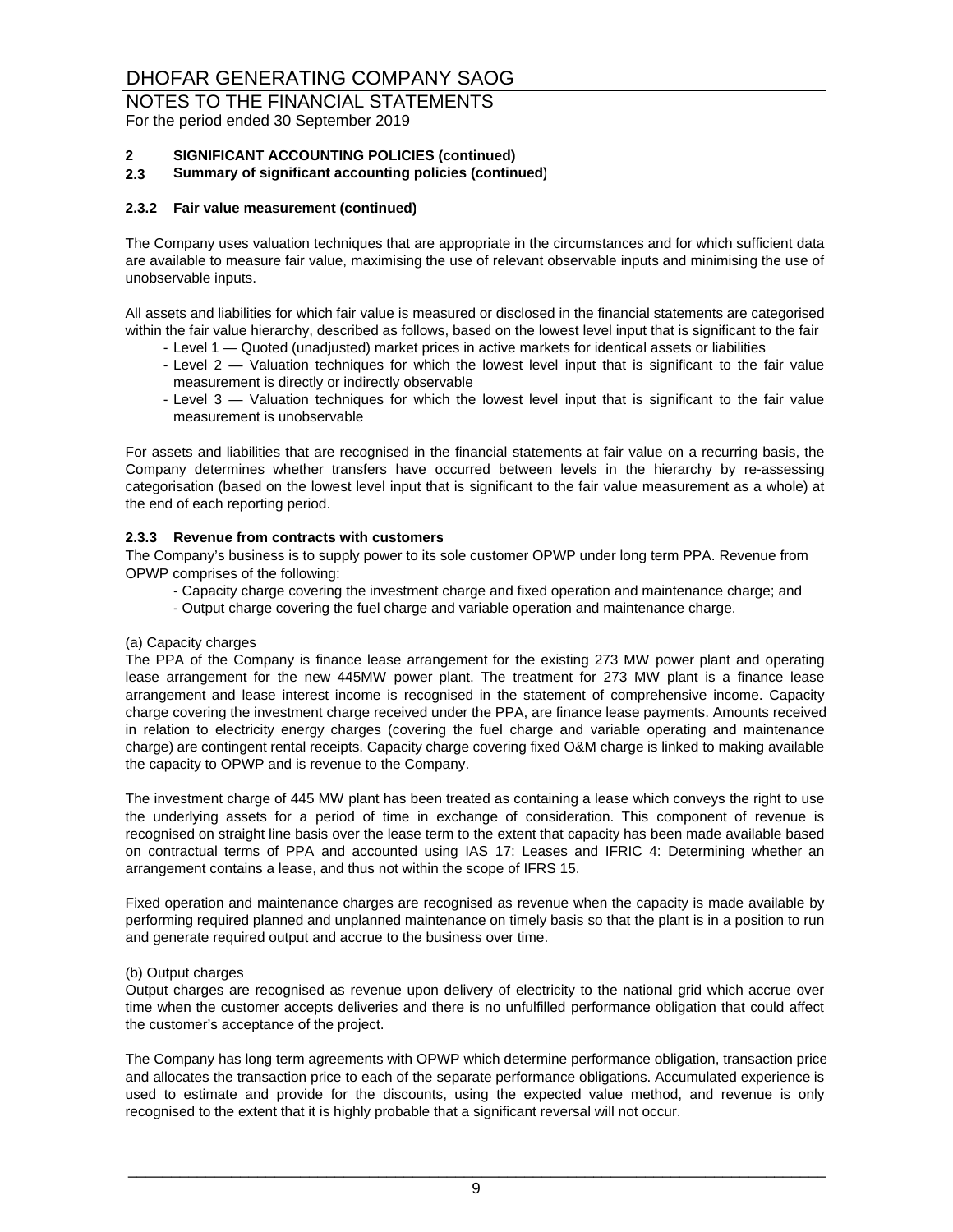For the period ended 30 September 2019

#### **2 SIGNIFICANT ACCOUNTING POLICIES (continued)**

**2.3 Summary of significant accounting policies (continued)**

#### **2.3.3 Revenue from contracts with customers (continued)**

There is no significant financing component attached to the receivable from customer. Goods and services are provided on agreed credit terms of the contract and payment occurs within 25 days from the submission of invoice. Company submits invoices on monthly basis in arrears and generally are submitted on or before the 5th day of the subsequent month.

#### **2.3.4 Taxes**

#### *Current income tax*

Taxation is provided in accordance with Omani fiscal regulations.

Income tax is recognised in the statement of comprehensive income except to the extent that it relates to items recognised in the statement of comprehensive income or directly in equity, in which case it is recognised in the statement of comprehensive income or directly in equity, respectively. Current tax is the expected tax payable on the taxable income for the year, using tax rates enacted or substantially enacted at the reporting date, and any adjustment to tax payable in respect of previous years.

#### *Deferred tax*

Deferred income tax is provided on all temporary differences at the reporting date between the tax bases of assets and liabilities and their carrying amounts.

Deferred income tax assets and liabilities are measured at the tax rates that are expected to apply in the period when the asset is realised or the liability is settled, based on tax laws that have been enacted at the reporting date.

Deferred income tax assets are recognised for all deductible temporary differences, carry-forward of unused tax credits and unused tax losses, to the extent that it is probable that taxable profit will be available, against which the deductible temporary differences and the carry-forward of unused tax credits and unused tax losses can be utilised.

The carrying amount of deferred income tax assets are reviewed at each reporting date and reduced to the extent that it is no longer probable that sufficient taxable profit will be available to allow all or part of the deferred income tax asset to be utilised.

#### **2.3.5 Foreign currencies**

The Company's financial statements are presented in Omani Rials, which is also the company's functional currency. Transactions in foreign currencies are initially recorded by the Company at its functional currency spot rates at the date the transaction first qualifies for recognition. Monetary assets and liabilities denominated in foreign currencies are translated at the functional currency spot rates of exchange at the reporting date.

Non-monetary items that are measured in terms of historical cost in a foreign currency are translated using the exchange rates at the dates of the initial transactions. Non-monetary items measured at fair value in a foreign currency are translated using the exchange rates at the date when the fair value is determined. The gain or loss arising on translation of non-monetary items measured at fair value is treated in line with the recognition of the gain or loss on the change in fair value of the item (i.e., translation differences on items whose fair value gain or loss is recognised in OCI or profit or loss are also recognised in OCI or profit or loss, respectively).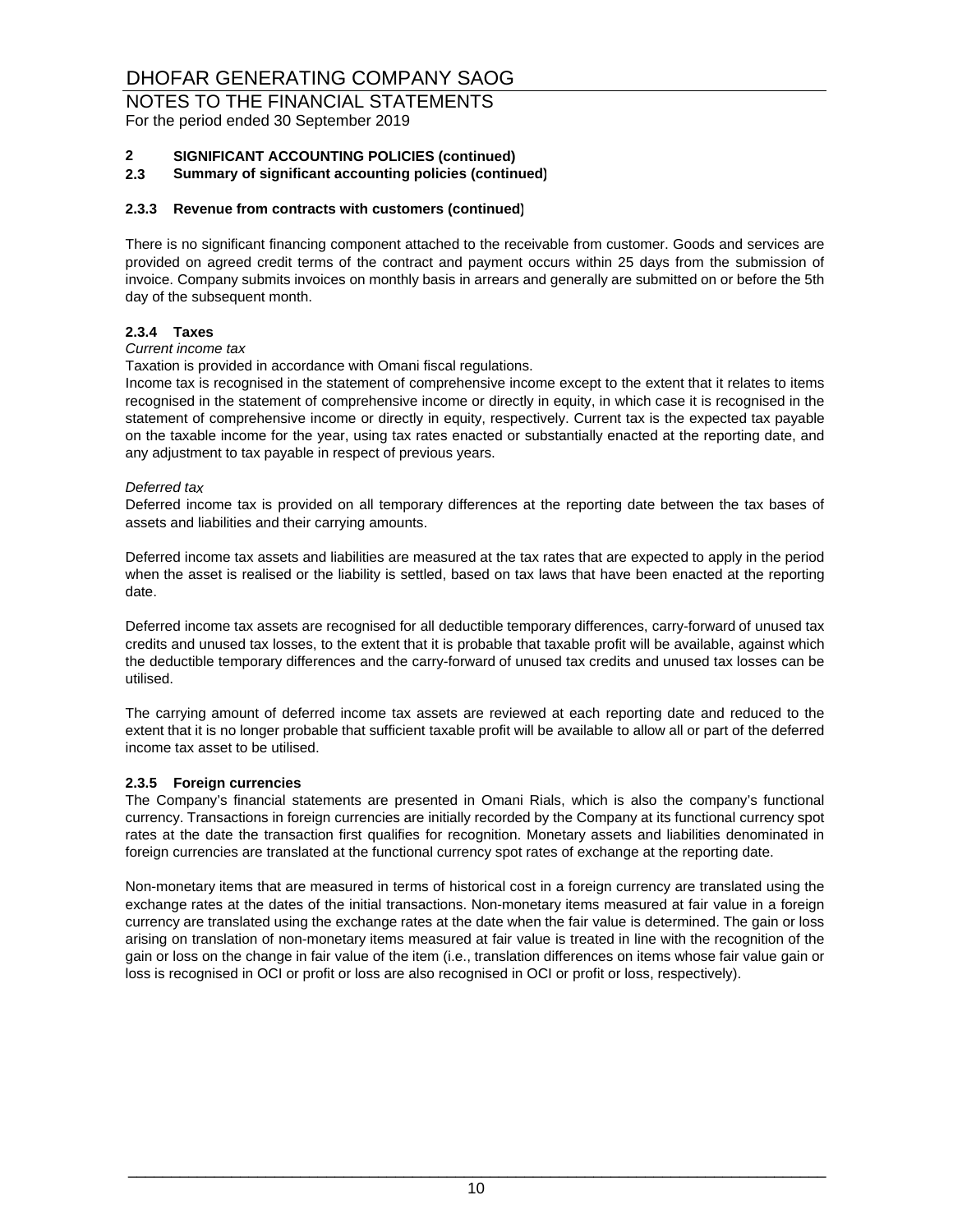For the period ended 30 September 2019

#### **2 SIGNIFICANT ACCOUNTING POLICIES (continued)**

**2.3 Summary of significant accounting policies (continued)**

#### **2.3.6 Plant and equipment**

Construction in progress is stated at cost, net of accumulated impairment losses, if any.

Plant and equipment is stated at cost, net of accumulated depreciation and accumulated impairment losses, if any. Such cost includes the cost of replacing part of the plant and equipment and borrowing costs for long-term construction projects if the recognition criteria are met. When significant parts of plant and equipment are required to be replaced at intervals, the Company depreciates them separately based on their specific useful lives. Likewise, when a major inspection is performed, its cost is recognised in the carrying amount of the plant and equipment as a replacement if the recognition criteria are satisfied. All other repair and maintenance costs are recognised in profit or loss as incurred. The present value of the expected cost for the decommissioning of an asset after its use is included in the cost of the respective asset if the recognition criteria for a provision are met.

Depreciation is calculated on a straight line basis over the estimated useful lives of assets as follows:

|                                              | Years |
|----------------------------------------------|-------|
| Plant, machinery, civil and structural works | 40    |
| Decommissioning assets                       | 40    |
| Plant capital spares                         | 18    |
| Computer and equipment                       | 5     |
| Motor vehicle                                | 5     |
| Furniture and fixtures                       | 5     |
| Computer software                            | 5     |

The carrying values of equipment are reviewed for impairment when events or changes in circumstances indicate the carrying value may not be recoverable. If any such indication exists and where the carrying values exceed the estimated recoverable amount, the assets are written down to their recoverable amount, being the higher of their fair value less costs to sell and their value in use.

Expenditure incurred to replace a component of an item of property, equipment that is accounted for separately is capitalised and the carrying amount of the component that is replaced is written off. Other subsequent expenditure is capitalised only when it increases future economic benefits of the related item of property, equipment. All other expenditure is recognised in the statement or profit or loss as the expense is incurred.

When each major inspection is performed, its cost is recognised in the carrying amount of the property, equipment as a replacement if the recognition criteria are satisfied.

An item of property, equipment is derecognised upon disposal or when no future economic benefits are expected from its use or disposal. Any gain or loss arising on derecognition of the asset (calculated as the difference between the net disposal proceeds and the carrying amount of the asset) is included in the statement or profit or loss in the year the asset is derecognised.

The assets' residual values, useful lives and methods are reviewed, and adjusted prospectively, if appropriate, at each financial year end.

#### **2.3.7 Leases**

The determination of whether an arrangement is (or contains) a lease is based on the substance of the arrangement at the inception of the lease. The arrangement is, or contains, a lease if fulfilment of the arrangement is dependent on the use of a specific asset (or assets) and the arrangement conveys a right to use the asset (or assets), even if that asset is (or those assets are) not explicitly specified in an arrangement.

Leases are classified as finance leases whenever the terms of the lease transfer substantially all the risks and rewards of ownership to the lessee. All other leases are classified as operating leases.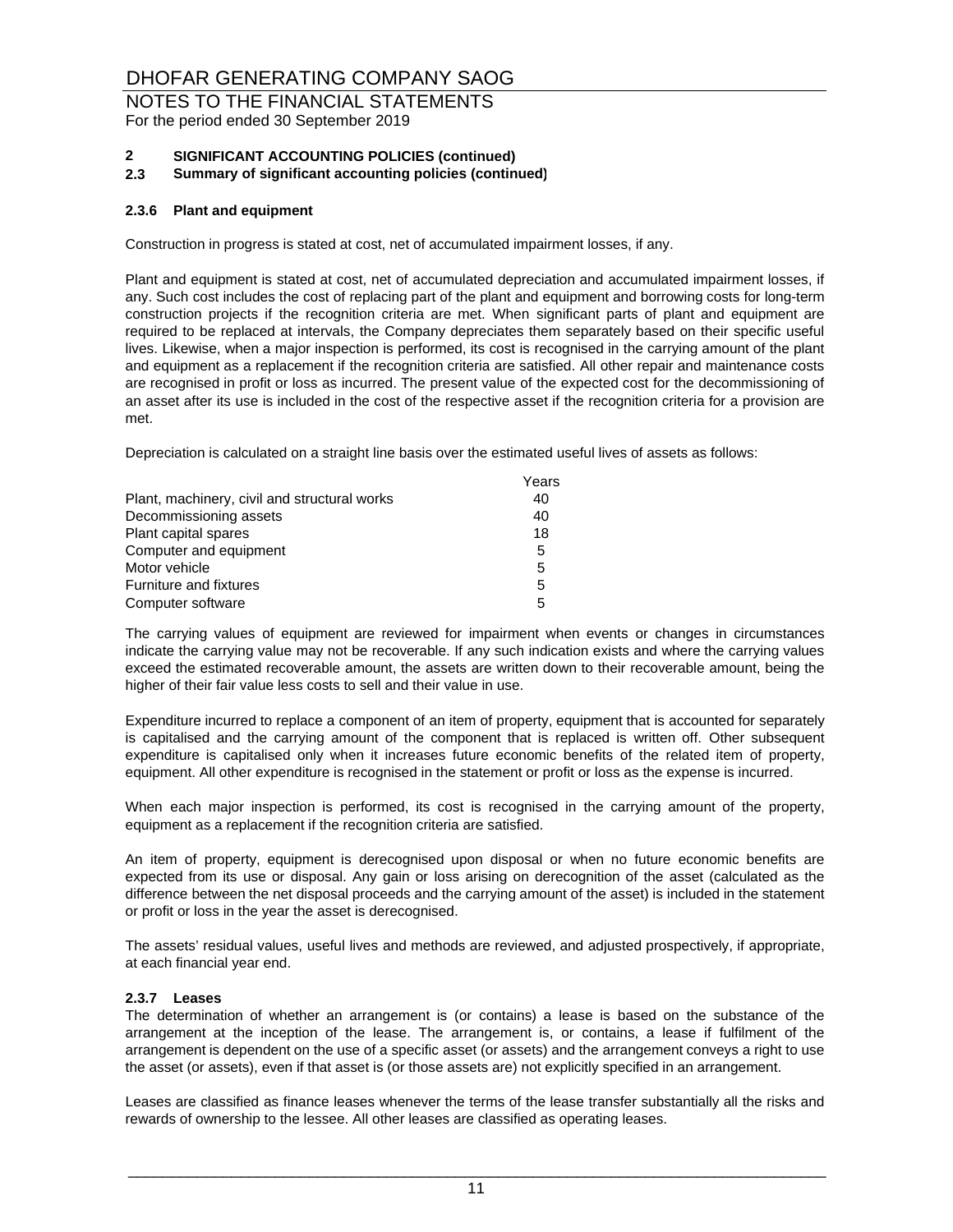For the period ended 30 September 2019

#### **2 SIGNIFICANT ACCOUNTING POLICIES (continued)**

**2.3 Summary of significant accounting policies (continued)**

#### **2.3.7 Leases**

#### *Finance lease as a lessor*

Amounts due from lessees under finance leases are recognised as receivables at the amount of the Company's net investment in the leases. The difference between the gross receivable and the present value of the receivable is recognised as unearned finance income.

Finance lease income is allocated to accounting periods so as to reflect a constant periodic rate of return on the Company's net investment outstanding in respect of the leases. Each lease payment is allocated between the lease receivable and finance income so as to achieve a constant rate on the finance lease receivable balance outstanding.

#### *Operating lease as a lessee*

An operating lease is a lease other than a finance lease. Operating lease payments are recognised as an operating expense in the statement of profit or loss on a straight-line basis over the lease term.

A financial instrument is any contract that gives rise to a financial asset of one entity and a financial liability or equity instrument of another entity.

#### **2.3.8.1 Financial assets**

#### Initial recognition and measurement

Financial assets are classified, at initial recognition, as subsequently measured at amortised cost, fair value through other comprehensive income (OCI), and fair value through profit or loss.

The classification of financial assets at initial recognition depends on the financial asset's contractual cash flow characteristics and the Company's business model for managing them. With the exception of trade receivables that do not contain a significant financing component or for which the Company has applied the practical expedient, the Company initially measures a financial asset at its fair value plus, in the case of a financial asset not at fair value through profit or loss, transaction costs. Trade receivables that do not contain a significant financing component or for which the Company has applied the practical expedient are measured at the transaction price determined under IFRS 15.

In order for a financial asset to be classified and measured at amortised cost or fair value through OCI, it needs to give rise to cash flows that are 'solely payments of principal and interest (SPPI)' on the principal amount outstanding. This assessment is referred to as the SPPI test and is performed at an instrument level.

The Company's business model for managing financial assets refers to how it manages its financial assets in order to generate cash flows. The business model determines whether cash flows will result from collecting contractual cash flows, selling the financial assets, or both.

Purchases or sales of financial assets that require delivery of assets within a time frame established by regulation or convention in the market place (regular way trades) are recognised on the trade date, i.e., the date that the Company commits to purchase or sell the asset.

#### *Subsequent measurement*

For purposes of subsequent measurement, financial assets are classified in four categories:

- Financial assets at amortised cost (debt instruments)
- Financial assets at fair value through OCI with recycling of cumulative gains and losses (debt
- Financial assets designated at fair value through OCI with no recycling of cumulative gains and losses upon derecognition (equity instruments)
- Financial assets at fair value through profit or loss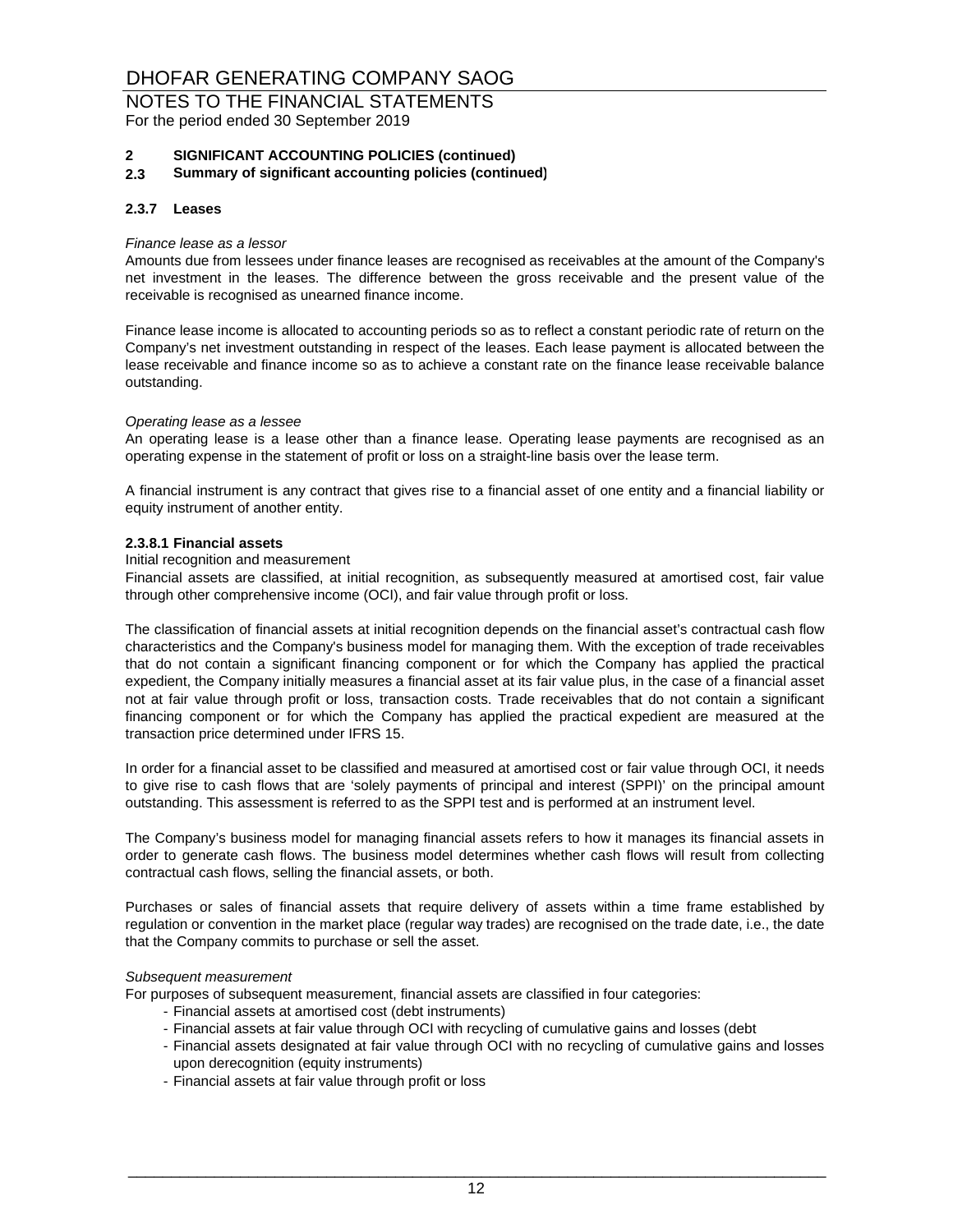For the period ended 30 September 2019

### **2 SIGNIFICANT ACCOUNTING POLICIES (continued)**

**2.3 Summary of significant accounting policies (continued)**

#### **2.3.8.1 Financial assets (continued)**

#### *Financial assets at amortised cost (debt instruments)*

This category is the most relevant to the Company. The Company measures financial assets at amortised cost if both of the following conditions are met:

- Financial assets designated at fair value through OCI with no recycling of cumulative gains and losses upon derecognition (equity instruments), and
- The contractual terms of the financial asset give rise on specified dates to cash flows that are solely payments of principal and interest on the principal amount outstanding.

Financial assets at amortised cost are subsequently measured using the effective interest (EIR) method and are subject to impairment. Gains and losses are recognised in profit or loss when the asset is derecognised, modified or impaired.

The Company's financial assets at amortised cost includes trade receivables and finance lease receivable.

#### **Derecognition**

A financial asset (or, where applicable, a part of a financial asset or part of a company of similar financial assets) is primarily derecognised (i.e., removed from the Company's statement of financial position) when:

- The rights to receive cash flows from the asset have expired, or
- The Company has transferred its rights to receive cash flows from the asset or has assumed an obligation to pay the received cash flows in full without material delay to a third party under a 'passthrough' arrangement; and either (a) the Company has transferred substantially all the risks and rewards of the asset, or (b) the Company has neither transferred nor retained substantially all the risks and rewards of the asset, but has transferred control of the asset.

When the Company has transferred its rights to receive cash flows from an asset or has entered into a passthrough arrangement, it evaluates if, and to what extent, it has retained the risks and rewards of ownership. When it has neither transferred nor retained substantially all of the risks and rewards of the asset, nor transferred control of the asset, the Company continues to recognise the transferred asset to the extent of its continuing involvement. In that case, the Company also recognises an associated liability. The transferred asset and the associated liability are measured on a basis that reflects the rights and obligations that the Company has retained.

Continuing involvement that takes the form of a guarantee over the transferred asset is measured at the lower of the original carrying amount of the asset and the maximum amount of consideration that the Company could be required to repay.

#### Impairment of financial assets

The Company recognises an allowance for expected credit losses (ECLs) for all debt instruments not held at fair value through profit or loss. ECLs are based on the difference between the contractual cash flows due in accordance with the contract and all the cash flows that the Company expects to receive, discounted at an approximation of the original effective interest rate. The expected cash flows will include cash flows from the sale of collateral held or other credit enhancements that are integral to the contractual terms.

#### Impairment of financial assets (continued)

ECLs are recognised in two stages. For credit exposures for which there has not been a significant increase in credit risk since initial recognition, ECLs are provided for credit losses that result from default events that are possible within the next 12-months (a 12-month ECL). For those credit exposures for which there has been a significant increase in credit risk since initial recognition, a loss allowance is required for credit losses expected over the remaining life of the exposure, irrespective of the timing of the default (a lifetime ECL).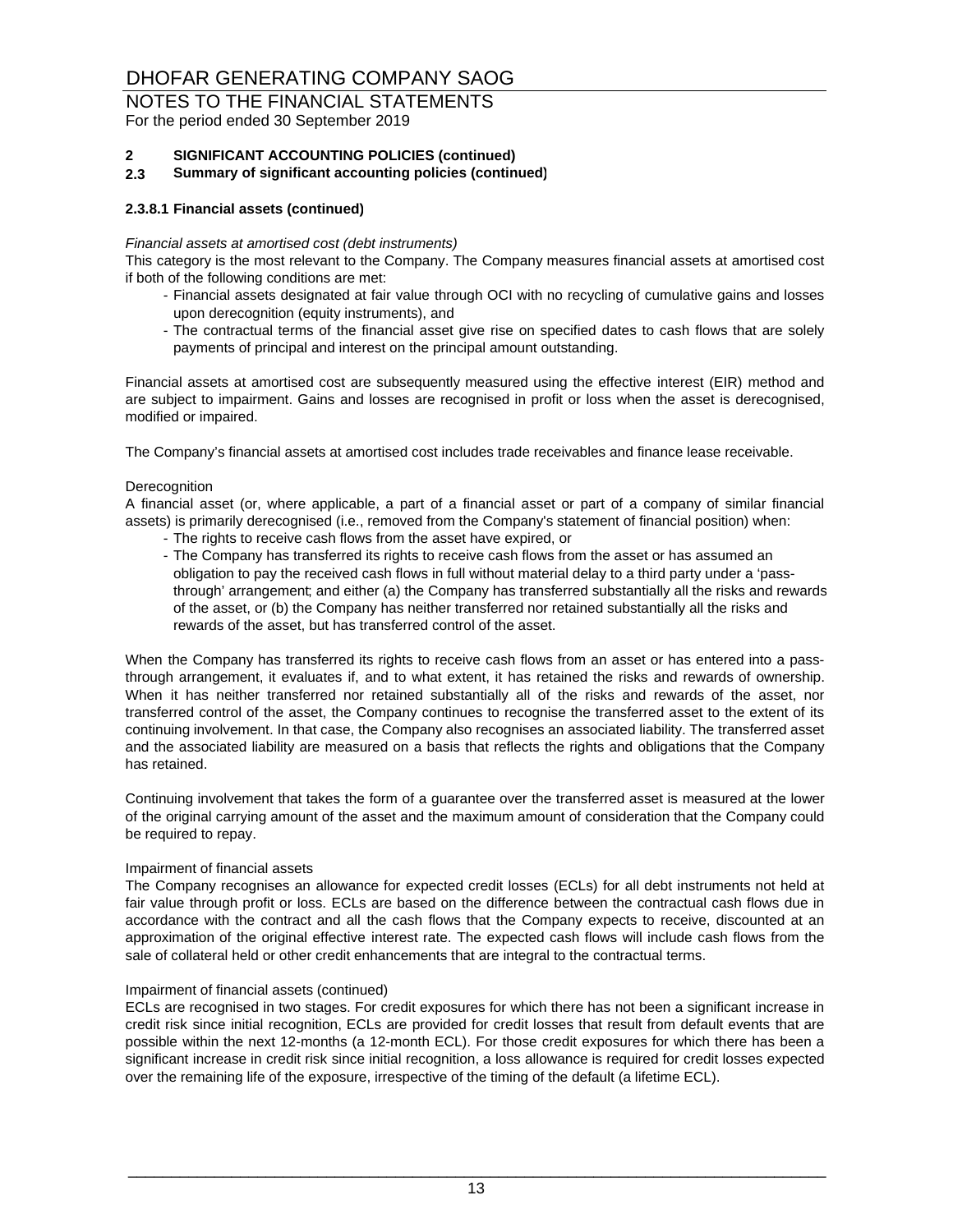For the period ended 30 September 2019

#### **2 SIGNIFICANT ACCOUNTING POLICIES (continued)**

**2.3 Summary of significant accounting policies (continued)**

#### **2.3.8.1 Financial assets (continued)**

For trade receivables, the Company applies a simplified approach in calculating ECLs. Therefore, the Company does not track changes in credit risk, but instead recognises a loss allowance based on lifetime ECLs at each reporting date. The Company has established a provision matrix that is based on its historical credit loss experience, adjusted for forward-looking factors specific to the debtors and the economic environment. For finance lease receivable , the company applies general approach in calculating the ECL and is determined by using the probability of default ( PD), exposure at default ( EAD) and loss given default ( LGD).

#### **2.3.8.2 Financial liabilities**

#### Initial recognition and measurement

Financial liabilities are classified, at initial recognition, as financial liabilities at fair value through profit or loss, loans and borrowings, payables, or as derivatives designated as hedging instruments in an effective hedge, as appropriate.

All financial liabilities are recognised initially at fair value and, in the case of loans and borrowings and payables, net of directly attributable transaction costs.

The Company's financial liabilities include trade and other payables, bank borrowings and derivative financial instruments.

#### Subsequent measurement

The measurement of financial liabilities depends on their classification, as described below:

#### *Financial liabilities at fair value through profit or loss*

Financial liabilities at fair value through profit or loss include financial liabilities held for trading and financial liabilities designated upon initial recognition as at fair value through profit or loss.

Financial liabilities are classified as held for trading if they are incurred for the purpose of repurchasing in the near term. This category also includes derivative financial instruments entered into by the Company that are not designated as hedging instruments in hedge relationships as defined by IFRS 9. Separated embedded derivatives are also classified as held for trading unless they are designated as effective hedging instruments.

Gains or losses on liabilities held for trading are recognised in the statement of profit or loss.

Financial liabilities designated upon initial recognition at fair value through profit or loss are designated at the initial date of recognition, and only if the criteria in IFRS 9 are satisfied. The Company has not designated any financial liability as at fair value through profit or loss.

#### *Loans and borrowings*

This is the category most relevant to the Company. After initial recognition, interest-bearing loans and borrowings are subsequently measured at amortised cost using the EIR method. Gains and losses are recognised in profit or loss when the liabilities are derecognised as well as through the EIR amortisation process.

Amortised cost is calculated by taking into account any discount or premium on acquisition and fees or costs that are an integral part of the EIR. The EIR amortisation is included as finance costs in the statement of profit or loss.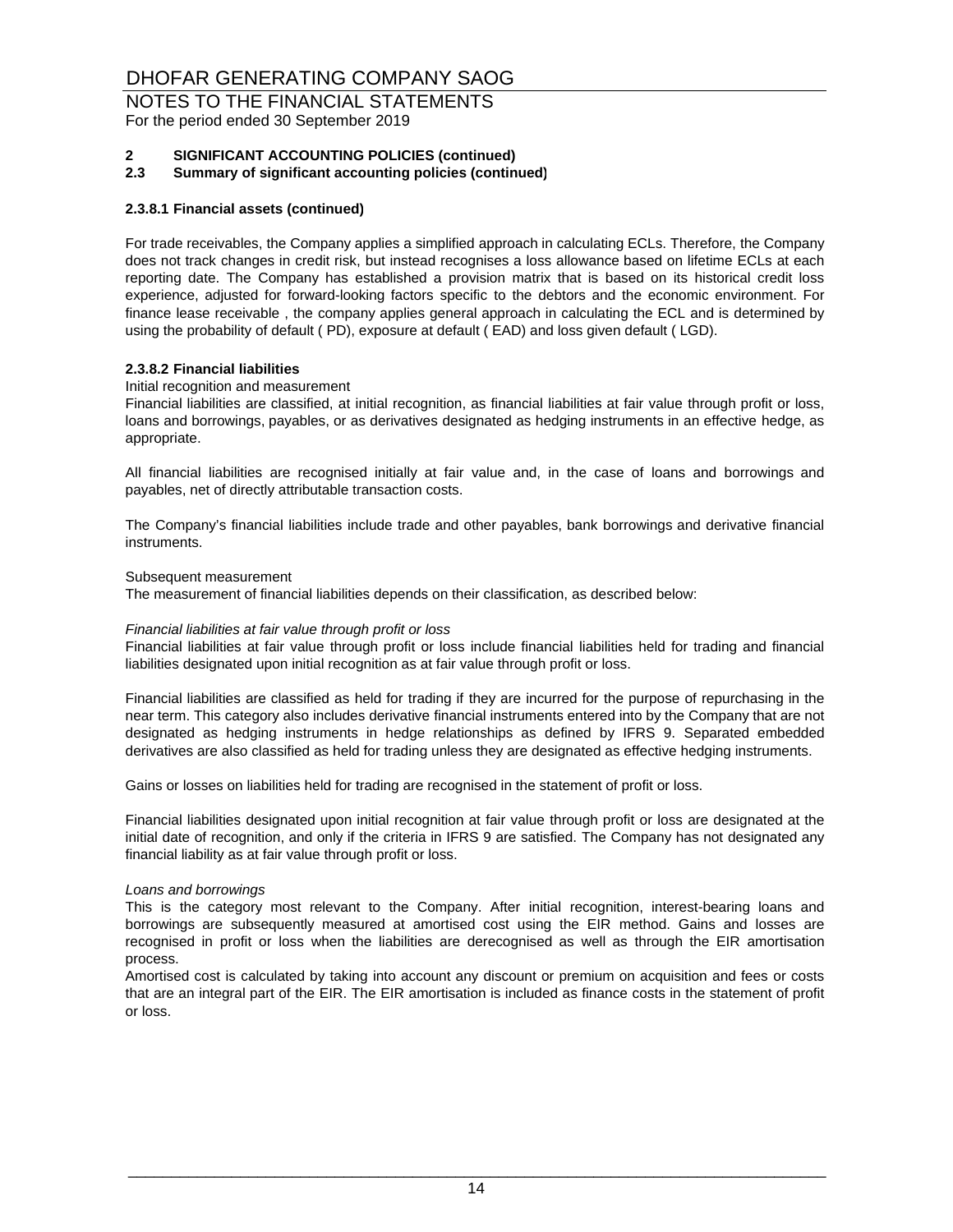For the period ended 30 September 2019

#### **2 SIGNIFICANT ACCOUNTING POLICIES (continued)**

#### **2.3 Summary of significant accounting policies (continued)**

#### **2.3.8.2 Financial liabilities (continued)**

#### *Derecognition*

A financial liability is derecognised when the obligation under the liability is discharged or cancelled or expires. When an existing financial liability is replaced by another from the same lender on substantially different terms, or the terms of an existing liability are substantially modified, such an exchange or modification is treated as the derecognition of the original liability and the recognition of a new liability. The difference in the respective carrying amounts is recognised in the statement of profit or loss.

#### **2.3.9 Derivative financial instruments and hedge accounting**

#### *Initial recognition and subsequent measurement*

For the purpose of hedge accounting, hedges are classified as: The Company uses derivative financial instruments, such as interest rate swaps to hedge interest rate risks. Such derivative financial instruments are initially recognised at fair value on the date on which a derivative contract is entered into and are subsequently remeasured at fair value. Derivatives are carried as financial assets when the fair value is positive and as financial liabilities when the fair value is negative.

- Fair value hedges when hedging the exposure to changes in the fair value of a recognised asset or liability or an unrecognised firm commitment
- Cash flow hedges when hedging the exposure to variability in cash flows that is either attributable to a particular risk associated with a recognised asset or liability or a highly probable forecast transaction or the foreign currency risk in an unrecognised firm commitment

At the inception of a hedge relationship, the Company formally designates and documents the hedge relationship to which it wishes to apply hedge accounting and the risk management objective and strategy for undertaking the hedge.

The documentation includes identification of the hedging instrument, the hedged item, the nature of the risk being hedged and how the Company will assess whether the hedging relationship meets the hedge effectiveness requirements (including the analysis of sources of hedge ineffectiveness and how the hedge ratio is determined). A hedging relationship qualifies for hedge accounting if it meets all of the following effectiveness requirements:

- There is 'an economic relationship' between the hedged item and the hedging instrument.
- The effect of credit risk does not 'dominate the value changes' that result from that economic relationship
- The hedge ratio of the hedging relationship is the same as that resulting from the quantity of the hedged item that the Company actually hedges and the quantity of the hedging instrument that the Company actually uses to hedge that quantity of hedged item.

Hedges that meet all the qualifying criteria for hedge accounting are accounted for, as described below:

#### *Cash flow hedges*

The effective portion of the gain or loss on the hedging instrument is recognised in OCI in the cash flow hedge reserve, while any ineffective portion is recognised immediately in the statement of profit or loss. The cash flow hedge reserve is adjusted to the lower of the cumulative gain or loss on the hedging instrument and the cumulative change in fair value of the hedged item.

The amounts accumulated in OCI are accounted for, depending on the nature of the underlying hedged transaction. If the hedged transaction subsequently results in the recognition of a non-financial item, the amount accumulated in equity is removed from the separate component of equity and included in the initial cost or other carrying amount of the hedged asset or liability. This is not a reclassification adjustment and will not be recognised in OCI for the period. This also applies where the hedged forecast transaction of a non-financial asset or non-financial liability subsequently becomes a firm commitment for which fair value hedge accounting is applied.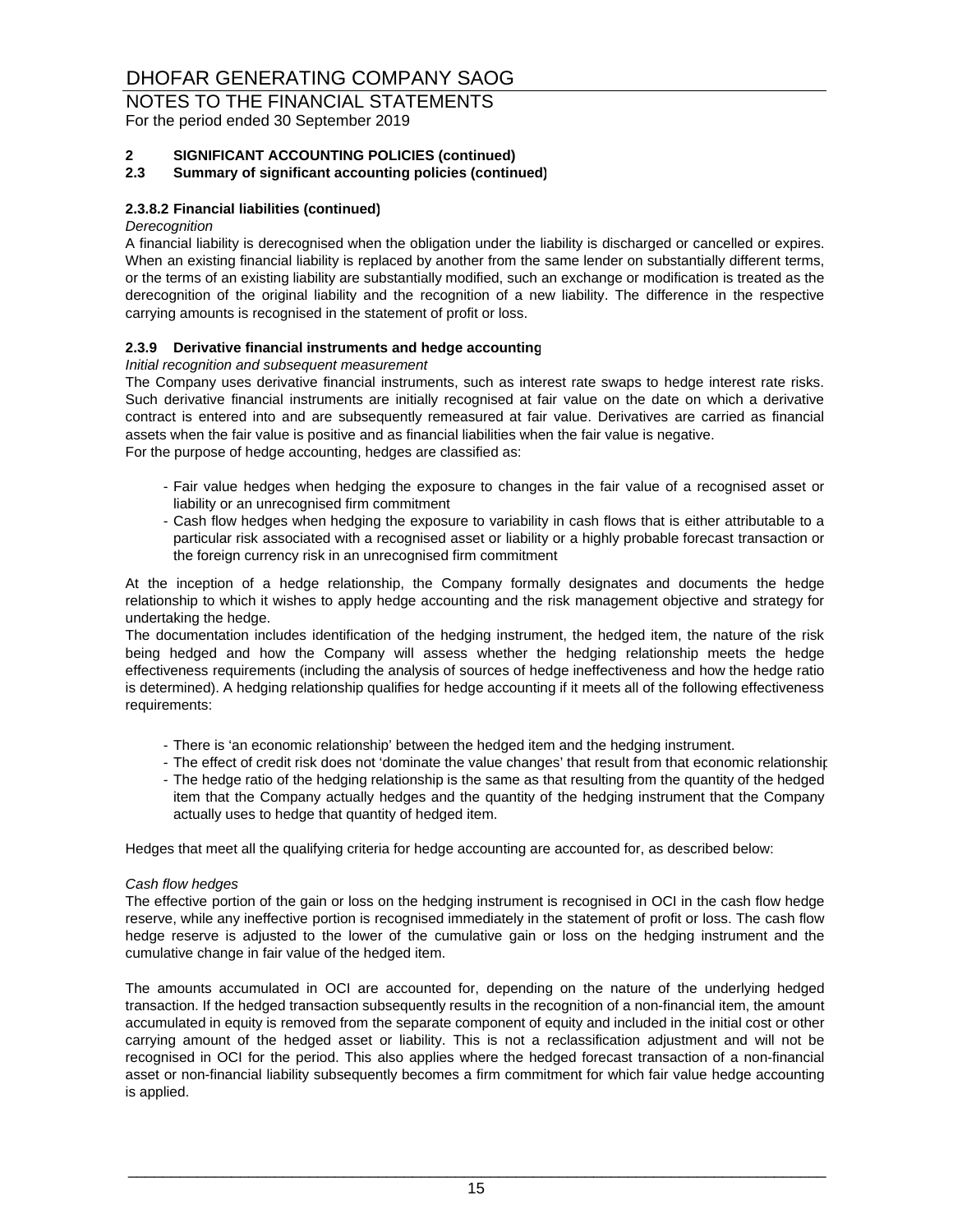NOTES TO THE FINANCIAL STATEMENTS

For the period ended 30 September 2019

#### **2 SIGNIFICANT ACCOUNTING POLICIES (continued)**

#### **2.3 Summary of significant accounting policies (continued)**

#### **2.3.9 Derivative financial instruments and hedge accounting (continued)**

#### *Cash flow hedges (continued)*

If cash flow hedge accounting is discontinued, the amount that has been accumulated in OCI must remain in accumulated OCI if the hedged future cash flows are still expected to occur. Otherwise, the amount will be immediately reclassified to profit or loss as a reclassification adjustment.

After discontinuation, once the hedged cash flow occurs, any amount remaining in accumulated OCI must be accounted for depending on the nature of the underlying transaction as described above.

#### **2.3.10 Inventories**

Inventories are stated at the lower of cost and net realisable value. Costs are those expenses incurred in bringing each product to its present location and condition. Cost is calculated using the weighted average method. Net realisable value represents the estimated selling price for inventories less all estimated costs of completion and costs necessary to make the sale.

#### **2.3.11 Provisions**

#### *General*

Provisions are recognised when the Company has a present obligation (legal or constructive) as a result of a past event, it is probable that an outflow of resources embodying economic benefits will be required to settle the obligation and a reliable estimate can be made of the amount of the obligation. When the Company expects some or all of a provision to be reimbursed, for example, under an insurance contract, the reimbursement is recognised as a separate asset, but only when the reimbursement is virtually certain. The expense relating to a provision is presented in the statement of profit or loss net of any reimbursement.

If the effect of the time value of money is material, provisions are discounted using a current pre-tax rate that reflects, when appropriate, the risks specific to the liability. When discounting is used, the increase in the provision due to the passage of time is recognised as a finance cost.

#### *Decommissioning liability*

The Company records a provision for decommissioning costs as there is a present obligation as a result of activities undertaken pursuant to the Usufruct and PPA. Decommissioning costs are provided for at the present value of expected costs to settle the obligation using estimated cash flows and are recognised as part of the cost of the relevant asset. The cash flows are discounted at a current pre-tax rate that reflects the risks specific to the decommissioning liability. The unwinding of the discount is expensed as incurred and recognised in the statement of profit or loss as a finance cost. The estimated future costs of decommissioning are reviewed annually and adjusted as appropriate. Changes in the estimated future costs, or in the discount rate applied, are added to or deducted from the cost of the asset.

#### *Major maintenance*

Provision for major maintenance is created to meet the contractual obligations under the PPA. This expenditure is expected to be incurred over the PPA term and would enable the Company to fulfill its obligations under the PPA. In order to be able to honor its contractual obligations towards the off-taker over the non-cancelable term of the PPA, the Company had the unavoidable contractual obligation to carry major maintenance activities.

#### **2.3.12 Employee benefits**

Provision for end of service indemnity for non-Omani employees' is made in accordance with the Oman labour law, and is based on current remuneration and cumulative years of service at the reporting date.

End of service indemnity for Omani employees are contributed in accordance with the terms of the Social Security Law of 1991.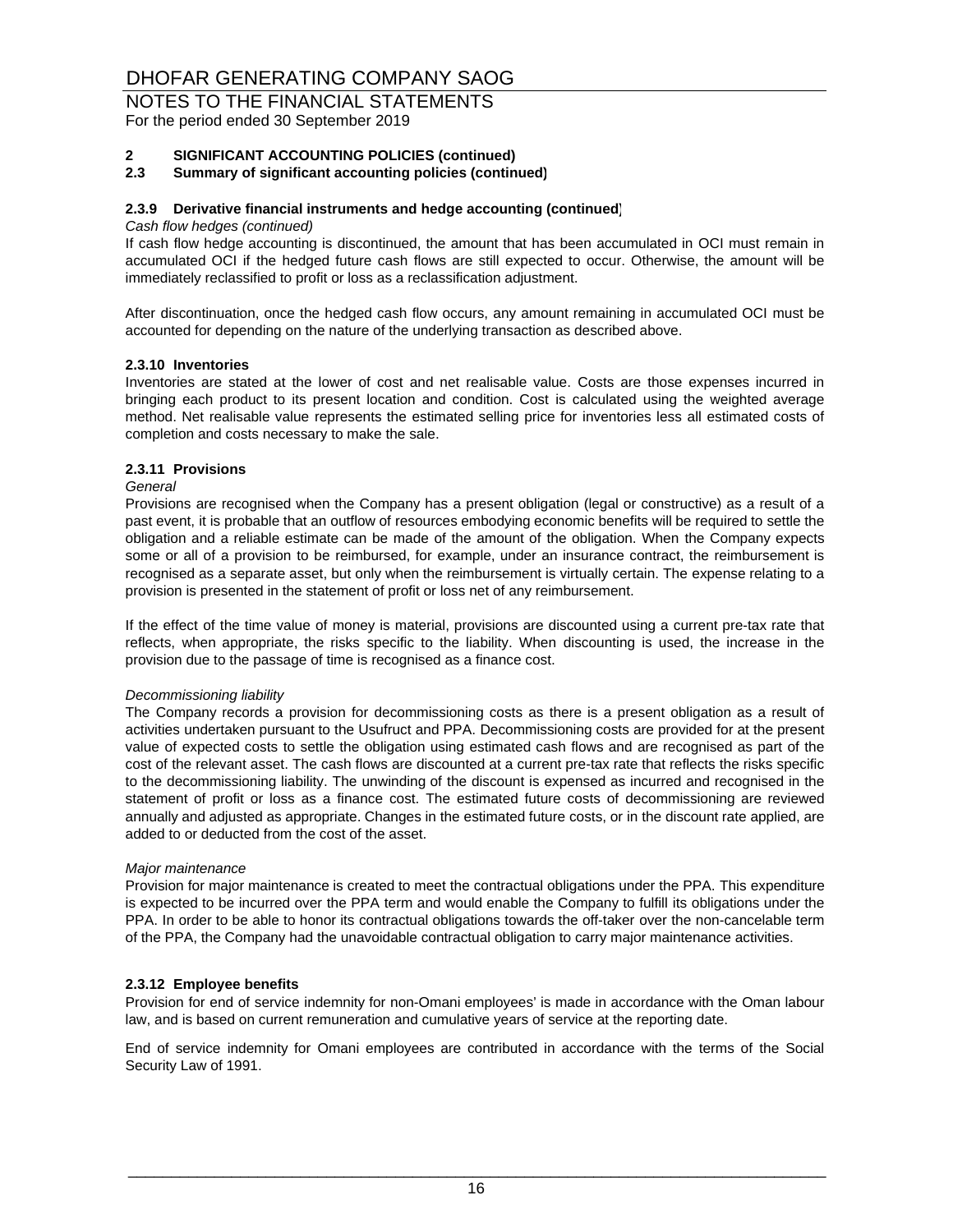For the period ended 30 September 2019

#### **2 SIGNIFICANT ACCOUNTING POLICIES (continued)**

#### **2.3 Summary of significant accounting policies (continued)**

#### **2.3.13 Trade receivable**

A receivable represents Company's right to receive an amount of compensation is uncollected (i.e only the passage of time on repayment before payments of the compensation is due).

#### **2.3.14 Cash and cash equivalents**

For the purpose of the statement of cash flows, the Company considers all bank and cash balances that are free of lien and with a maturity of less than three months from the date of placement, and bank overdrafts, to be cash and cash equivalents.

#### **2.3.15 Trade and other payable**

Trade and other payables are initially measured at their fair value and subsequently measured at amortised cost, using the effective interest method.

#### **2.3.16 Share capital**

Share capital is recorded at the proceeds received.

#### **2.3.17 Dividend on ordinary shares**

Dividends on ordinary shares are recognised as a liability and deducted from equity when they are approved by the Company's shareholders.

#### **2.3.18 Directors' remuneration**

The Directors' remuneration is governed by the Memorandum of Association of the company and the Commercial Companies Law.

The Annual General Meeting shall determine and approve the remuneration and the sitting fees for the Board of Directors and its sub-committees provided that such fees shall not exceed 5% of the annual net profit after deduction of the legal reserve and the optional reserve and the distribution of dividends to the shareholders provided that such fees shall not exceed RO 200,000. The sitting fees for each director shall not exceed RO 10,000 in one year.

#### **3 CRITICAL ACCOUNTING ESTIMATES AND JUDGEMENTS**

The preparation of the financial statements requires management to make estimates and assumptions that affect the reported amount of financial assets and liabilities at the date of the financial statements and the resultant provisions and changes in fair value for the year. Such estimates are necessarily based on assumptions about several factors involving varying, and possibly significant, degrees of judgment and uncertainty and actual results may differ from management's estimates resulting in future changes in estimated assets and liabilities.

The following are the significant estimates used in the preparation of the financial statements:

#### **3.1 Leases**

The Company has entered into the PPA with OPWP to generate electricity and make available the power capacity from its Plant. The PPA covers both the plants i.e 273 MW power plant and 445 MW power plant. Management considers the requirements of IFRIC 4, "Determining Whether an Arrangement Contains a Lease", which sets out guidelines to determine when an arrangement might contain a lease.

The determination of whether an arrangement is, or contains, a lease is based on the substance of the arrangement at inception date whether fulfilment of the arrangement is dependent on the use of a specific asset or assets and the arrangement conveys a right to use the asset.

Once a determination is reached that an arrangement contains a lease, the lease arrangement is classified as either financing or operating according to the principles in IAS 17, Leases. A lease that conveys the majority of the risks and rewards of operation is a finance lease. A lease other than a finance lease is an operating lease.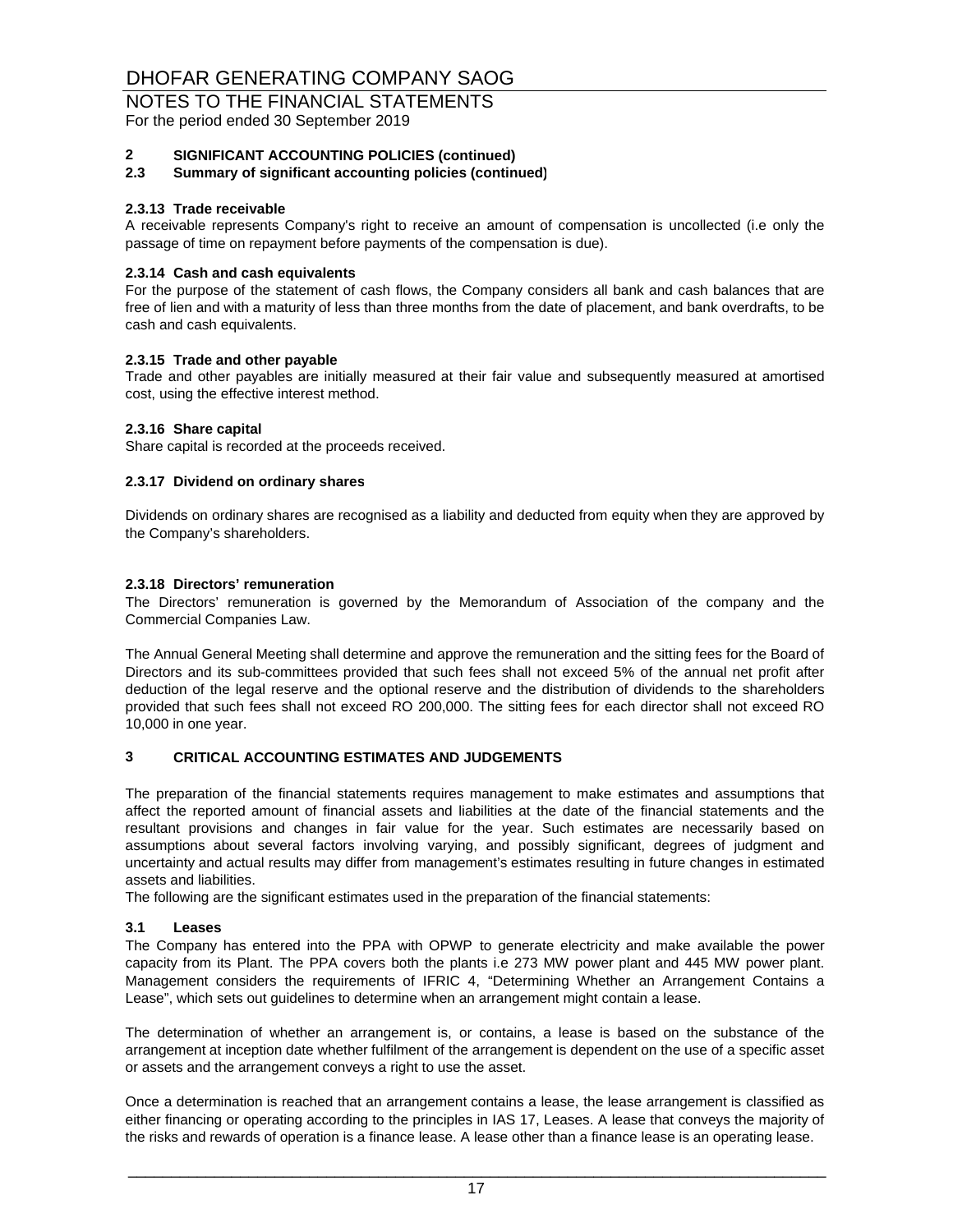For the period ended 30 September 2019

### **3 CRITICAL ACCOUNTING ESTIMATES AND JUDGEMENTS (continued)**

**3.1 Leases (continued)**

#### **(I) Finance lease**

Based on management's evaluation, the PPA with OPWP with respect to 273 MW power plant has been classified as a finance lease under IAS 17, since significant risks and rewards associated with the ownership of the plant are transferred to OPWP. As per the terms of PPA, the power generation is dependent on the Company's plant and OPWP, being the sole procurer of power generation in Oman, obtains significant amount of the power generated by the Company's plant. accordingly, management has concluded that the PPA satisfies the requirements of IFRIC 4, Determining whether an arrangement contains a lease. Further management has assessed the lease classification as per the requirements of International Accounting Standard 17 Lease and has concluded that the arrangement is a finance lease, as the term of PPA is for the major part of the remaining economic life of the Company's plant. Accordingly, a finance lease receivable has been recognised in the financial statements.

The primary basis for this conclusion being that the PPA is for substantial portion of the life of the plant and the present value of minimum lease payments substantially equates the fair value of the plant at the inception of the lease.

#### **(II) Operating lease**

Based on management's evaluation, the PPA with OPWP with respect to 445 MW power plant has been classified as a operating lease under IAS 17 since significant risks and rewards associated with the ownership of the plant lies with the Company and not with OPWP. The primary basis for this conclusion is that the PPA is for a term of 15 years while the economic life of the power plant is estimated to be forty years. The present value of minimum lease payments under the PPA does not substantially recover the fair value of the plant at the inception of the lease. Further, the residual risk is borne by the Company and not OPWP.

#### **3.2 Provision for decommissioning obligation**

Upon expiry of their respective Usufruct and PPA, the Company will have an obligation to remove the facilities and restore the affected area. The estimated cost, discount rate and risk rate used in the provision for decommissioning costs calculation is based on management's best estimates.

#### **3.3 Provision for major maintenance**

With respect to 273 MW power plant, the company has an unavoidable contractual obligation of plant is being available to generate the electricity over the term of the PPA which requires performance of certain activities. Accordingly, it is considered appropriate to create a provision for major maintenance as the unavoidable costs of mid-life revision based on best estimates.

#### **3.4 Useful lives and residual value of equipment**

Depreciation is charged so as to write off the cost of assets, less their residual value, over their estimated useful lives. The calculation of useful lives is based on management's assessment of various factors such as the operating cycles, the maintenance programs, and normal wear and tear using its best estimates. The calculation of the residual value is based on the management best estimates.

#### **3.5 Going concern**

The Company's management has made an assessment of the Company's ability to continue as a going concern and is satisfied that the Company has the resources to continue in business for the foreseeable future. Furthermore, the management is not aware of any material uncertainties that may cast significant doubt upon the Company's ability to continue as a going concern. Therefore, the financial statements continue to be prepared on the going concern basis.

#### **3.6 Taxes**

Uncertainties exist with respect to the interpretation of tax regulations and the amount and timing of future taxable income. Given the wide range of business relationships and nature of existing contractual agreements, differences arising between the actual results and the assumptions made, or future changes to such assumptions, could necessitate future adjustments to tax income and expense already recorded.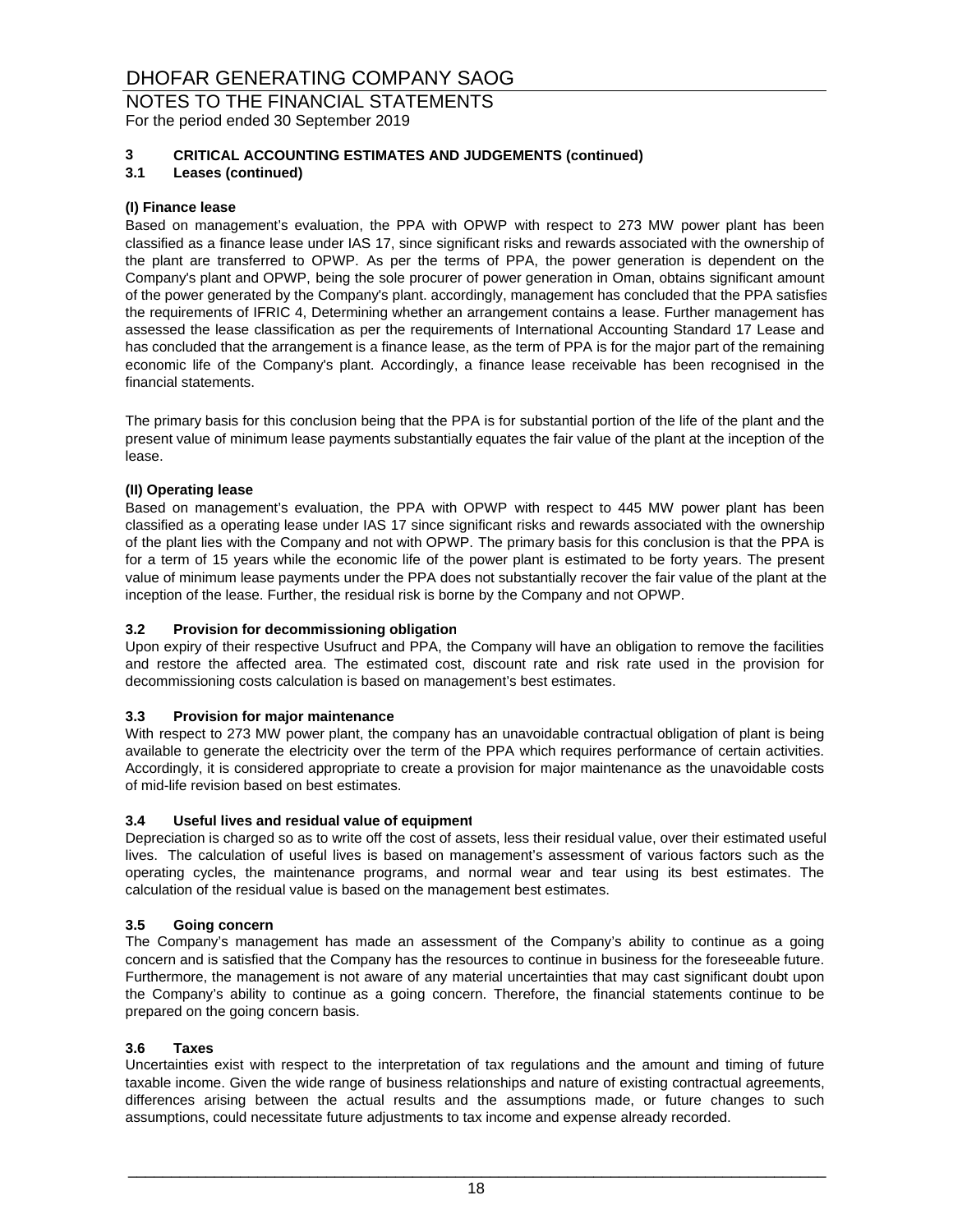NOTES TO THE FINANCIAL STATEMENTS

For the period ended 30 September 2019

### **3 CRITICAL ACCOUNTING ESTIMATES AND JUDGEMENTS (continued)**

#### **3.6 Taxes (continued)**

The Company establishes provisions, based on reasonable estimates, for possible consequences of finalisation of tax assessments of the company. The amount of such provisions is based on various factors, such as experience of previous tax assessments and differing interpretations of tax regulations by the taxable entity and the responsible tax authority.

#### **3.7 Impairment of account receivable**

An estimate of the collectible amount of accounts receivable is made using expected loss model which involves evaluation of credit rating and days past due information. For individually significant amounts, this information is performed on an individual basis. Amounts which are not individually significant, but which are past due, are assessed collectively.

#### **3.8 Impairment of finance lease receivables**

The Company assesses on a forward looking basis the expected credit losses associated with its finance lease receivable, carried at amortised cost. The impairment provisions for financial lease receivable was assessed based on the "Expected Credit Loss" model, using assumptions about risk of default and expected loss rates. The Company uses judgement in making these assumptions and selecting the inputs to the impairment calculation, based on the past history, existing market conditions as well as forward looking estimates at the end of each reporting period. As at the reporting date, the impairment impact is considered to be immaterial.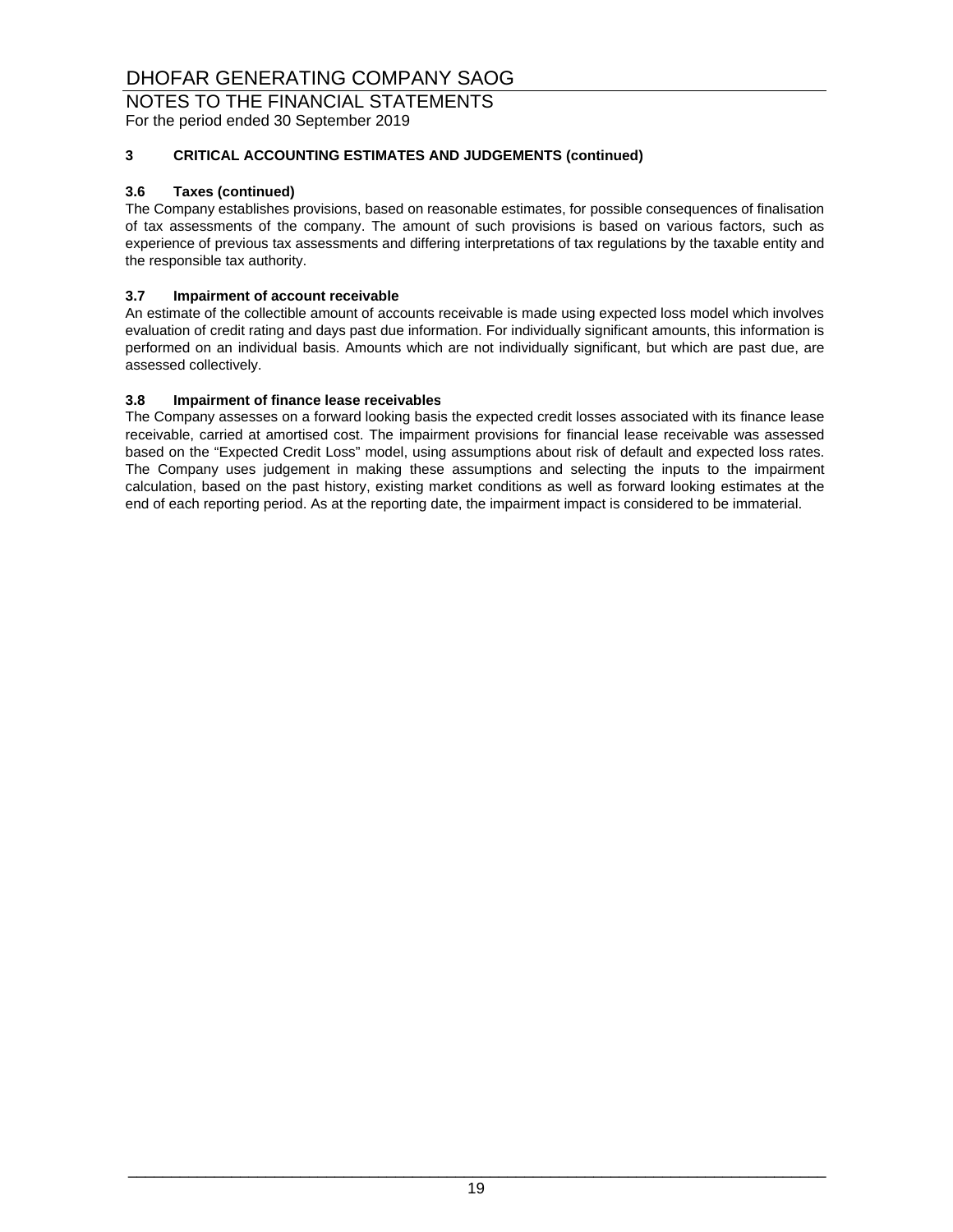### NOTES TO THE FINANCIAL STATEMENTS

For the period ended 30 September 2019

#### **4PLANT, EQUIPMENT AND CAPITAL WORK IN PROGRESS**

|                                                                   | Plant                  | <b>Plant capital</b><br>spares<br><b>RO</b> | Decommissioning<br>asset<br>RO | <b>Computers</b><br>and equipment<br><b>RO</b> | Computer<br>software<br><b>RO</b> | <b>Motor Vehicles</b><br><b>RO</b> | <b>Furniture and</b><br>fixture<br><b>RO</b> | Sub total<br><b>RO</b>              | Capital work-in<br>progress<br><b>RO</b>   | <b>Total</b><br><b>RO</b> |
|-------------------------------------------------------------------|------------------------|---------------------------------------------|--------------------------------|------------------------------------------------|-----------------------------------|------------------------------------|----------------------------------------------|-------------------------------------|--------------------------------------------|---------------------------|
| Cost:<br>At 1 January 2019<br>Additions                           | 158,926,392            | 1,374,461                                   | 928,519                        | 107,350<br>158,408                             | 102,254                           | 19,750                             | 57,880                                       | 161,516,606<br>158,408              | ۰.<br>7,947                                | 161,516,606<br>166,355    |
| At 30 September 2019                                              | 158,926,392            | 1,374,461                                   | 928,519                        | 265,758                                        | 102,254                           | 19,750                             | 57,880                                       | 161,675,014                         | 7,947                                      | 161,682,961               |
| Depreciation:<br>At 1 January 2019<br>Depreciation for the period | 3.792.899<br>2,844,123 | 381,795<br>57,269                           | 23,213<br>17,410               | 78,688<br>21,583                               | 64,219<br>15,244                  | 9,321<br>2,963                     | 25,964<br>8,681                              | 4.376.099<br>2,967,273              |                                            | 4,376,099<br>2,967,273    |
| At 30 September 2019                                              | 6,637,022              | 439,064                                     | 40,623                         | 100,271                                        | 79,463                            | 12,284                             | 34,645                                       | 7,343,372                           |                                            | 7,343,372                 |
| Net book value:<br>At 30 September 2019                           | 152,289,370            | 935,397                                     | 887,896                        | 165,487                                        | 22,791                            | 7,466                              | 23,235                                       | 154,331,642                         | 7,947                                      | 154,339,589               |
| Cost:<br>At 1 January 2018<br>Additions<br>Transfer               | 158,926,392            | 1,374,461                                   | 928,519                        | 107,350                                        | 102,254                           | 19,750                             | 57,880<br>$\blacksquare$                     | 1,661,695<br>928,519<br>158,926,392 | 146,839,736<br>12,086,656<br>(158,926,392) | 148,501,431<br>13,015,175 |
| At 31 December 2018                                               | 158,926,392            | 1,374,461                                   | 928,519                        | 107,350                                        | 102,254                           | 19,750                             | 57,880                                       | 161,516,606                         |                                            | 161,516,606               |
| Depreciation:<br>At 1 January 2018<br>Depreciation for the year   | 3,792,899              | 305,436<br>76,359                           | 23,213                         | 57,190<br>21,498                               | 43,768<br>20,451                  | 5,371<br>3,950                     | 14,388<br>11,576                             | 426,153<br>3,949,946                |                                            | 426,153<br>3,949,946      |
| At 31 December 2018                                               | 3,792,899              | 381,795                                     | 23,213                         | 78,688                                         | 64,219                            | 9,321                              | 25,964                                       | 4,376,099                           |                                            | 4,376,099                 |
| Net book value:<br>At 31 December 2018                            | 155,133,493            | 992,666                                     | 905,306                        | 28,662                                         | 38,035                            | 10,429                             | 31,916                                       | 157,140,507                         |                                            | 157,140,507               |

(i) All plant and equipment are mortgaged with banks against the term loan (note 16)

(ii) The depreciation charge has been allocated in the statement of comprehensive income as follows:

|                                               | 30-Sep-19 | 30-Sep-18 |
|-----------------------------------------------|-----------|-----------|
|                                               | RO        | RO        |
| Operating costs (note 21)                     | 2.924.081 | 1.962.490 |
| Administrative and general expenses (note 22) | 43.192    | 28.723    |
|                                               | 2.967.273 | 1,991,213 |

(iii) Capital-work-in-progress reflects the amount paid for the feasibility study for plant inter connection.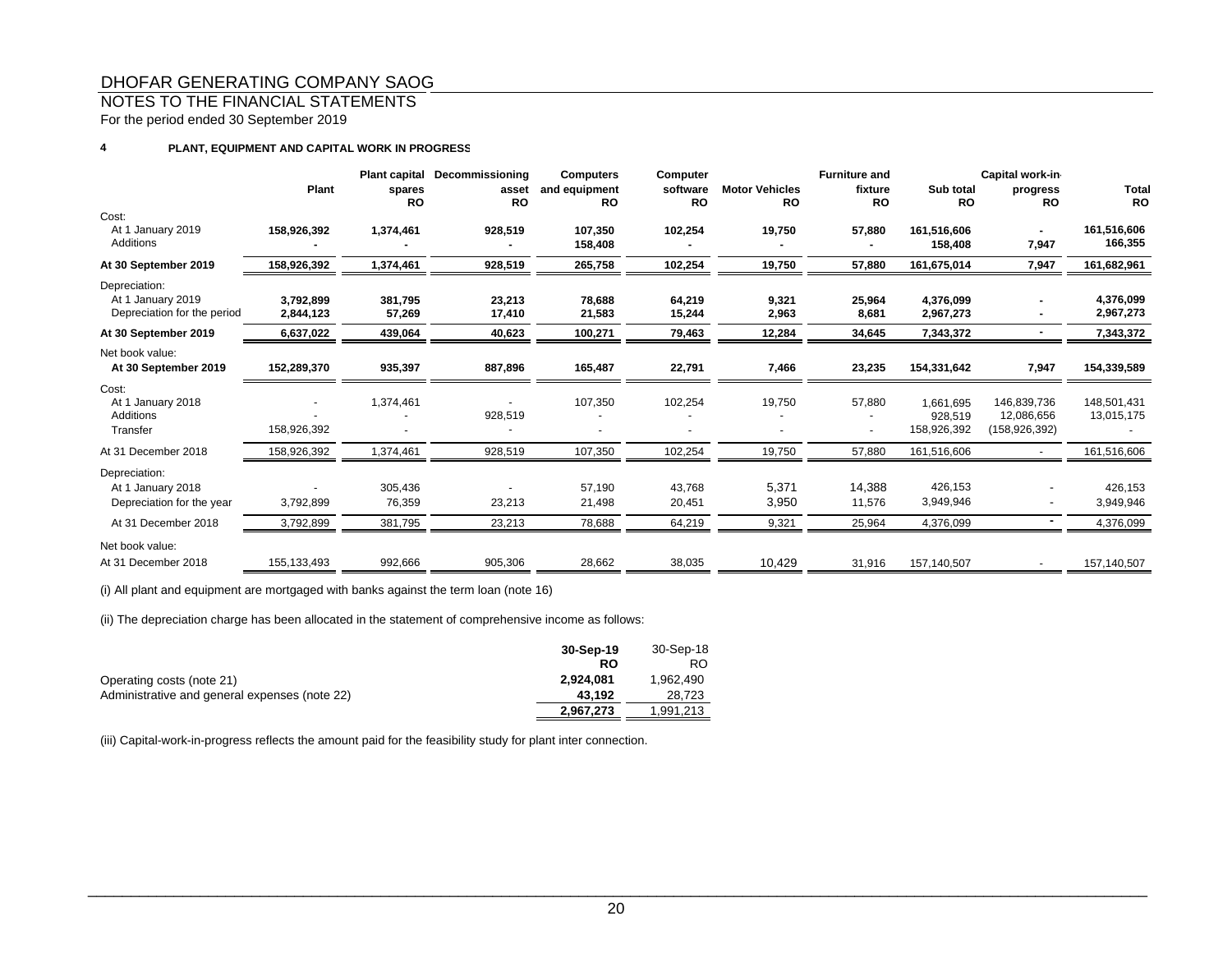# NOTES TO THE FINANCIAL STATEMENTS For the period ended 30 September 2019

### **5 FINANCE LEASE RECEIVABLES**

As mentioned in note 3.(1) , the arrangement for 273 MW power plant is a finance lease. Accordingly, a finance lease receivable has been recognised for the 273 MW power plant in the financial statements.

|                                                                               | $30-Sep-19$<br><b>RO</b> | 31-Dec-18<br>RO. |
|-------------------------------------------------------------------------------|--------------------------|------------------|
| Non-current                                                                   | 52,689,876               | 54.514.265       |
| Current                                                                       | 2,408,186                | 2,265,579        |
|                                                                               | 55,098,062               | 56,779,844       |
| The following table shows the maturity analysis of finance lease receivables: |                          |                  |

|                                    | Less than   | <b>Between</b> | <b>Between</b> | More than              |                  |
|------------------------------------|-------------|----------------|----------------|------------------------|------------------|
|                                    | 1 year      | 1 and 2 years  | 2 and 5 years  | 5 years                | <b>Total</b>     |
|                                    | <b>RO</b>   | <b>RO</b>      | <b>RO</b>      | <b>RO</b>              | <b>RO</b>        |
| 30 September 2019                  |             |                |                |                        |                  |
| Gross finance lease<br>receivables | 6,819,111   | 6,819,111      | 20,457,334     | 56,257,670             | 90,353,226       |
| Less: unearned                     | (4,410,925) | (4, 206, 723)  | (11, 214, 333) | (15, 423, 183)         | (35,255,164)     |
| finance income                     | 2,408,186   | 2,612,388      | 9,243,001      | 40,834,487             | 55,098,062       |
| 31 December 2018                   |             |                |                |                        |                  |
| Gross finance lease<br>receivables | 6,819,111   | 6,819,111      | 34,095,557     | 47,733,781             | 95,467,560       |
| Less: unearned                     | (4,553,532) | (4,361,422)    | (18,304,431)   | (11,468,331)           | (38,687,716)     |
| finance income                     | 2,265,579   | 2,457,689      | 15,791,126     | 36,265,450             | 56,779,844       |
| <b>INVENTORIES</b><br>6            |             |                |                | 30-Sep-19<br><b>RO</b> | 31-Dec-18<br>RO. |

| Spares and consumables                               | 2,944,657  | 2,958,345 |
|------------------------------------------------------|------------|-----------|
| Fuel                                                 | 2,733,870  | 2,671,003 |
|                                                      | 5,678,527  | 5,629,348 |
| $\overline{7}$<br><b>TRADE AND OTHER RECEIVABLES</b> |            |           |
|                                                      | 30-Sep-19  | 31-Dec-18 |
|                                                      | <b>RO</b>  | RO.       |
| Trade receivables from OPWP                          | 10,007,933 | 2,681,517 |
| Amount due from related parties (note 26)            | 13.182     | 148       |
| Material adverse change claim from OPWP              | 588,451    | 470,783   |
| Other receivables                                    | 114,309    | 74,389    |
|                                                      | 10.723.875 | 3.226.837 |

All trade receivables are considered good and none of the balances were either past due or impaired at the reporting date. The Company has not recognised any ECL on trade receivable as the amount was not significant.

Trade receivables are non-interest bearing and are on terms of 25 days.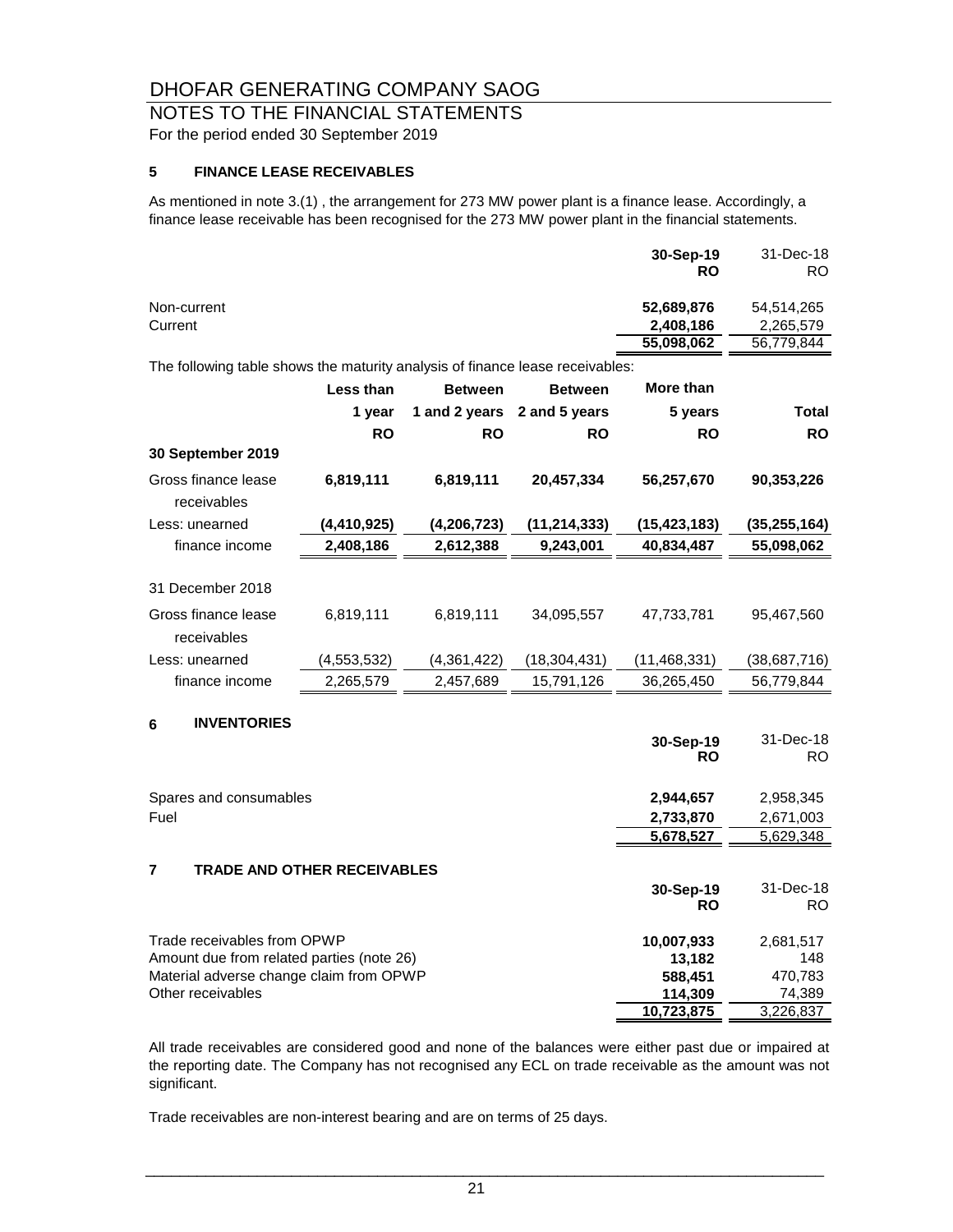# NOTES TO THE FINANCIAL STATEMENTS For the period ended 30 September 2019

### **7 TRADE AND OTHER RECEIVABLES (continued)**

The ageing of trade receivables at the reporting date as follows:

|                                       | 30-Sep-19<br><b>RO</b> | 31-Dec-18<br>RO. |
|---------------------------------------|------------------------|------------------|
| $0 - 30$ days                         | 6,906,009              | 2,681,517        |
| 31 - 180 days                         | 3,101,924              |                  |
| Above 180 days                        |                        |                  |
|                                       | 10,007,933             | 2,681,517        |
| 8<br><b>ADVANCES AND PREPAYMENTS</b>  |                        |                  |
|                                       | 30-Sep-19              | 31-Dec-18        |
|                                       | <b>RO</b>              | RO.              |
| Advances and others                   | 88,333                 | 6,675            |
| Prepaid expenses                      | 201,577                | 166,576          |
|                                       | 289,910                | 173,251          |
| 9<br><b>CASH AND CASH EQUIVALENTS</b> |                        |                  |
|                                       | 30-Sep-19              | 31-Dec-18        |
|                                       | <b>RO</b>              | RO.              |
| Cash at bank                          | 4,997,991              | 10,104,872       |
| Cash in hand                          | 1,890                  | 1,840            |
|                                       | 4,999,881              | 10,106,712       |

As of 30 September 2019, the Company has undrawn working capital facility amounting to RO 4,700,000 (31 December 2018 - RO 7,700,000) with the interest rate of 3.75% per annum (31 December 2018 - 3.5%).

### **10 SHARE CAPITAL**

The authorised share capital of the Company as at 30 September 2019 is RO 120,000,000 (31 December 2018 : RO 120,000,000).

The Company has one class of ordinary shares which carry no right to fixed income.

Shareholders who own 10% or more of the Company's share capital at the reporting date are:

|                                              | 30 September 2019 |               | 31 December 2018 |               |
|----------------------------------------------|-------------------|---------------|------------------|---------------|
|                                              | Percentage        | No. of shares | Percentage       | No. of shares |
|                                              | shareholding      |               | shareholding     |               |
| MAP Power Holding Company Limited            | 27%               | 60.004.800    | 27%              | 60.004.800    |
| Mitsui & Co. Middle East and Africa Projects |                   |               |                  |               |
| Investment & Development Limited             | 27%               | 60.004.800    | <b>27%</b>       | 60.004.800    |

### **11 LEGAL RESERVE**

Article 106 of the Commercial Companies Law of 1974, as amended requires that 10% of a Company's net profit be transferred to a non-distributable legal reserve until the amount of the legal reserve becomes equal to at least one-third of the Company's paid-up share capital. Transfer to legal reserve will e made at the year end.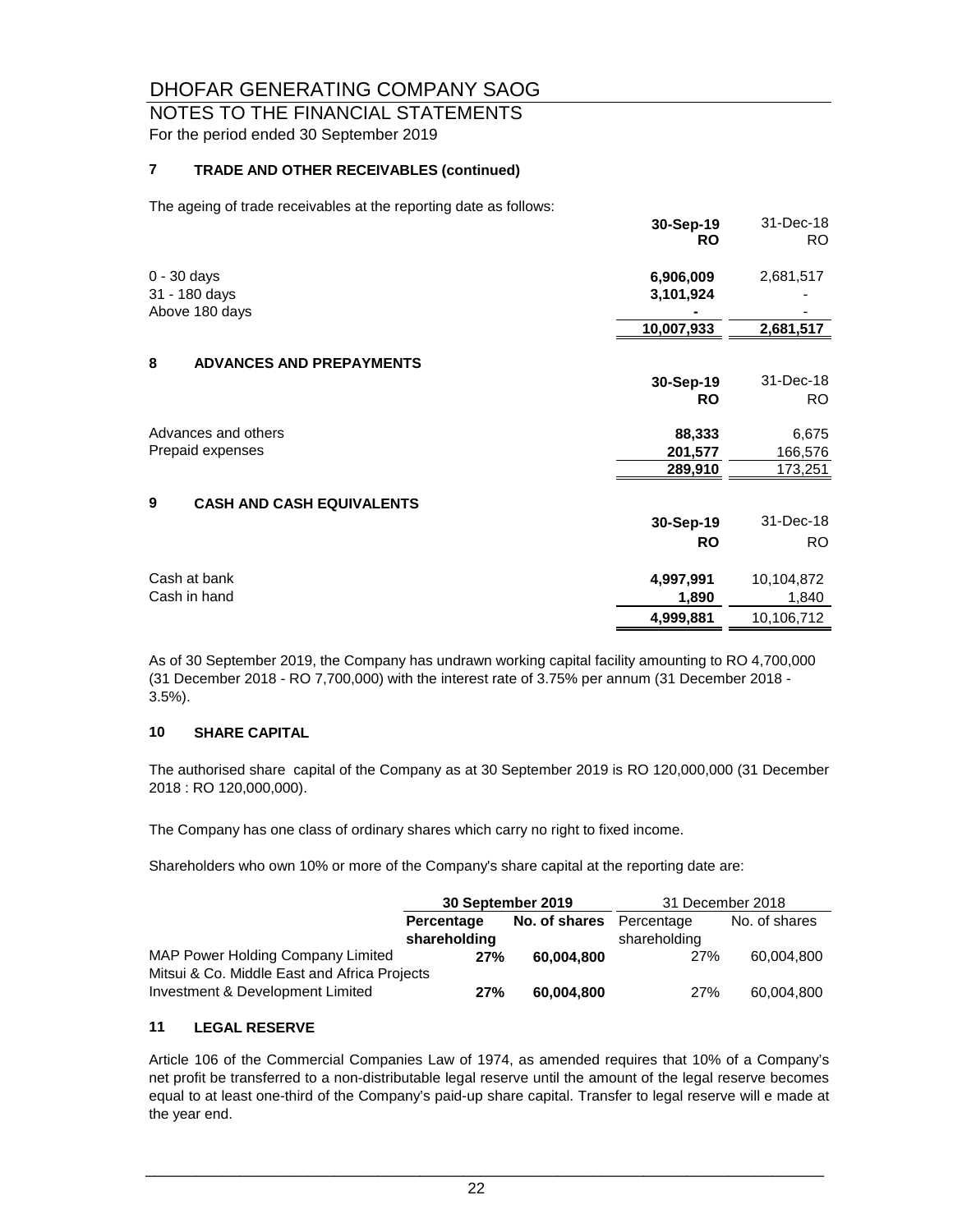### NOTES TO THE FINANCIAL STATEMENTS For the period ended 30 September 2019

### **12 CASH FLOW HEDGE RESERVE**

The USD long term facilities of the Company bear interest at US LIBOR plus applicable margins. The Company has fixed the rate of interest through Interest Rate Swap agreements ("IRS") entered into with various international banks for the facilities.

|                                                                                                                                                                                       | 30-Sep-19<br><b>RO</b>                                 | 31-Dec-18<br>RO.                                    |
|---------------------------------------------------------------------------------------------------------------------------------------------------------------------------------------|--------------------------------------------------------|-----------------------------------------------------|
| At the beginning<br>Change in fair value during the period / year<br>Less: related deferred tax asset (note 19)<br>Change in fair value of derivatives during the period / year (net) | (1,222,955)<br>(6, 224, 811)<br>933,721<br>(5,291,090) | (4,444,370)<br>3,789,899<br>(568, 484)<br>3,221,415 |
| Change in fair value of hedge - net of tax                                                                                                                                            | (6, 514, 045)                                          | (1,222,955)                                         |

All the interest rate swaps are designated and effective as cash flow hedges and the fair value thereof has been recognised directly in other comprehensive income and presented in statement of changes in equity, net of related deferred tax.

#### **13 DERIVATIVE FINANCIAL INSTRUMENTS**

The Company's main interest rate risk arises from long-term borrowings with variable rates, which expose the Company to cash flow interest rate risk. The Company has entered into five interest rate swap agreements with five international banks at fixed interest rates ranging from 2.1% - 2.4% per annum. During the current period, the Company's borrowings at variable rate were entirely denominated in US Dollars.

The Company manages its cash flow interest rate risk by using floating-to-fixed interest rate swaps. Under these swaps, the Company agrees with other parties to exchange, at specified intervals (quarterly), the difference between fixed contract rates and floating rate interest amounts calculated by reference to the agreed notional principal amounts.

|                                                                   |                                     |                 |           | Notional amount by term to maturity |            |
|-------------------------------------------------------------------|-------------------------------------|-----------------|-----------|-------------------------------------|------------|
|                                                                   | <b>Negative fair</b>                | <b>Notional</b> | $1 - 12$  | More than 1                         | Over 5     |
|                                                                   | value                               | amount total    | months    | upto 5 years                        | years      |
|                                                                   | <b>RO</b>                           | <b>RO</b>       | <b>RO</b> | <b>RO</b>                           | <b>RO</b>  |
| 30 September 2019                                                 |                                     |                 |           |                                     |            |
| Interest rate swaps                                               | 7,663,581                           | 84,610,321      | 3,959,213 | 16,535,424                          | 64,115,684 |
|                                                                   |                                     |                 |           |                                     |            |
| 31 December 2018                                                  |                                     |                 |           |                                     |            |
| Interest rate swaps                                               | 1,438,771                           | 88,500,601      | 3,890,280 | 16,434,913                          | 68,175,408 |
|                                                                   |                                     |                 |           |                                     |            |
| 14                                                                | PROVISION FOR DECOMMISSIONING COSTS |                 |           |                                     |            |
|                                                                   |                                     |                 |           | 30-Sep-19                           | 31-Dec-18  |
|                                                                   |                                     |                 |           | <b>RO</b>                           | RO.        |
| At the beginning                                                  |                                     |                 |           | 4,067,655                           | 3,000,900  |
| Provision made during the period / year                           |                                     |                 |           |                                     | 928,519    |
| Unwinding of discount on decommissioning cost provision (Note 24) |                                     |                 |           | 107,886                             | 138,236    |
|                                                                   |                                     |                 |           | 4,175,541                           | 4,067,655  |

Decommissioning costs represents the present value of management's best estimate of the future outflow of the economic benefits that will be required to remove the facilities and restore the affected area at the Company's rented sites. The cost estimate has been discounted to present value using the rate that reflects the risk profile of the Company.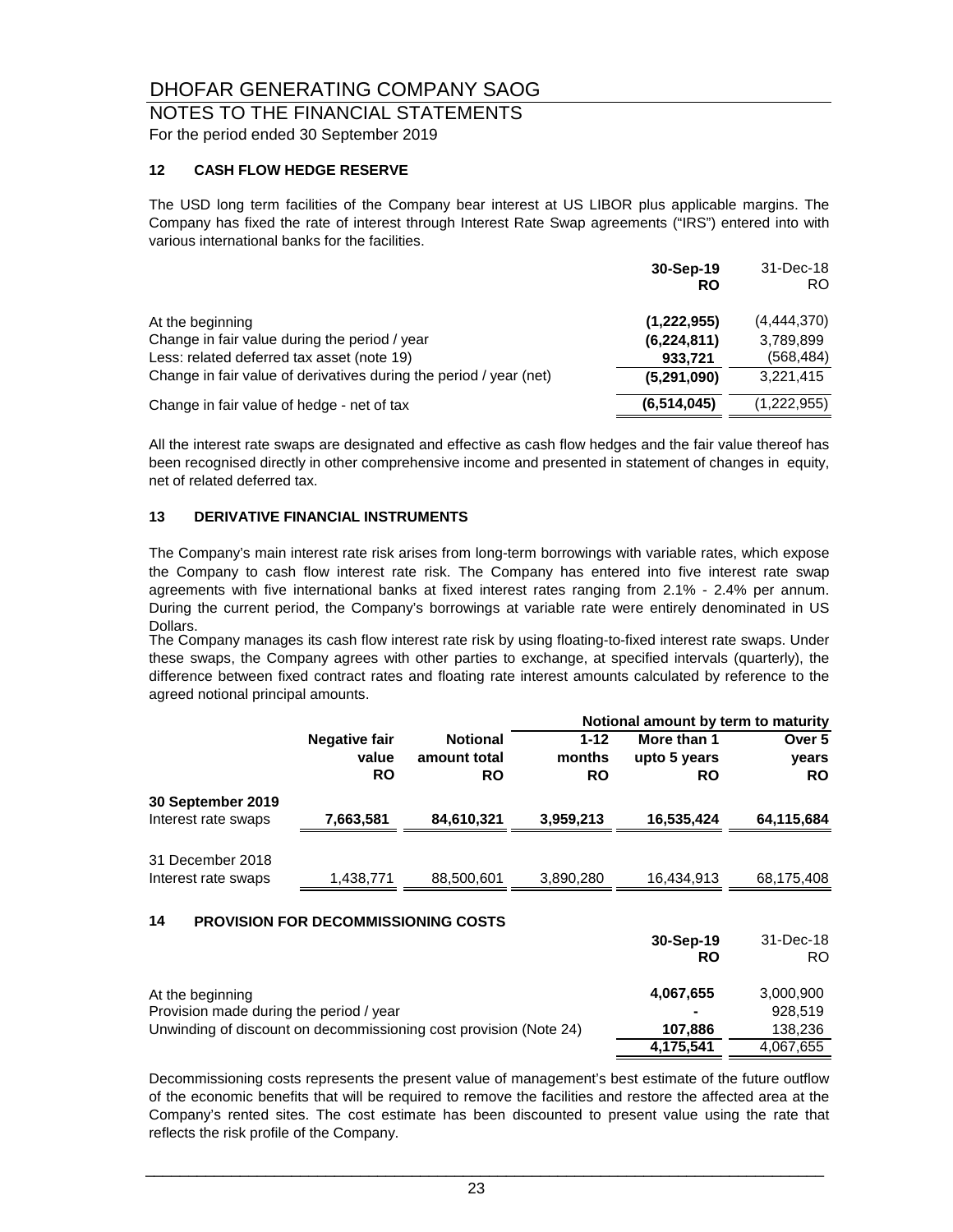### NOTES TO THE FINANCIAL STATEMENTS For the period ended 30 September 2019

#### **15 PROVISION FOR MAJOR MAINTENANCE**

To meet the obligations under the PPA, major maintenance and upgradation will have to be performed on the power generation assets. This expenditure is expected to be incurred over the PPA term and would enable the Company to fulfil its obligations under the PPA. A provision has been created based on the present value of future cash outflows that will be required for major maintenance and upgradation activities.

|                                                      | 30-Sep-19<br><b>RO</b> | 31-Dec-18<br>RO. |
|------------------------------------------------------|------------------------|------------------|
| At the beginning                                     | 3,917,732              | 4,423,638        |
| Unwinding of discount on major maintenance (Note 24) | 87,468                 | 125,502          |
| Payments made during the period / year               | (171, 863)             | (631, 408)       |
|                                                      | 3,833,337              | 3,917,732        |
| 16<br><b>LONG TERM LOAN</b>                          |                        |                  |
|                                                      | 30-Sep-19              | 31-Dec-18        |
|                                                      | <b>RO</b>              | RO.              |
| At the beginning                                     | 161,332,749            | 152,502,471      |
| Received during the period / year                    |                        | 13,074,003       |
| Paid during the period / year                        | (7,089,986)            | (4,243,725)      |
| Gross Ioan amount                                    | 154,242,763            | 161,332,749      |
| Less: Unamortised arrangement fee                    | (1,586,111)            | (1,728,219)      |
|                                                      | 152,656,652            | 159,604,530      |
|                                                      |                        |                  |
| Current portion                                      | 7,210,143              | 6,979,251        |
| Non-current portion                                  | 145,446,509            | 152,625,279      |
|                                                      | 152,656,652            | 159,604,530      |

The loan facility of RO 168,609,121 (USD 437,832,047) was provided by a consortium of local and international banks in pursuance with the PPA to finance the project cost. This loan is repayable in 31 semiannual instalments starting from 31 July 2018.

|   | Currency                                                                                                           | <b>Total facility</b>                                    | According to Common Term Agreement the term loan facility comprises of:<br>Interest rates |                                                     | <b>Final repayment date</b>                         |
|---|--------------------------------------------------------------------------------------------------------------------|----------------------------------------------------------|-------------------------------------------------------------------------------------------|-----------------------------------------------------|-----------------------------------------------------|
| 2 | RO.<br><b>USD</b>                                                                                                  | 72,999,959<br>248.271.000                                | 4.6% per annum<br>$LIBOR + 1.4%$ per annum                                                |                                                     | 31 December 2032<br>31 December 2032                |
|   |                                                                                                                    | The repayment schedule of gross term loan is as follows: |                                                                                           | 30-Sep-19<br><b>RO</b>                              | 31-Dec-18<br>RO.                                    |
|   | Payable within one year<br>Payable between 1 and 2 years<br>Payable between 2 and 5 years<br>Payable after 5 years |                                                          |                                                                                           | 7,498,048<br>7,439,034<br>23,499,053<br>115,806,628 | 7,089,985<br>7,363,186<br>22,596,221<br>124.283.357 |

The Company hedges USD portion of the loan for interest rate risk via an interest rate swap arrangement as explained in Note 12.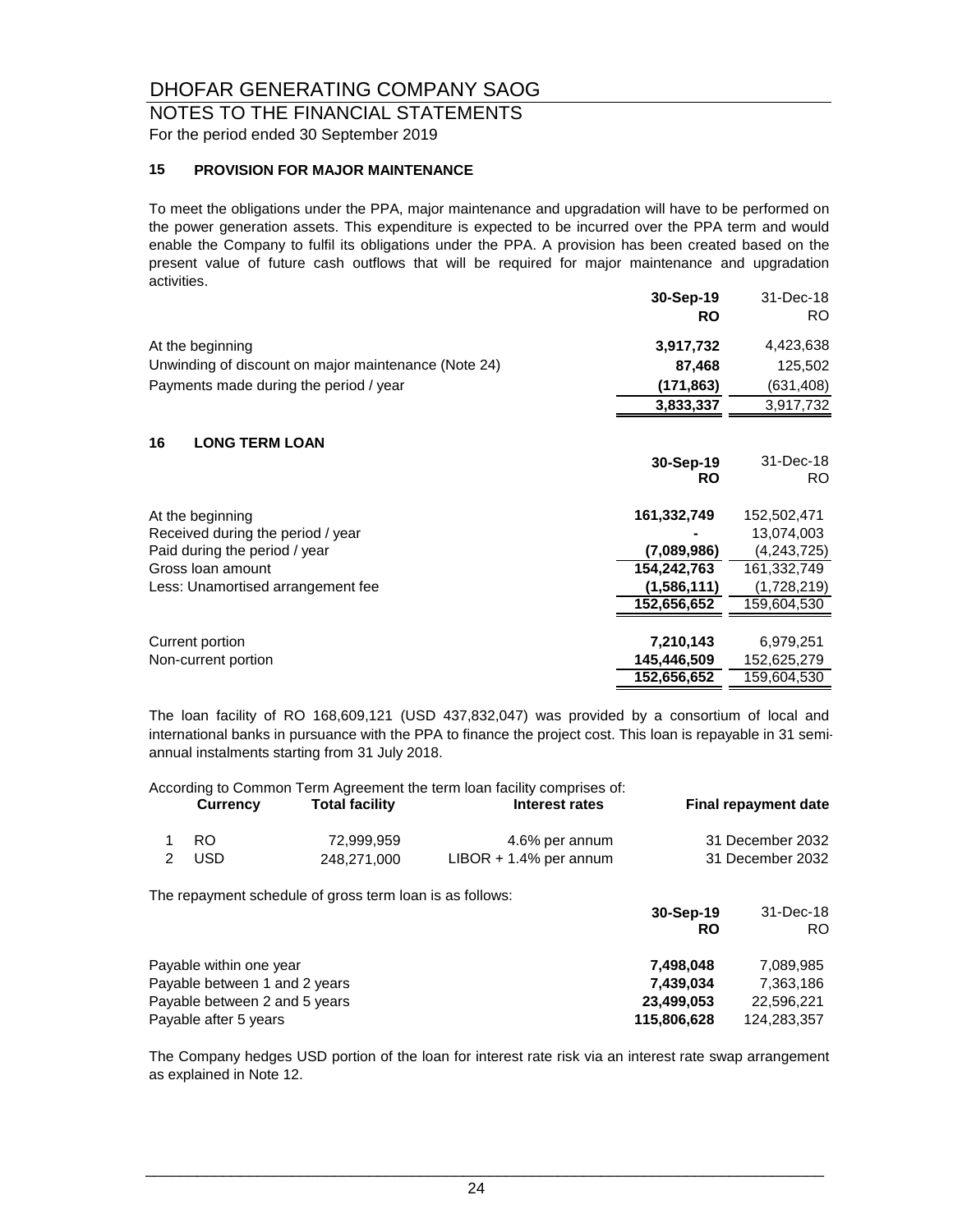### NOTES TO THE FINANCIAL STATEMENTS For the period ended 30 September 2019

### **16 LONG TERM LOAN (continued)**

The loan is secured by a charge on all project assets, assignment of insurance / reinsurances, agreement for security over promoters' shares and charge over the Company's project accounts. The weighted average effective interest rate on the bank loans is 4.22% per annum (31 December 2018: 3.61%) for USD facility and 4.60% per annum (31 December 2018: 4.60%) OMR Facility (overall effective rate 3.94% per annum) (31 December 2018: 4.02%) .

The loan is subject to certain covenants relating to maintenance of Debt Service Coverage Ratio.

The Company has entered in to a short term loan with a private bank in Oman to manage its working capital requirements. As of 30 September 2019, the Company has undrawn working capital facility amounting to RO 4,700,000 (31 December 2018 - RO 7,700,000) with the interest rate of 3.75% per annum (31 December 2018 - 3.5%).

#### **17 TRADE AND OTHER PAYABLES**

|                                         | 30-Sep-19 | 31-Dec-18 |
|-----------------------------------------|-----------|-----------|
|                                         | <b>RO</b> | RO        |
| Accrued expenses                        | 2,785,824 | 3.665.422 |
| Trade payables                          | 5,511,159 | 2,379,765 |
| Amount due to related parties (note 26) | 1,101,778 | 501,493   |
| Other payables                          | -         | 6.759     |
|                                         | 9,398,761 | 6,553,439 |

#### **18 ADJUSTMENTS RECOGNISED ON ADOPTION OF IFRS 16**

The company has adopted IFRS 16 retrospectively from 1 January 2019, but has not restated comparatives for the 2018 reporting period, as permitted under the specific transitional provisions in the standard. The reclassifications and the adjustments arising from the new leasing rules for the period before 1 January 2019 are therefore recognised in the equity. On adoption of IFRS 16, the company recognised lease liabilities in relation to leases which had previously been classified as 'operating leases' under the principles of IAS 17 Leases. These liabilities were measured at the present value of the remaining lease payments, discounted using the Company's weighted average cost of capital.

*Non-current assets* The transition of IFRS 16 impaced to the financial statements on 1 January 2019 as follow.

| Net impact on equity                                          | (255,451) |
|---------------------------------------------------------------|-----------|
| Deferred tax impact on retained earnings adjustment (note 19) | (33,320)  |
| Impact on equity                                              | (222,131) |
| Current liabilities<br>Lease liabilities                      | 242,089   |
| Non-current liabilities<br>Lease liabilities                  | 4,566,348 |
| Right-to-use assets                                           | 4,586,306 |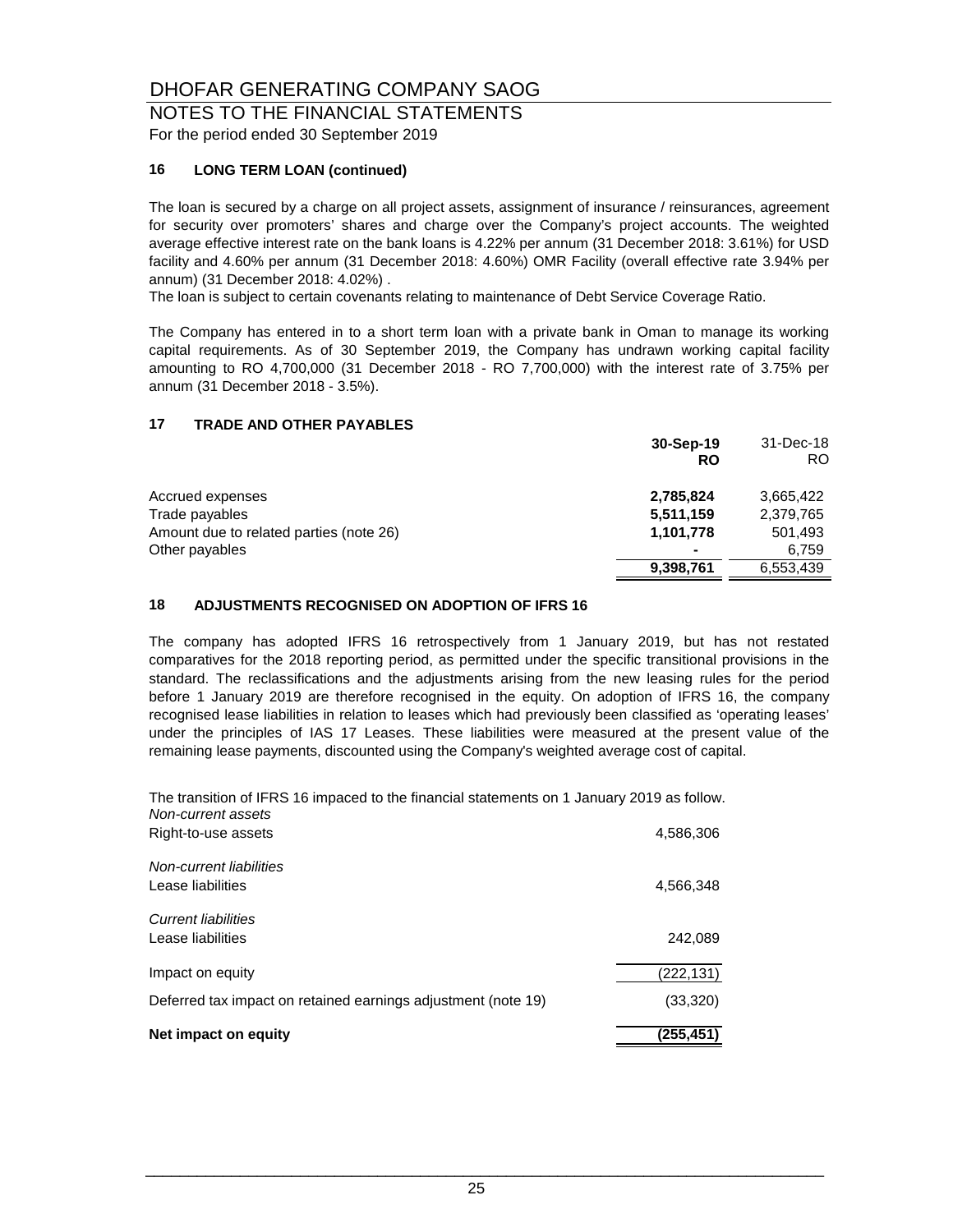# NOTES TO THE FINANCIAL STATEMENTS For the period ended 30 September 2019

# **18 ADJUSTMENTS RECOGNISED ON ADOPTION OF IFRS 16 (continued)**

The movement of Right-to-use asset during the period is as follows

| $10 - 0.000$ and $0.000$ and $0.000$ and $0.000$ and $0.000$ and $0.000$ and $0.000$ and $0.000$ and $0.000$ and $0.000$ and $0.000$ and $0.000$ and $0.000$ and $0.000$ and $0.000$ and $0.000$ and $0.000$ and $0.000$ and |           |           |
|------------------------------------------------------------------------------------------------------------------------------------------------------------------------------------------------------------------------------|-----------|-----------|
|                                                                                                                                                                                                                              | 30-Sep-19 | 31-Dec-18 |
|                                                                                                                                                                                                                              | <b>RO</b> | <b>RO</b> |
| At 1 January                                                                                                                                                                                                                 | 4,586,306 |           |
| Amortisation during the period (note 21)                                                                                                                                                                                     | (221,922) |           |
| At 30 September                                                                                                                                                                                                              | 4,364,384 |           |
| Lease liability recognised in the current year as follows                                                                                                                                                                    |           |           |
|                                                                                                                                                                                                                              | 30-Sep-19 | 31-Dec-18 |
|                                                                                                                                                                                                                              | <b>RO</b> | RO.       |
| Opening                                                                                                                                                                                                                      | 4,808,437 |           |
| Interest accrued during the period                                                                                                                                                                                           | 122,255   |           |
| Payment during the period                                                                                                                                                                                                    | (230,072) |           |
| Closing                                                                                                                                                                                                                      | 4,700,620 |           |
|                                                                                                                                                                                                                              | 30-Sep-19 | 31-Dec-18 |
|                                                                                                                                                                                                                              | <b>RO</b> | RO.       |
| Current lease liabilities                                                                                                                                                                                                    | 405,095   |           |
| Non-current lease liabilities                                                                                                                                                                                                | 4,295,525 |           |
|                                                                                                                                                                                                                              | 4,700,620 |           |

Amortization relates to the right to use asset and interest charge on the lease liability for the period ended as follows

|                                                                         | 9 Months  | 9 Months  |
|-------------------------------------------------------------------------|-----------|-----------|
|                                                                         | ended     | ended     |
|                                                                         | 30-Sep-19 | 30-Sep-18 |
|                                                                         | <b>RO</b> | RO.       |
| Amortization (note 21)                                                  | 221,922   |           |
| Interest on finance lease (note 24)                                     | 122,254   |           |
| 19<br><b>TAXATION</b>                                                   |           |           |
|                                                                         | 9 Months  | 9 Months  |
|                                                                         | ended     | ended     |
|                                                                         | 30-Sep-19 | 30-Sep-18 |
|                                                                         | <b>RO</b> | RO.       |
| <b>Statement of comprehensive Income</b>                                |           |           |
| Deferred tax charge                                                     | 1,644,833 | 2,300,647 |
| Current tax reversal                                                    |           | (154,809) |
|                                                                         | 1,644,833 | 2,145,838 |
| <b>Statement of financial position</b><br><b>Non-Current liability:</b> |           |           |
| Deferred tax                                                            | 6,721,949 | 5,977,517 |
| <b>Current liability</b>                                                |           |           |
| Current year                                                            |           | 154,809   |
|                                                                         |           | 154,809   |
|                                                                         |           |           |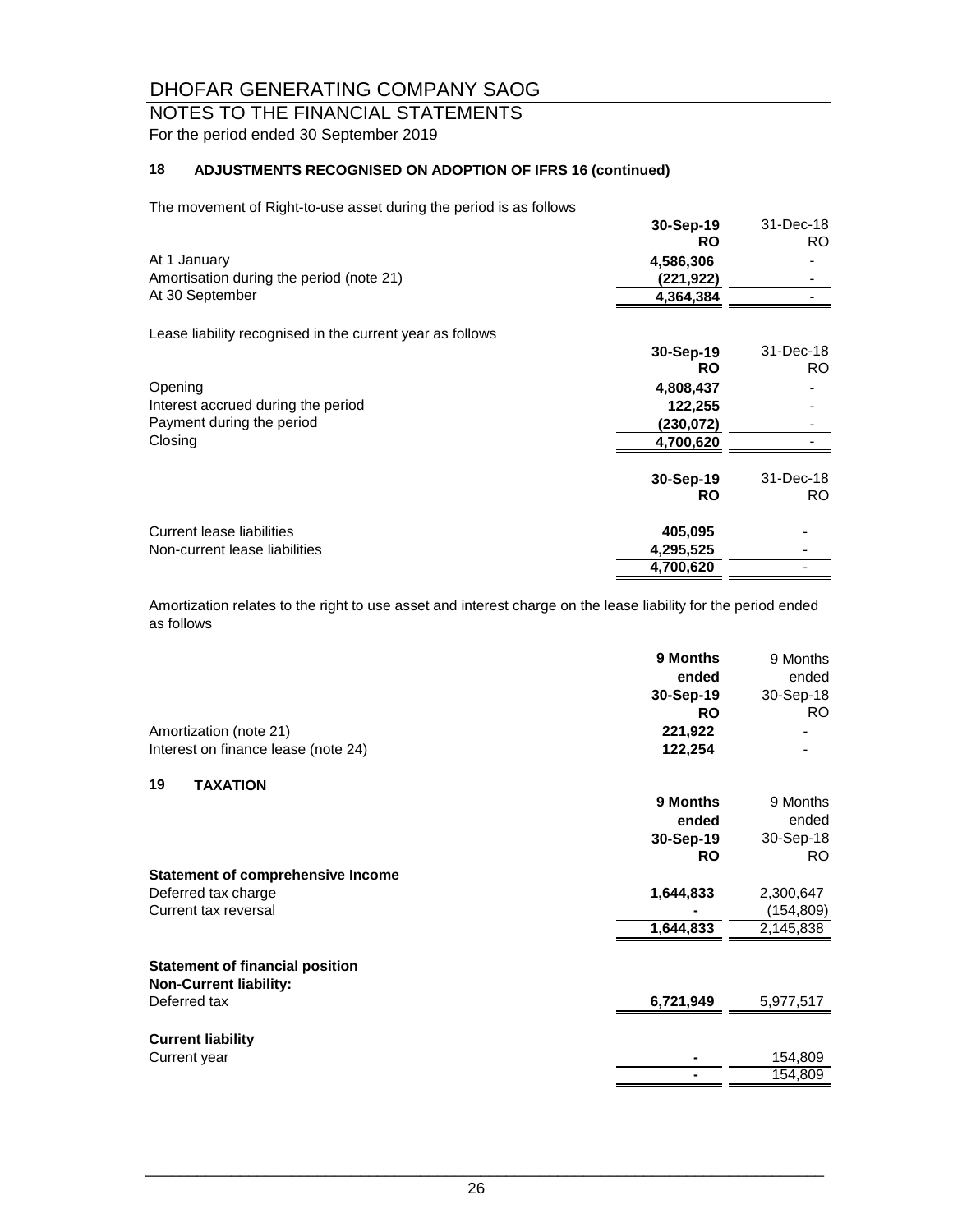# NOTES TO THE FINANCIAL STATEMENTS For the period ended 30 September 2019

### **19 TAXATION (continued)**

|                                   | 9 Months                 | 9 Months  |
|-----------------------------------|--------------------------|-----------|
|                                   | ended                    | ended     |
|                                   | 30-Sep-19                | 30-Sep-18 |
|                                   | <b>RO</b>                | RO.       |
| Provision for taxation movement:  |                          |           |
| At the beginning                  | ۰                        | 154,809   |
| Reversal during the period / year | $\overline{\phantom{0}}$ | (154,809) |
|                                   |                          |           |

The total charge for the current year tax can be reconciled to the accounting profits as follows:

|                                                                                             | 9 Months<br>ended<br>30-Sep-19<br><b>RO</b> | 9 Months<br>ended<br>30-Sep-18<br>RO. |
|---------------------------------------------------------------------------------------------|---------------------------------------------|---------------------------------------|
| Accounting profit before tax for the period / year                                          | 3,025,829                                   | 2,943,503                             |
| Tax at the rate of 15%                                                                      | 453,874                                     | 441,525                               |
| Add tax effect of:<br>Deferred tax not recognised on tax losses                             | 1,223,620                                   |                                       |
| Expenses not allowed in tax<br>Deferred tax impact on equity on lease liability recognition | 659<br>(33, 320)                            |                                       |
| Prior year impact<br>Current tax reversal of prior year                                     |                                             | 991,024<br>(154,809)                  |
| Tax expense for the year                                                                    | 1.644.833                                   | 1.277.740                             |

Tax assessments of the Company have been completed up to tax year 2012. The management considers that the amount of additional taxes, if any, that may become payable on finalisation of the open tax years would not be material to the Company's financial position as at 30 September 2019.

The provision for the current and deferred tax has been recorded based on the finance lease model. Further, in respect of the unrealised gain of RO 22,989,752 (the difference between the fair value of plant and finance lease receivable) management has taken a view that this gain will be realised as a part of Tariff received over the life of the PPA and only realised gain will subject to tax as per the Income Tax Law.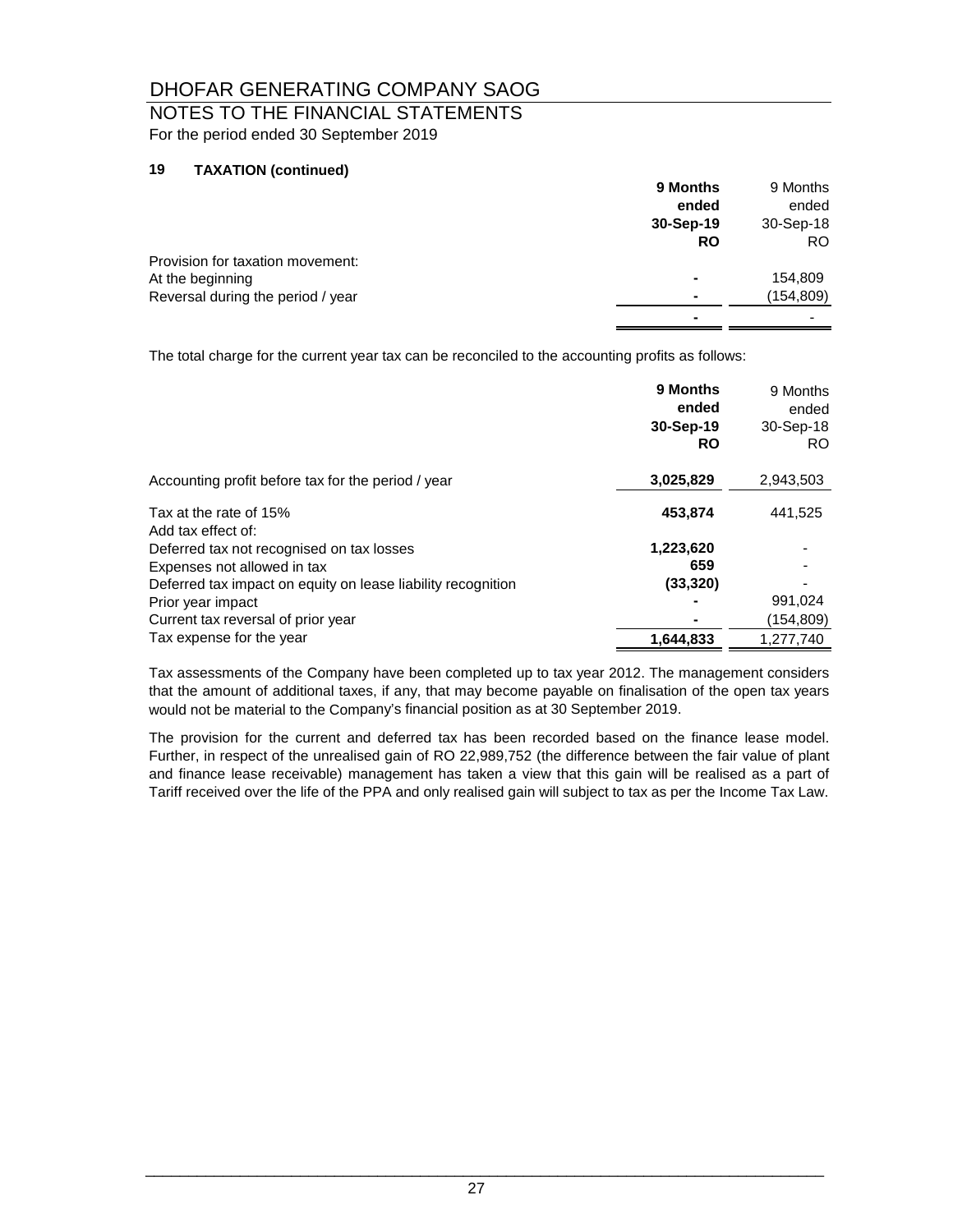# NOTES TO THE FINANCIAL STATEMENTS For the period ended 30 September 2019

### **19 TAXATION (continued)**

#### **Deferred tax**

Deferred taxes are calculated on all temporary differences under the liability method using a principal tax rate of 15%. The net deferred tax liability and deferred tax charge in the statement of comprehensive income are attributable to the following items;

|                                                    |               |                       | Deferred tax recognised in<br>Other |               |
|----------------------------------------------------|---------------|-----------------------|-------------------------------------|---------------|
|                                                    |               |                       | comprehensiv                        | At 30         |
|                                                    | At 1 January  | <b>Profit or loss</b> | e income                            | September     |
| 2019                                               | <b>RO</b>     | RO                    | RO                                  | <b>RO</b>     |
| Deferred tax asset                                 |               |                       |                                     |               |
| Provision for major maintenance cost               | 587,660       | (12, 659)             |                                     | 575,001       |
| Provision for decommissioning cost                 | 610,148       | 16,183                |                                     | 626,331       |
| Lease liability (note 18)                          |               | 738,413               | (33, 320)                           | 705,093       |
| Cash flow hedge reserve (note 12)                  | 215,816       |                       | 933,721                             | 1,149,537     |
|                                                    | 1,413,624     | 741,937               | 900,401                             | 3,055,962     |
|                                                    |               |                       |                                     |               |
| Deferred tax liability                             |               |                       |                                     |               |
| Accelerated tax depreciation<br>Unrealised gain on | (3,069,922)   | (1,851,423)           |                                     | (4,921,345)   |
| recognition of finance lease                       |               | 73,147                |                                     |               |
| Finance lease receivable for                       | (3,021,546)   |                       |                                     | (2,948,399)   |
| decommissioning asset                              | (282, 724)    | 19,650                |                                     | (263, 074)    |
| Finance lease receivable for                       |               |                       |                                     |               |
| major maintenance                                  | (881, 153)    | 57,221                |                                     | (823, 932)    |
| Right to use assets                                |               | (687, 977)            |                                     | (687, 977)    |
| Decommissioning asset                              | (135, 796)    | 2,612                 |                                     | (133, 184)    |
|                                                    | (7, 391, 141) | (2, 386, 770)         |                                     | (9,777,911)   |
|                                                    |               |                       |                                     |               |
| Deferred tax liability - net                       | (5,977,517)   | (1,644,833)           | 900,401                             | (6, 721, 949) |
|                                                    |               |                       |                                     |               |
|                                                    |               |                       | Other                               |               |
|                                                    |               |                       | comprehensive                       | At 31         |
|                                                    | At 1 January  | Profit or loss        | income                              | December      |
|                                                    | <b>RO</b>     | <b>RO</b>             | <b>RO</b>                           | <b>RO</b>     |
| 2018                                               |               |                       |                                     |               |
| Deferred tax asset                                 |               |                       |                                     |               |
| Provision for major maintenance cost               |               | 587,660               |                                     | 587,660       |
| Provision for decommissioning cost                 |               | 610,148               |                                     | 610,148       |
| Cash flow hedge reserve                            | 784,300       |                       | (568, 484)                          | 215,816       |
|                                                    | 784,300       | 1,197,808             | (568, 484)                          | 1,413,624     |
| Deferred tax liability                             |               |                       |                                     |               |
| Accelerated tax depreciation                       | (61, 563)     | (3,008,359)           |                                     | (3,069,922)   |
| Unrealised gain on                                 |               |                       |                                     |               |
| recognition of finance lease                       | (3, 109, 097) | 87,551                |                                     | (3,021,546)   |
| Finance lease receivable for                       |               |                       |                                     |               |
| decommissioning asset                              |               | (282, 724)            |                                     | (282, 724)    |
| Finance lease receivable for                       |               |                       |                                     |               |
| major maintenance                                  |               | (881, 153)            |                                     | (881, 153)    |
| Decommissioning asset                              |               | (135, 796)            |                                     | (135, 796)    |

 $(3,170,660)$   $(4,220,481)$   $(7,391,141)$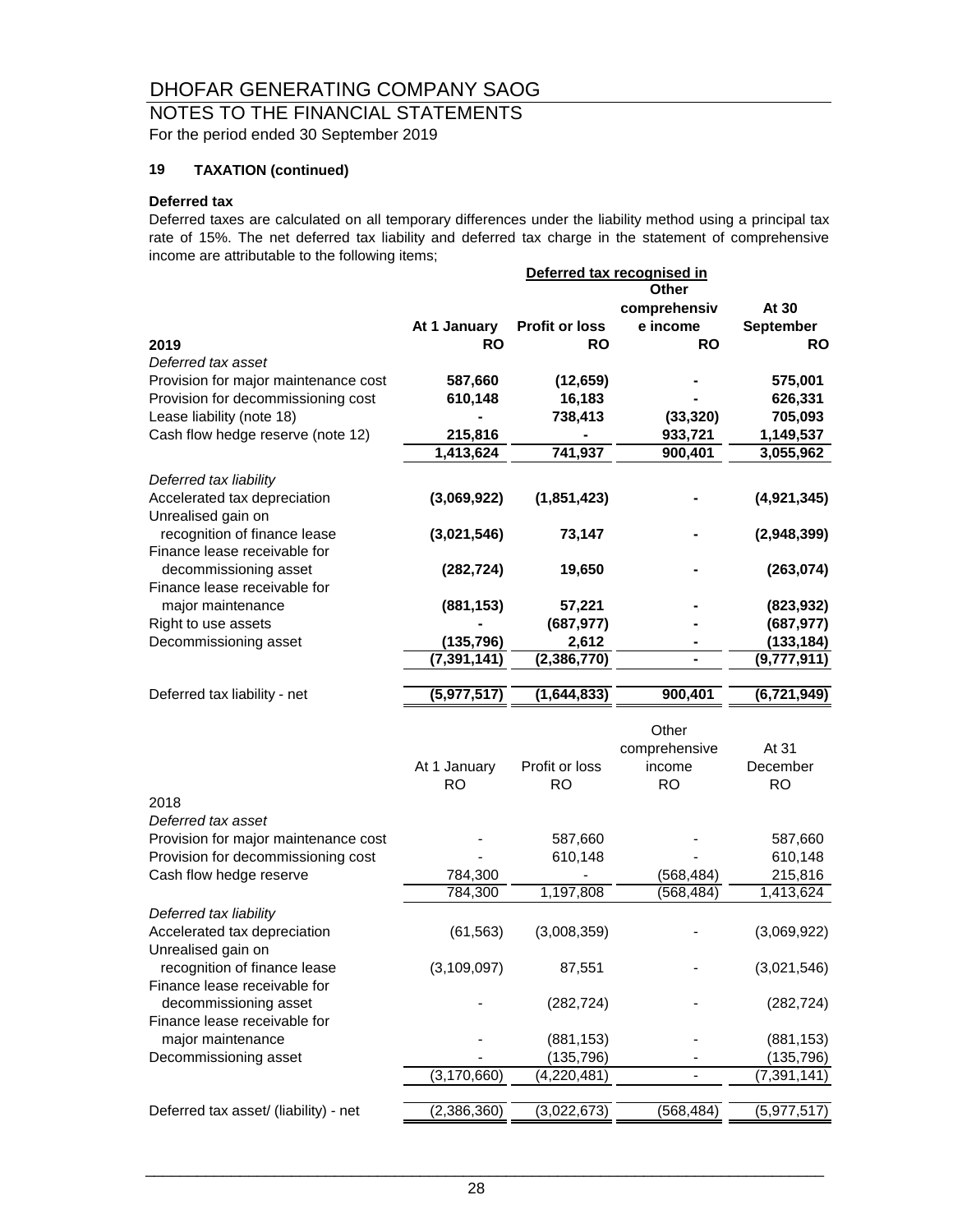# NOTES TO THE FINANCIAL STATEMENTS For the period ended 30 September 2019

#### **20 REVENUE**

|                                                  | 9 Months   | 9 Months   |
|--------------------------------------------------|------------|------------|
|                                                  | ended      | ended      |
|                                                  | 30-Sep-19  | 30-Sep-18  |
|                                                  | <b>RO</b>  | RO.        |
| Revenue from a contract with a customer          |            |            |
| Fuel cost allowance                              | 11,865,282 | 11,349,685 |
| Fixed operation and maintenance allowance        | 5,537,827  | 5,582,574  |
| Electrical energy allowance                      | 86,269     | 62,539     |
|                                                  | 17,489,378 | 16,994,798 |
| Revenue from lease contracts                     |            |            |
| Interest income on finance lease                 | 3,432,552  | 3,564,012  |
| Investment charge revenue                        | 9,578,258  | 9,669,901  |
|                                                  | 13,010,810 | 13,233,913 |
|                                                  |            |            |
|                                                  | 30,500,188 | 30,228,711 |
|                                                  |            |            |
| 21<br><b>OPERATING COSTS</b>                     |            |            |
|                                                  | 9 Months   | 9 Months   |
|                                                  | ended      | ended      |
|                                                  | 30-Sep-19  | 30-Sep-18  |
|                                                  | <b>RO</b>  | RO.        |
| Fuel cost                                        | 11,995,016 | 11,316,674 |
| Operation and maintenance charges                | 5,459,754  | 5,542,879  |
| Depreciation (note 4)                            | 2,924,081  | 2,943,365  |
| Employee costs (note 23)                         | 433,821    | 489,558    |
| Insurance                                        | 374,770    | 497,625    |
| Amortization of right-to-use asset (note 18)     | 221,922    |            |
| Transmission connection charges                  | 36,068     | 256,590    |
| Usufruct charges                                 |            | 100,066    |
|                                                  | 21,445,432 | 21,146,757 |
|                                                  |            |            |
| 22<br><b>ADMINISTRATIVE AND GENERAL EXPENSES</b> |            |            |
|                                                  | 9 Months   | 9 Months   |
|                                                  | ended      | ended      |
|                                                  | 30-Sep-19  | 30-Sep-18  |
|                                                  |            |            |

|                                                                  | 30-960-19<br><b>RO</b> | 30-SED-18<br>RO. |
|------------------------------------------------------------------|------------------------|------------------|
| Legal and professional charges                                   | 117,653                | 135,661          |
| IT and software related expenses                                 | 112,382                | 39,748           |
| License fees to regulator                                        | 44.805                 | 41,364           |
| Depreciation (note 4)                                            | 43.192                 | 43,085           |
| Director sitting, remuneration and travelling expenses (note 26) | 30,949                 | 11,400           |
| <b>Travelling expenses</b>                                       | 30.625                 | 44.810           |
| Office expenses                                                  | 28.883                 | 34,913           |
| Office rent                                                      | 22,232                 | 18,126           |
| Entertainment                                                    | 12,318                 | 101,635          |
| Training expenses                                                | 11,250                 | 4,650            |
| Communication expenses                                           | 8.423                  | 33,712           |
| Miscellaneous expenses                                           | 70,361                 | 42,153           |
|                                                                  | 533.073                | 551.257          |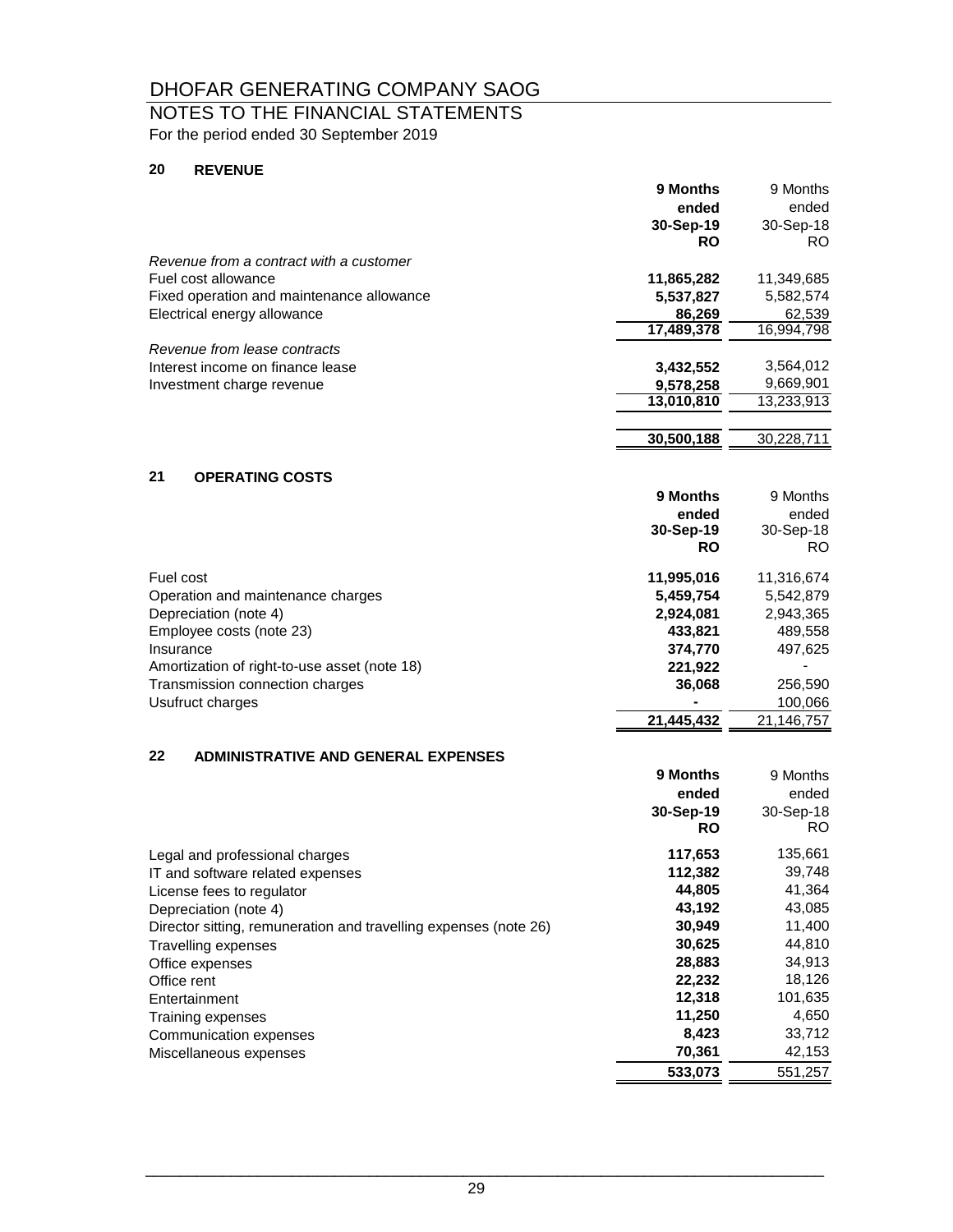# NOTES TO THE FINANCIAL STATEMENTS For the period ended 30 September 2019

### **23 EMPLOYEE COSTS**

Salaries and the related costs included under operating costs consist of the following:

|                                                                    | 9 Months    | 9 Months   |
|--------------------------------------------------------------------|-------------|------------|
|                                                                    | ended       | ended      |
|                                                                    | 30-Sep-19   | 30-Sep-18  |
|                                                                    | <b>RO</b>   | RO.        |
| Salaries, wages and other benefits                                 | 414,050     | 458,526    |
| Contributions to a defined contribution retirement plan            | 6,974       | 13,135     |
| Charge for employee end of service benefits                        | 12,797      | 17,897     |
|                                                                    | 433,821     | 489,558    |
| 24<br><b>FINANCE COSTS</b>                                         |             |            |
|                                                                    | 9 Months    | 9 Months   |
|                                                                    | ended       | ended      |
|                                                                    | 30-Sep-19   | 30-Sep-18  |
|                                                                    | <b>RO</b>   | RO.        |
| Interest on long term loan                                         | 4,938,740   | 5,074,130  |
| Amortisation of deferred financing cost                            | 142,108     | 150,918    |
| Interest on finance lease (note 18)                                | 122,254     |            |
| Unwinding of discount on decommissioning cost provisions (note 14) | 107,886     | 149,066    |
| LC commission                                                      | 97,398      | 104,067    |
| Unwinding of discount on major maintenance (note 15)               | 87,468      | 95,114     |
| Commitment fee                                                     |             | 13,899     |
|                                                                    | 5,495,854   | 5,587,194  |
| 25<br><b>EARNINGS PER SHARE</b>                                    |             |            |
|                                                                    | 9 Months    | 9 Months   |
|                                                                    | ended       | ended      |
|                                                                    | 30-Sep-19   | 30-Sep-18  |
|                                                                    | <b>RO</b>   | RO.        |
| Profit for the period                                              | 1,380,996   | 797,665    |
| Weighted average number of ordinary shares                         | 222,240,000 | 90,730,815 |
|                                                                    | 0.006       | 0.009      |

Diluted earnings per share is same as the earnings per share as the Company has not issued any instruments which would have an impact on earnings per share when exercised.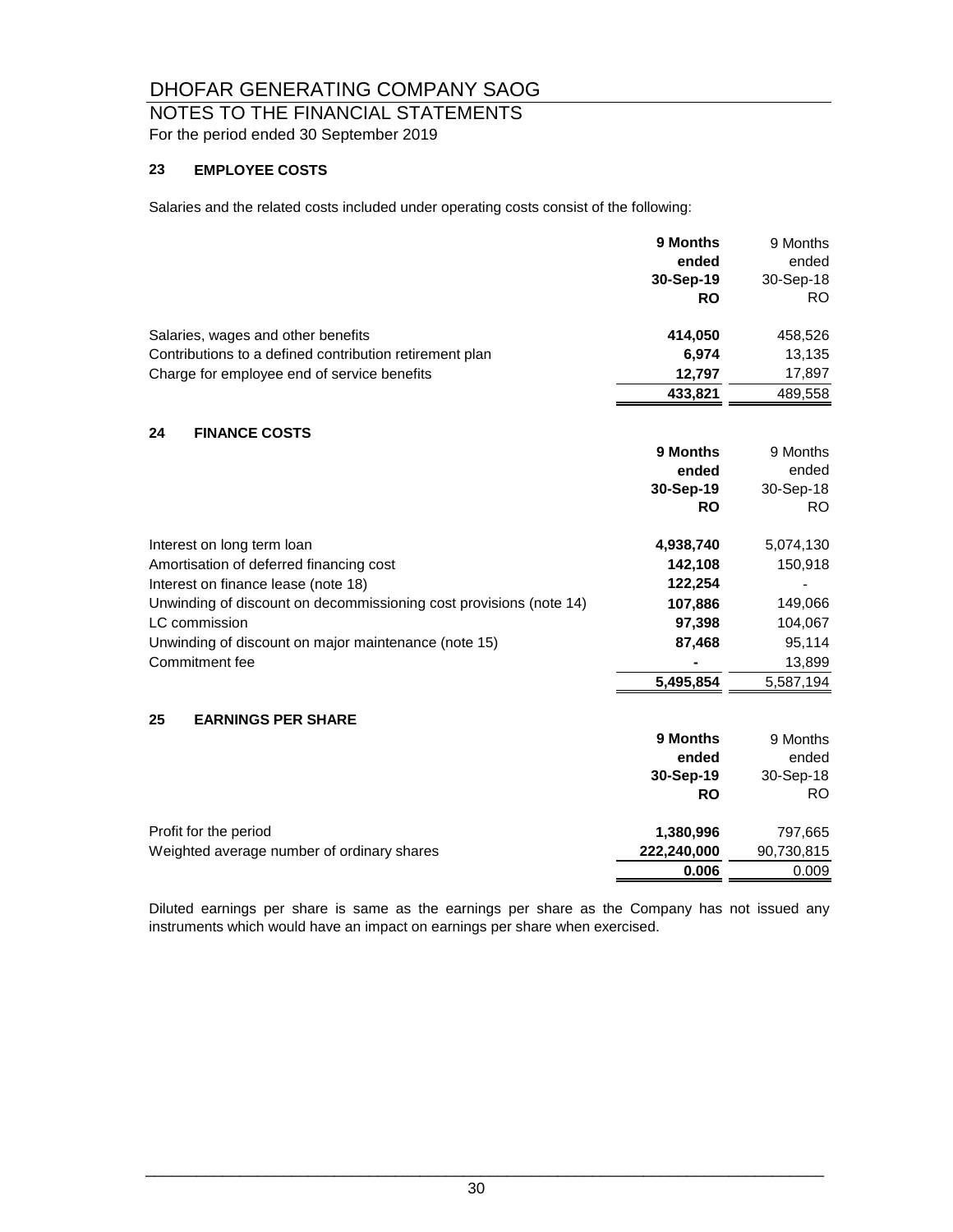### NOTES TO THE FINANCIAL STATEMENTS For the period ended 30 September 2019

#### **26 RELATED PARTY TRANSACTIONS**

Related parties comprise the shareholders, directors, key management personnel and business entities in which they have the ability to control or exercise significant influence in financial and operating decisions.

The Company maintains balances with these related parties which arise in the normal course of business from the commercial transactions, and are entered into at terms and conditions which are approved by the Significant related party balances and transactions for the period ended 30 September 2019 are as

#### **Balances at year end**

|                                                                  | 30-Sep-19 | 31-Dec-18 |
|------------------------------------------------------------------|-----------|-----------|
|                                                                  | <b>RO</b> | RO.       |
| Due from related parties (Note 7)                                |           |           |
| <b>Shinas Generating Company SAOC</b>                            |           | 114       |
| Ad Dhahirah Generating Company SAOC                              | 13,182    | 34        |
|                                                                  | 13,182    | 148       |
| Due to related parties (Note 17)                                 |           |           |
| Dhofar O&M LLC                                                   | 1,048,597 | 465,369   |
| International Company for Water and Power Projects               | 333       |           |
| First National Company for Operation and Maintenance - Oman      | 52,848    | 36,124    |
|                                                                  | 1,101,778 | 501,493   |
| <b>Transactions during the period</b>                            |           |           |
| O&M Fee and related charges                                      | 5,757,621 | 5,287,147 |
| Secondment charges and expense reimbursement                     | 315,849   | 308,896   |
| Director sitting, remuneration and travelling expenses (note 26) | 30,949    | 11,400    |
| Goods and services received                                      | 6,104,419 | 5,607,443 |
| Goods and services rendered                                      | 77,001    | 232,133   |

#### *Key management personnel compensation*

Key management personnel are those persons having authority and responsibility for planning, directing and controlling the activities of the Company, directly or indirectly, including any director (whether executive or otherwise). The compensation for key managerial personnel during the period are as follows:

|                                                             | 9 Months           | 9 Months           |
|-------------------------------------------------------------|--------------------|--------------------|
|                                                             | ended<br>30-Sep-19 | ended<br>30-Sep-18 |
|                                                             | <b>RO</b>          | RO.                |
| Short-term employee benefits                                | 154.675            | 164,899            |
| Director sitting fees, remuneration and travelling expenses | 30.949             | 11.400             |
|                                                             | 185.624            | 176.299            |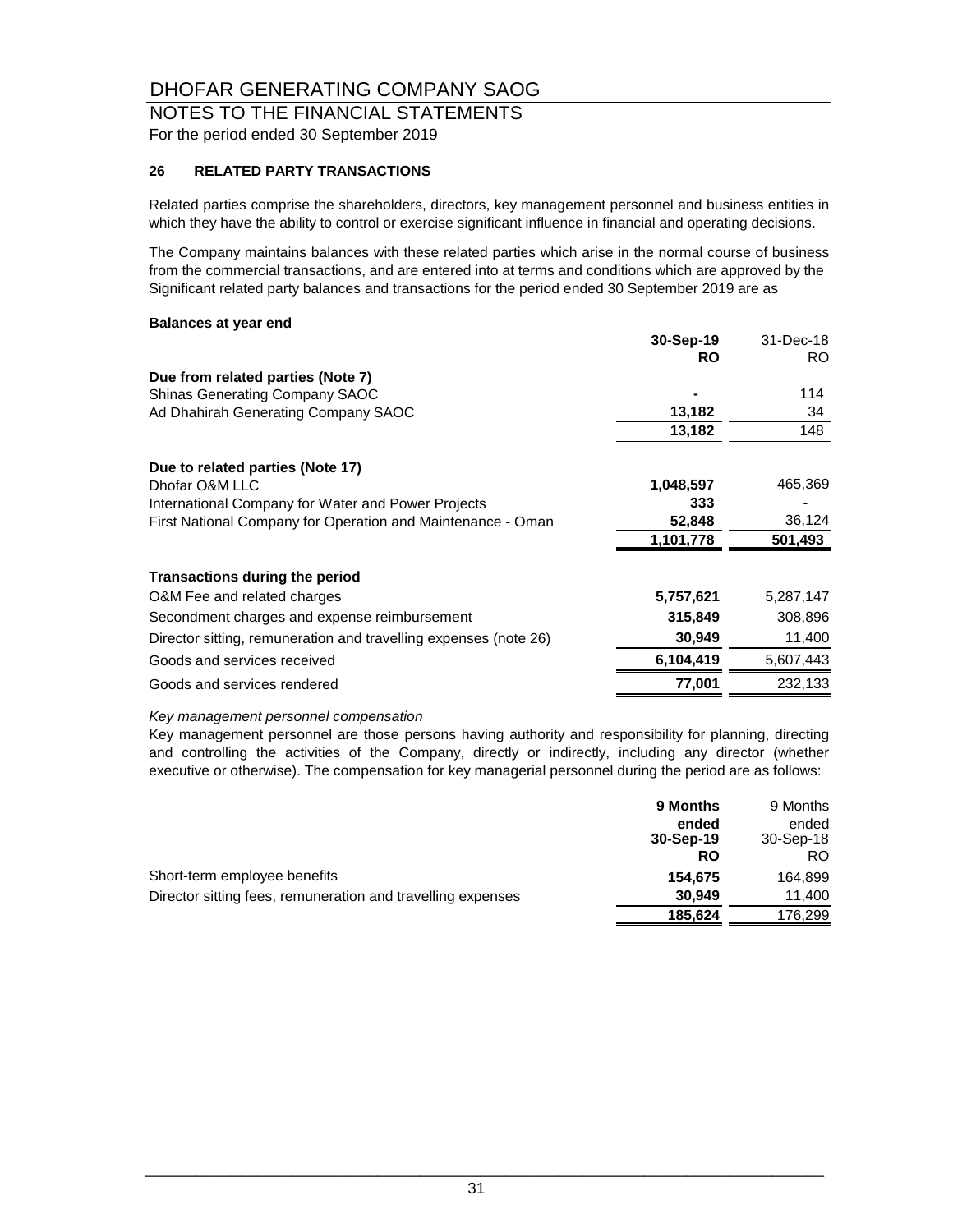### NOTES TO THE FINANCIAL STATEMENTS For the period ended 30 September 2019

#### **27 FINANCIAL RISK MANAGEMENT**

The Company's principal financial liabilities, other than derivatives, comprise loans, and trade and other payables. The main purpose of these financial liabilities is to finance the Company's operations. The Company's principal financial assets include finance lease receivable, trade receivables, and cash that derive directly from its operations.

#### **Market risk**

Market risk is the risk that the fair value or future cash flows of a financial instrument will fluctuate because of changes in market prices. Market risk comprises of interest rate risk and currency risk. Financial instruments affected by market risk include loans and derivative financial instruments.

The sensitivity analyses in the following sections relate to the position as at 30 September 2019 and 31 December 2018.

The sensitivity analyses have been prepared on the basis that the amount of net debt, the ratio of fixed to floating interest rates of the debt and derivatives at 30 September 2019.

The following assumptions have been made in calculating the sensitivity analyses:

- The sensitivity of the relevant statement of comprehensive item is the effect of the assumed changes in respective market risks. This is based on the financial assets and financial liabilities held at 30 September 2019 and 31 December 2018 including the effect of hedge accounting.
- The sensitivity of equity is calculated by considering the effect of any associated cash flow hedges for the effects of the assumed changes of the underlying risk.

#### **Interest rate risk**

Interest rate risk is the risk that the fair value or future cash flows of a financial instrument will fluctuate because of changes in market interest rates. The Company's exposure to the risk of changes in market interest rates relates primarily to the Company's long-term debt obligations with floating interest rates. The Company manages its interest rate risk by having a balanced portfolio of fixed and variable rate loans and borrowings.

To manage this, the Company enters into interest rate swaps, in which it agrees to exchange, at specified intervals, the difference between fixed and variable rate interest amounts calculated by reference to an agreed-upon notional principal amount.

At 30 September 2019, after taking into account the effect of interest rate swaps, 42% of the Company's borrowings are at a fixed rate of interest (31 December 2018: 42%).

At the reporting date the interest rate risk profile of the Company's interest bearing financial instruments is as follows:

| <b>Fixed rate</b> | 30-Sep-19<br><b>RO</b> | 30-Sep-18<br>RO. |
|-------------------|------------------------|------------------|
| Term loan         | 65,178,049             | 68,174,050       |
| Variable rate     |                        |                  |
| Term loan         | 89,064,714             | 93,158,699       |

#### **Interest rate sensitivity**

The Company does not account for any fixed rate financial assets or financial liabilities at fair value through profit or loss. Therefore, a change in interest rates at the reporting date would not affect profit or loss.

A reasonably possible change of 100 basis points in interest rates at the reporting date would have increased (decreased) equity and profit or loss by the amounts shown below. This analysis assumes that all other variables, in particular foreign currency exchange rates, remain constant.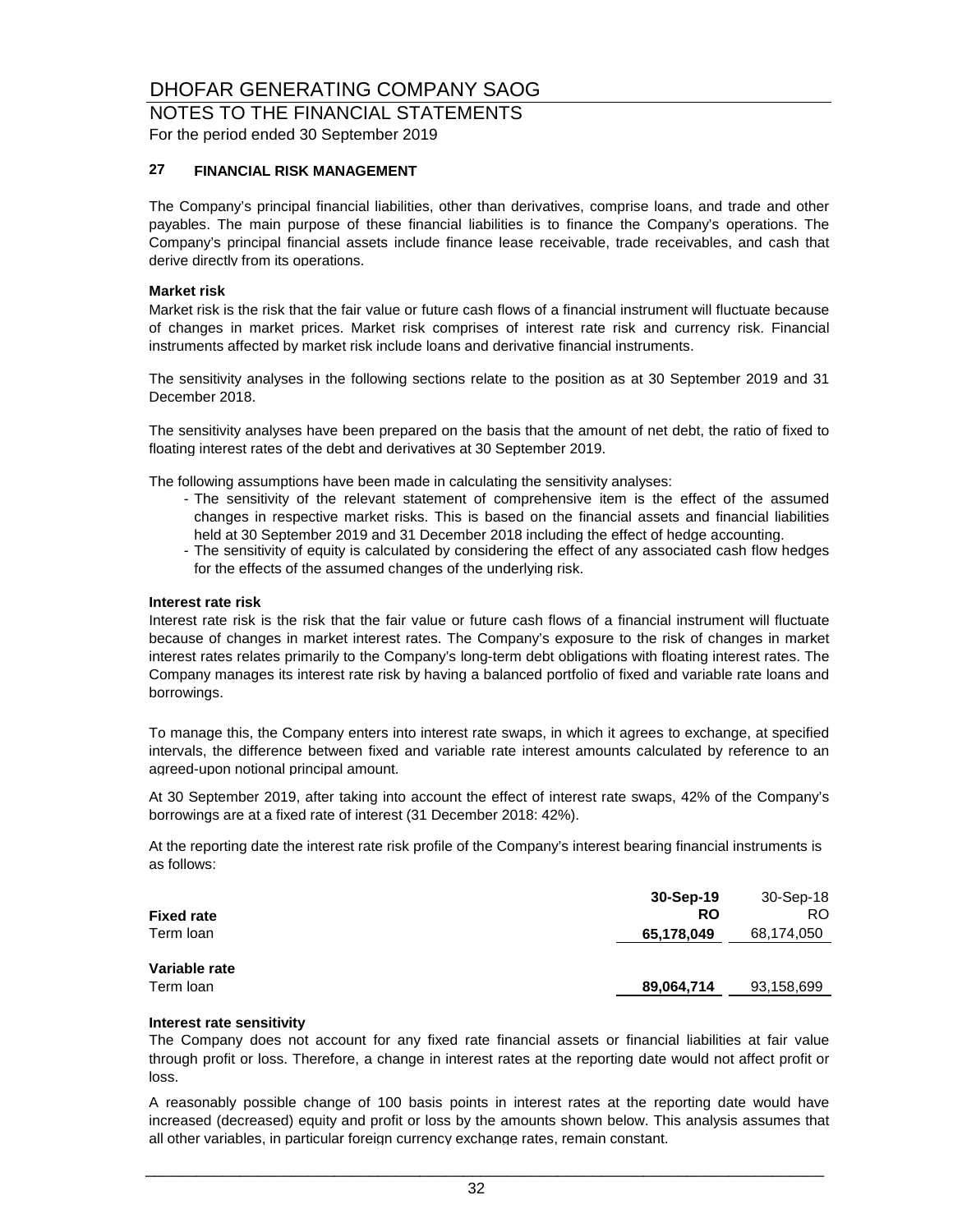# NOTES TO THE FINANCIAL STATEMENTS For the period ended 30 September 2019

#### **27 FINANCIAL RISK MANAGEMENT (continued)**

#### **Interest rate risk (continued)**

#### **Interest rate sensitivity (continued)**

|                                     | <b>Profit or loss</b> |           | Equity               |           |
|-------------------------------------|-----------------------|-----------|----------------------|-----------|
|                                     | $100$ bps             | $100$ bps | $100$ bps            | $100$ bps |
|                                     | increase              | decrease  | increase             | decrease  |
| 30 September 2019                   |                       |           |                      |           |
| Variable rate financial liabilities | (695.728)             | 695,728   | (591,369)            | 591,369   |
| Interest rate swaps                 | 660,942               | (660,942) | 561,801              | (561,801) |
| Net sensitivity                     | (34, 786)             | 34,786    | (29,568)             | 29,568    |
|                                     | <b>Profit or loss</b> |           | <b>Equity</b>        |           |
|                                     | $100$ bps             | $100$ bps | $\overline{100}$ bps | $100$ bps |
|                                     | increase              | decrease  | increase             | decrease  |
| 31 December 2018                    |                       |           |                      |           |
| Variable rate financial liabilities | (939,903)             | 939,903   | (798,918)            | 798,918   |
| Interest rate swaps                 | 892,908               | (892,908) | 758,972              | (758,972) |
| Net sensitivity                     | (46,995)              | 46,995    | (39,946)             | 39,946    |

#### **Foreign currency risk**

Foreign exchange risk arises when future commercial transactions or recognized assets or liabilities are denominated in a currency that is not the Company's functional currency. The Company is exposed to foreign exchange risk arising from currency exposures primarily with respect to the US Dollar. Most of the foreign currency transactions are in US Dollars or other currencies linked to the US Dollar. Since the Rial Omani is pegged to the US Dollar management believes that the foreign exchange rate fluctuations would not have significant impact on the pretax profit of the Company.

#### **Credit risk**

Credit risk is the risk that a counterparty will not meet its obligations under a financial instrument, leading to a financial loss. The Company is exposed to credit risk from its operating activities (primarily trade receivables and finance lease receivable).

#### *Trade receivables*

Customer credit risk is managed by each business unit subject to the Company's established policy, procedures and control relating to customer credit risk management. Credit quality of a customer is assessed based on an extensive credit rating scorecard and individual credit limits are defined in accordance with this assessment. Outstanding customer receivables is regularly monitored. Trade receivable balance represents receivables from OPWP, a Government customer in Oman.

This customer is transacting with the Company for couple of years and no impairment loss has been reocognised against the customer. Accordingly the balance due from this customer is assessed to have a strong high credit quality or limited credit risk. At 30 September 2019, the Company had one customer (31 December 2018: one customer).

An impairment analysis is performed at each reporting date using a provision matrix to measure expected credit losses. The provision rates are based on days past due for the outstanding balance. The calculation reflects the probability-weighted outcome, the time value of money and reasonable and supportable information that is available at the reporting date about past events, current conditions and forecasts of future economic conditions. Generally, trade receivables are written-off if past due for more than one year and are not subject to enforcement activity.

The maximum exposure to credit risk at the reporting date is the carrying value of each class of financial assets and the amount is immaterial to the financial statements for the period ending 30 September 2019. The Company does not hold collateral as security. The Company evaluates the concentration of risk with respect to trade receivables as low, as its customer is located in Oman and it is a Government customer.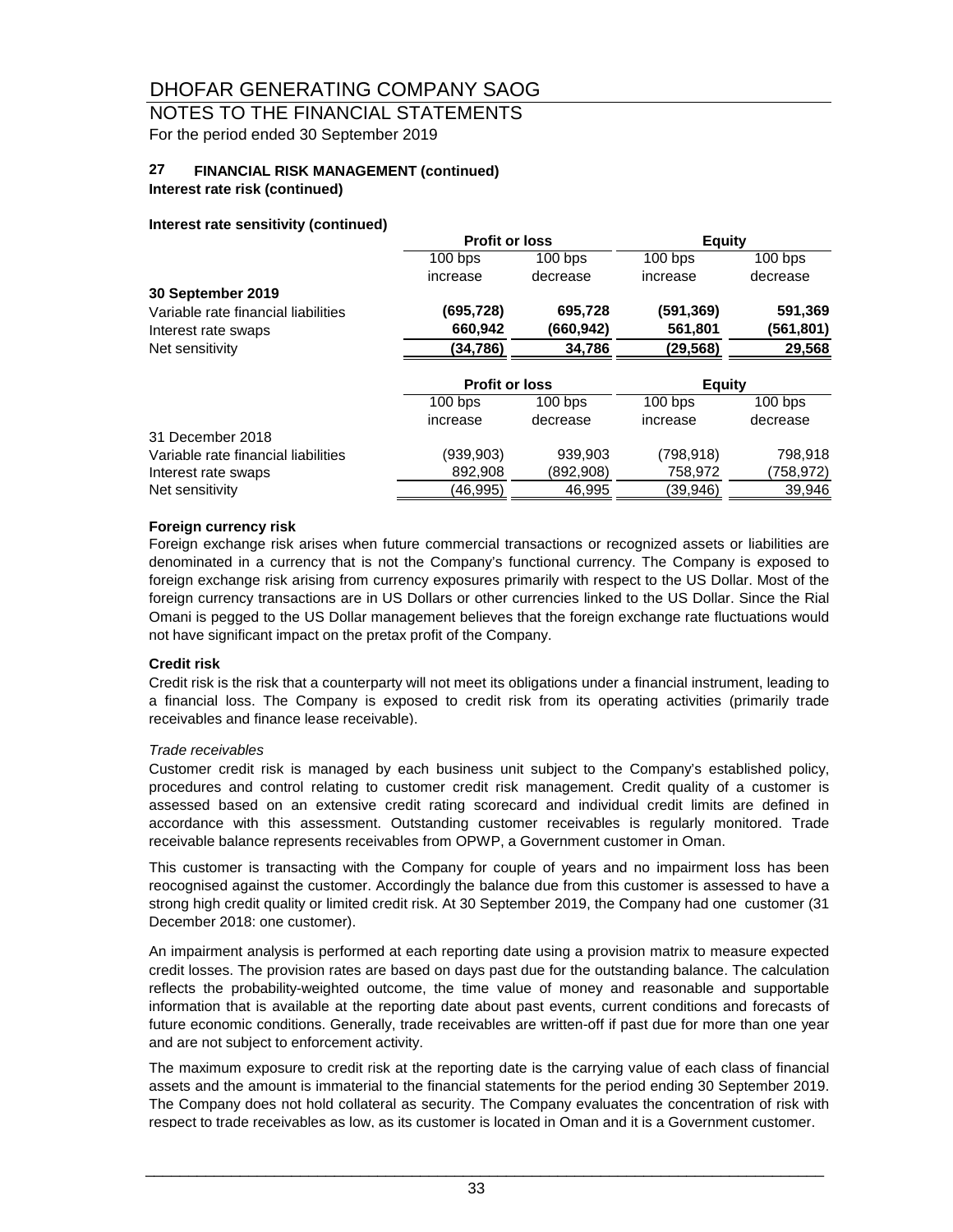### NOTES TO THE FINANCIAL STATEMENTS For the period ended 30 September 2019

#### **27 Credit risk (continued) FINANCIAL RISK MANAGEMENT (continued)**

#### *Finance lease receivable*

Finance Lease receivable has been recorded in accordance with the terms of the PPA with OPWP, a Government customer in Oman and hence does not reflect any significant credit risk and the amount of expected credit loss is not significant

#### *Cash at bank*

Credit risk on bank balances is limited as same are held with banks with sound credit ratings.

#### *Credit Concentration*

Except as disclosed, no significant concentrations of credit risk were identified by the management as at the statement of financial position date.

#### **Liquidity risk**

Liquidity risk is the risk that the Company will encounter difficulty in raising funds to meet commitments associated with financial instruments. Liquidity risk may result from an inability to sell a financial asset quickly at an amount close to its fair value. The Company's approach to managing liquidity is to ensure, as far as possible, that it will have sufficient liquidity to meet its liabilities when they are due, under both normal and stressed conditions, without incurring unacceptable losses or risking damage to Company's reputation. Accordingly, the Company ensures that sufficient bank facilities are always available.

The following are the remaining contractual maturities of financial liabilities at the reporting date. The amounts are gross and undiscounted and include contractual interest payments:

|                                             | Carrying<br><b>Amount</b><br><b>RO</b> | <b>Contractual</b><br>cash flows<br><b>RO</b> | Less than 1<br>vear<br><b>RO</b> | More than 1<br>year<br><b>RO</b> |
|---------------------------------------------|----------------------------------------|-----------------------------------------------|----------------------------------|----------------------------------|
| 30 September 2019                           |                                        |                                               |                                  |                                  |
| <b>Non-derivative financial liabilities</b> |                                        |                                               |                                  |                                  |
| Term Ioan                                   | 154,242,763                            | 215,990,284                                   | 14,079,130                       | 201,911,154                      |
| Trade payables                              | 5,511,159                              | 5,511,159                                     | 5,511,159                        |                                  |
| Due to related parties                      | 1,101,778                              | 1,101,778                                     | 1,101,778                        |                                  |
|                                             | 160,855,700                            | 222,603,221                                   | 20,692,067                       | 201,911,154                      |
| <b>Derivative financial liabilities</b>     |                                        |                                               |                                  |                                  |
| Gross payable under IRS                     | 7,663,581                              | 16,944,924                                    | 2,120,063                        | 14,824,861                       |
| Gross receivable under IRS                  |                                        |                                               |                                  |                                  |
| Net payable under IRS                       | 7,663,581                              | 16,944,924                                    | 2,120,063                        | 14,824,861                       |
|                                             |                                        |                                               |                                  |                                  |
|                                             | 168,519,281                            | 239,548,145                                   | 22,812,130                       | 216,736,015                      |
| 31 December 2018                            |                                        |                                               |                                  |                                  |
| Non-derivative financial liabilities        |                                        |                                               |                                  |                                  |
| Term Ioan                                   | 161,332,749                            | 229,835,382                                   | 13,339,056                       | 216,496,326                      |
| Trade payables                              | 2,379,765                              | 2,379,765                                     | 2,379,765                        |                                  |
| Due to related parties                      | 501,493                                | 501,493                                       | 501,493                          |                                  |
|                                             | 164,214,007                            | 232,716,640                                   | 16,220,314                       | 216,496,326                      |
| Derivative financial liabilities            |                                        |                                               |                                  |                                  |
| Gross payable under IRS                     | 1.471.055                              | 22,897,298                                    | 3,015,130                        | 19,882,168                       |
| Gross receivable under IRS                  | (32, 284)                              | (3,982,174)                                   | (524, 375)                       | (3, 457, 799)                    |
| Net payable under IRS                       | 1,438,771                              | 18,915,124                                    | 2,490,755                        | 16,424,369                       |
|                                             |                                        |                                               |                                  |                                  |
|                                             | 165,652,778                            | 251,631,764                                   | 18,711,069                       | 232,920,695                      |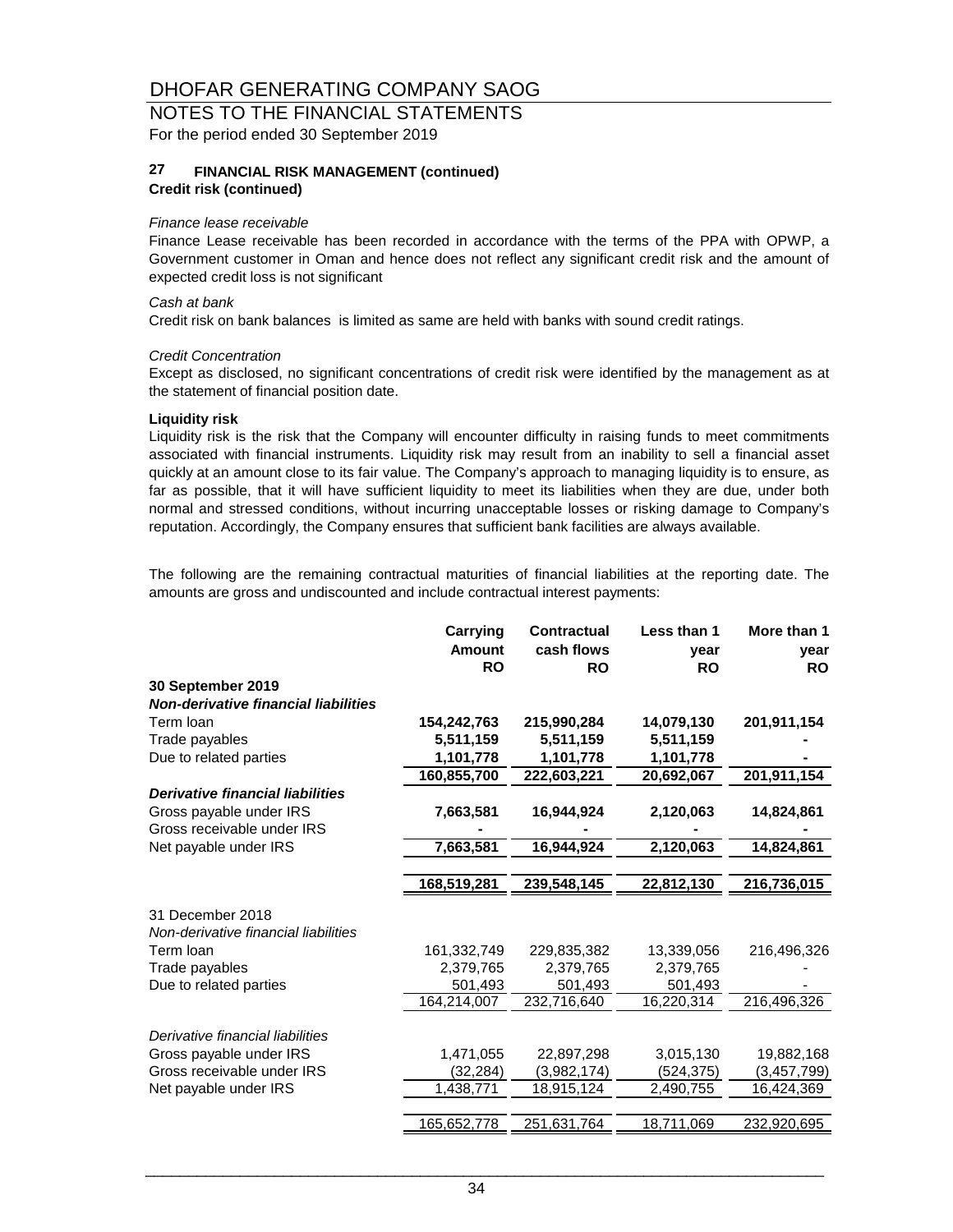### NOTES TO THE FINANCIAL STATEMENTS For the period ended 30 September 2019

### **28 CAPITAL MANAGEMENT**

The Board's policy is to maintain a strong capital base so as to maintain investor and creditor confidence and to sustain future development of the business through the optimisation of the debt and equity balance.

The Board of Directors monitors the return on capital, which the Company defines as net operating income divided by the total shareholders' equity. The Board of Directors also monitors the level of dividends paid. There were no changes in the Company's approach to capital management during the period.

The capital structure of the Company comprises of net debt (borrowings as detailed in notes 16 offset by cash and bank balances) and equity of the Company (comprising the share capital, reserves and retained earnings). The Company is not subject to externally imposed capital requirements other than the requirements of the Commercial Companies Law of 1974, as amended.

The Board regularly reviews the capital structure of the Company. As part of this review, the Board considers the cost of capital and the risks associated with each class of capital. The gearing ratio at 30 September 2019 of 341.10% (31 December 2018: 290.55%) (see below).

#### *Gearing ratio*

Gearing ratio at the end of the reporting period was as follows:

|                          | 30-Sep-19<br><b>RO</b> | 31-Dec-18<br><b>RO</b> |
|--------------------------|------------------------|------------------------|
| Debt (i)                 | 152,656,652            | 159,604,530            |
| Cash and bank balances   | (4,999,881)            | (10, 106, 712)         |
| Net debt                 | 147,656,771            | 149.497.818            |
| Equity (ii)              | 43,288,128             | 51,453,993             |
| Net debt to equity ratio | 341.10%                | 290.55%                |

(i) Debt is defined as long- and short-term borrowings (excluding derivatives) and shareholders' loan as described in notes 13 and 16

(ii) Equity includes all capital and reserves of the Company that are managed as capital.

#### **29 COMMITMENTS AND CONTINGENCIES**

At 30 September 2019, the Company had contingent liabilities in respect of Debt Service Reserve Account ('DSRA') letter of credit amounting to RO 2,709,464 and USD 8,750,400 in accordance with the requirement of the Common Terms Agreement ('CTA') given in the normal course of business on which no material liabilities are expected to arise.

#### **Sponsors' Fuel Reserve Account (FRA) Commitment**

Under the Common Terms Agreement (CTA) the project's sponsors are required to provide the Fuel Reserve Account (FRA) commitment to the offshore trustee. The FRA commitment can be provided in the form of cash, letter of credit (LC) or letter of guarantee (LG) . At 30 September 18 Mitsui & Co., Ltd and ACWA Power provided their support through letter of guarantee and letter of credit respectively, whereas DIDIC deposited the cash of OMR 311,930 in FRA bank account to comply with the CTA requirements. FRA bank balance and FRA support can only be utilized with lenders' and sponsors' consent, therefore DGC do not have any control on these amounts and the amount received from DIDIC is held in a fiduciary capacity and not accounted in these financial statements.